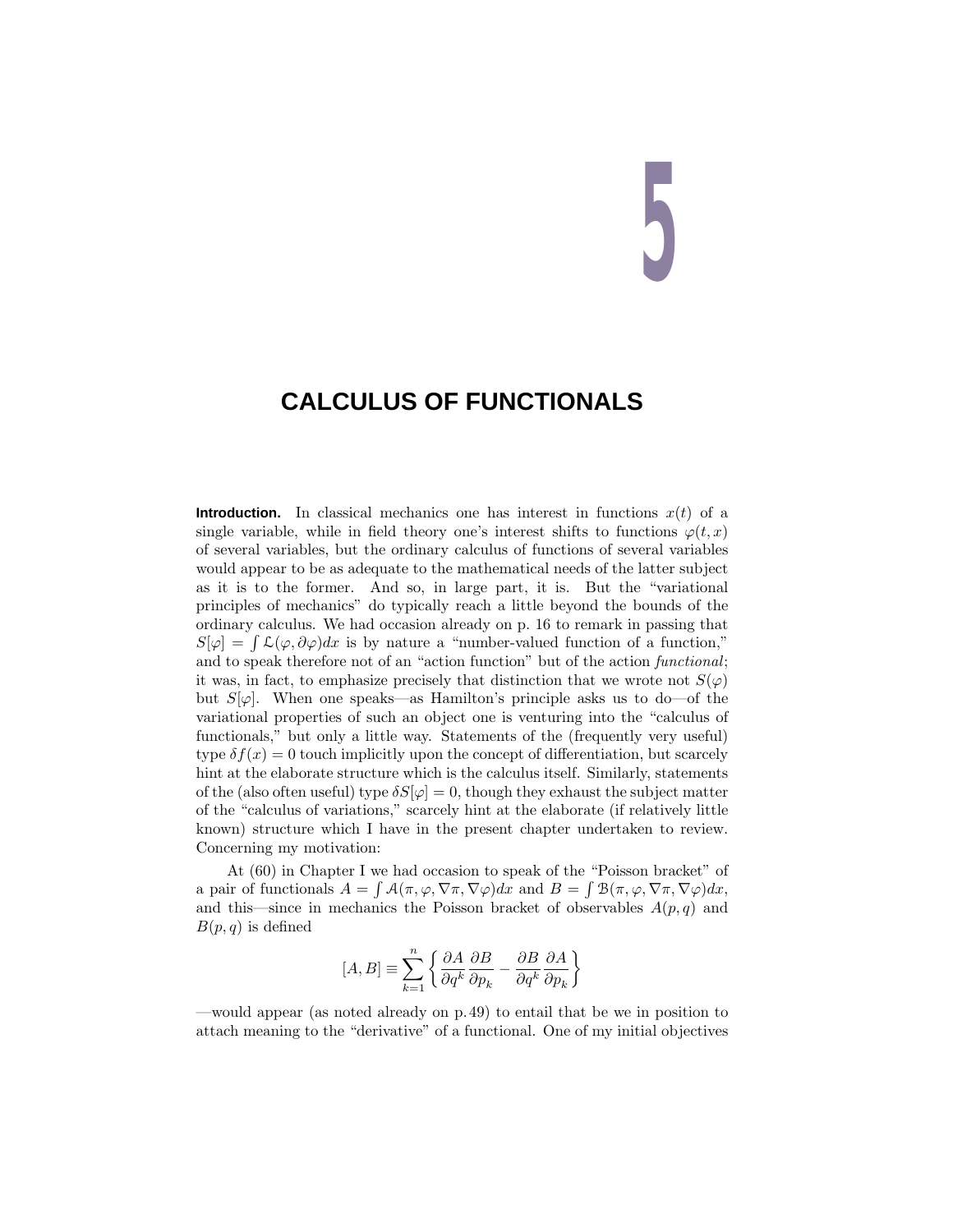will be to show how this is done. We will learn how to compute functional derivatives to all orders, and will discover that such constructions draw in an essential way upon the theory of distributions—a subject which, in fact, belongs properly not to the theory of functions but to the theory of functionals.<sup>1</sup> We will find ourselves then in position to construct the functional analogs of Taylor series. Our practical interest in the integral aspects of the functional calculus we owe ultimately to Richard Feynman; we have seen that the Schrödinger equation provides—interpretive matters aside—a wonderful instance of a classical field, and it was Feynman who first noticed (or, at least, who first drew attention to the importance of the observation) that the Schrödinger equation describes a property of a certain functional integral. We will want to see how this comes about. Methods thus acquired become indispensible when one takes up the quantization of classical field theory; they are, in short, dominant in quantum field theory. Which, however, is not our present concern. Here our objective will be simply to put ourselves in position to recognize certain moderately subtle distinctions, to go about our field-theoretic business with greater precision, to express ourselves with greater notational economy.

**Construction of the functional derivative.** By way of preparation, let  $F(\varphi)$  be a number-valued function of the finite-dimensional vector  $\varphi$ . What shall we mean by the "derivative of  $F(\varphi)$ ?" The key observation here is that we can mean many things, depending on the *direction in which we propose to move* while monitoring rate of change; the better question therefore is "What shall me mean by the *directional* derivative of  $F(\varphi)$ ?" And here the answer is immediate: take  $\lambda$  to be any fixed vector and form

$$
\mathbf{D}_{[\lambda]}F(\varphi) \equiv \lim_{\epsilon \to 0} \frac{F(\varphi + \epsilon \lambda) - F(\varphi)}{\epsilon} \tag{1.1}
$$

$$
=\sum_{i}\frac{\partial F(\varphi)}{\partial \varphi^{i}}\lambda^{i}
$$
\n(1.2)

 $\equiv$  derivative of  $F(\varphi)$  "in the direction  $\lambda$ "

We might write

$$
\mathbf{D}_{[\boldsymbol{\lambda}]}F(\boldsymbol{\varphi})\equiv F[\boldsymbol{\varphi};\boldsymbol{\lambda}]
$$

to underscore the fact that  $\mathbf{D}_{[\lambda]}F(\varphi)$  is a *bifunctional*. From (1.2) it is plain that  $F[\varphi; \lambda]$  is, so far as concerns its  $\lambda$ -dependence, a *linear* functional:

$$
F[\pmb{\varphi};c_1\pmb{\lambda}_1+c_2\pmb{\lambda}_2]=c_1F[\pmb{\varphi};\pmb{\lambda}_1]+c_2F[\pmb{\varphi};\pmb{\lambda}_2]
$$

I have now to describe the close relationship between "linear functionals" on the one hand, and "inner products" on the other. Suppose  $\alpha = \sum \alpha^i \mathbf{e}_i$  and  $\lambda = \sum \lambda^i e_i$  are elements of an inner product space. Then  $(\alpha, \lambda)$  is, by one

<sup>&</sup>lt;sup>1</sup> See J. Lützen's wonderful little book, The Prehistory of the Theory of Distributions,  $(1982)$ .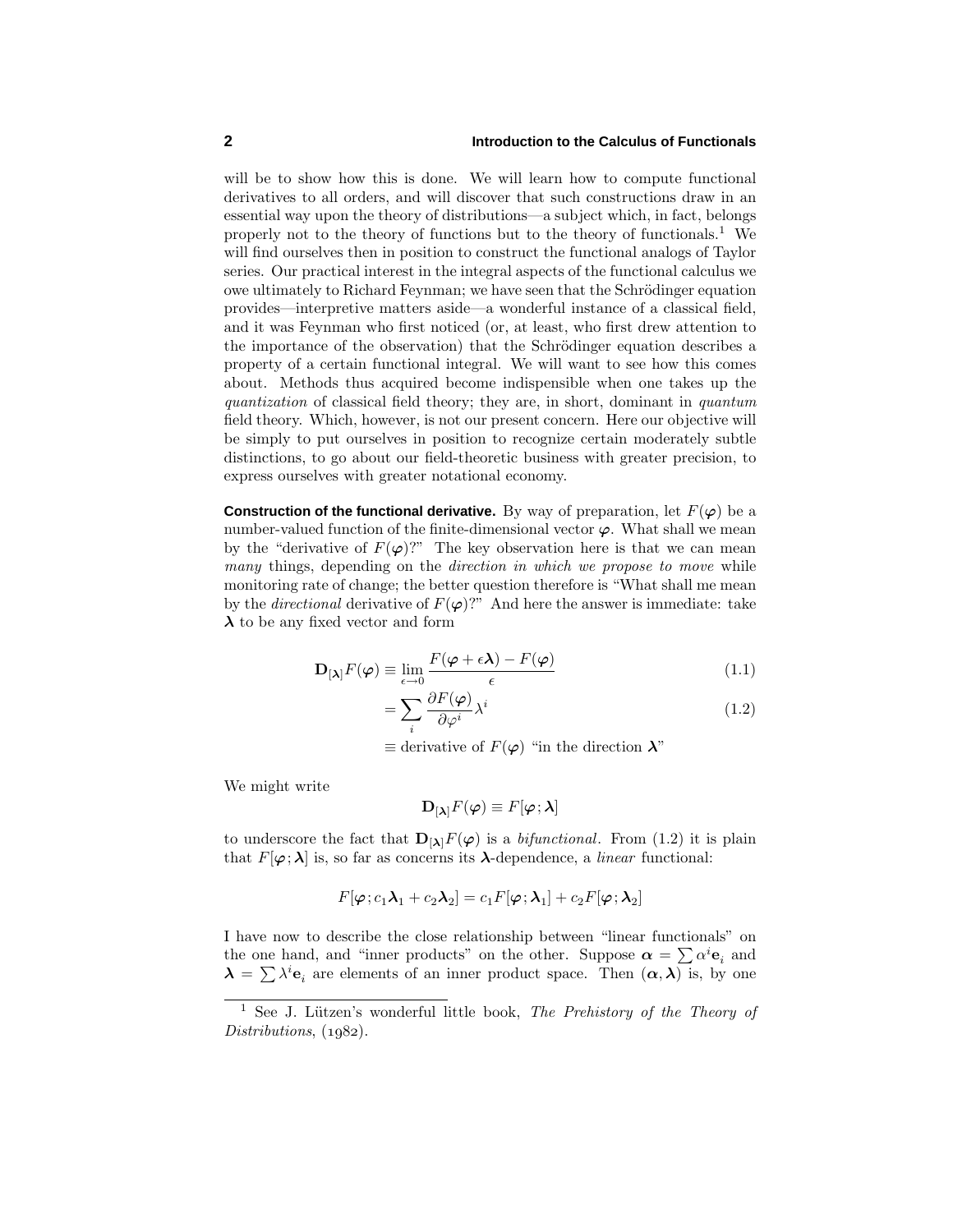### **Functional differentiation 3**

of the defining properties of the inner product, a bilinear functional. It is, in particular, a linear functional of  $\lambda$ —call it  $A[\lambda]$ —and can be described

$$
(\alpha, \lambda) = A[\lambda] = \sum_{i} \alpha_i \lambda^i
$$
 with  $\alpha_i = \sum_{j} (\mathbf{e}_i, \mathbf{e}_j) \alpha^j$ 

The so-called Riesz-Frechet Theorem runs in the opposite direction; it asserts<sup>2</sup> that if  $A[\lambda]$  is a linear functional defined on an inner product space, then there exists an  $\alpha$  such that  $A[\lambda]$  can be represented  $A[\lambda] = (\alpha, \lambda)$ . Returning in the light of this fundamental result to  $(1)$ , we can say that  $(1.1)$  defines a linear functional of  $\lambda$ , therefore there exists an  $\alpha$  such that

$$
\mathbf{D}_{[\boldsymbol{\lambda}]}F(\boldsymbol{\varphi})=(\boldsymbol{\alpha},\boldsymbol{\lambda})=\sum_i\alpha_i\lambda^i
$$

and that we have found it convenient/natural in place of  $\alpha_i$  to write  $\frac{\partial F(\varphi)}{\partial \varphi^i}$ .

It is by direct (infinite-dimensional) imitation of the preceeding line of argument that we construct what might be (but isn't) called the "directional derivative of a functional  $F[\varphi(x)]$ ." We note that

$$
\mathbf{D}_{[\lambda(x)]} F[\varphi(x)] \equiv \lim_{\epsilon \to 0} \frac{F[\varphi(x) + \epsilon \lambda(x)] - F[\varphi(x)]}{\epsilon} \tag{2.1}
$$

is a linear functional of  $\lambda(x)$ , and admits therefore of the representation

$$
= \int \alpha(x')\lambda(x') dx' \tag{2.2}
$$

And we agree, as a matter simply of notation (more specifically, as a reminder that  $\alpha(x)$  came into being as the result of a differentiation process applied to the functional  $F[\varphi(x)]$ , to write

$$
\alpha(x) = \frac{\delta F[\varphi]}{\delta \varphi(x)} = \int \alpha(x') \delta(x' - x) dx'
$$
\n(3)

Evidently  $\frac{\delta F[\varphi]}{\delta \varphi(x)}$  itself can be construed to describe the result of differentiating  $F[\varphi]$  in the "direction" of the *δ*-function which is singular at the point *x*. If, in particular,  $F[\varphi]$  has the structure

$$
F[\varphi] = \int f(\varphi(x)) dx \tag{4.1}
$$

then the construction (2.1) gives

$$
\mathbf{D}_{[\lambda]}F[\varphi] = \int \lambda(x) \frac{\partial}{\partial \varphi} f(\varphi(x)) dx
$$

<sup>&</sup>lt;sup>2</sup> For a proof see F. Riesz & B. Sz.Nagy, *Functional Analysis* (1955), p.61.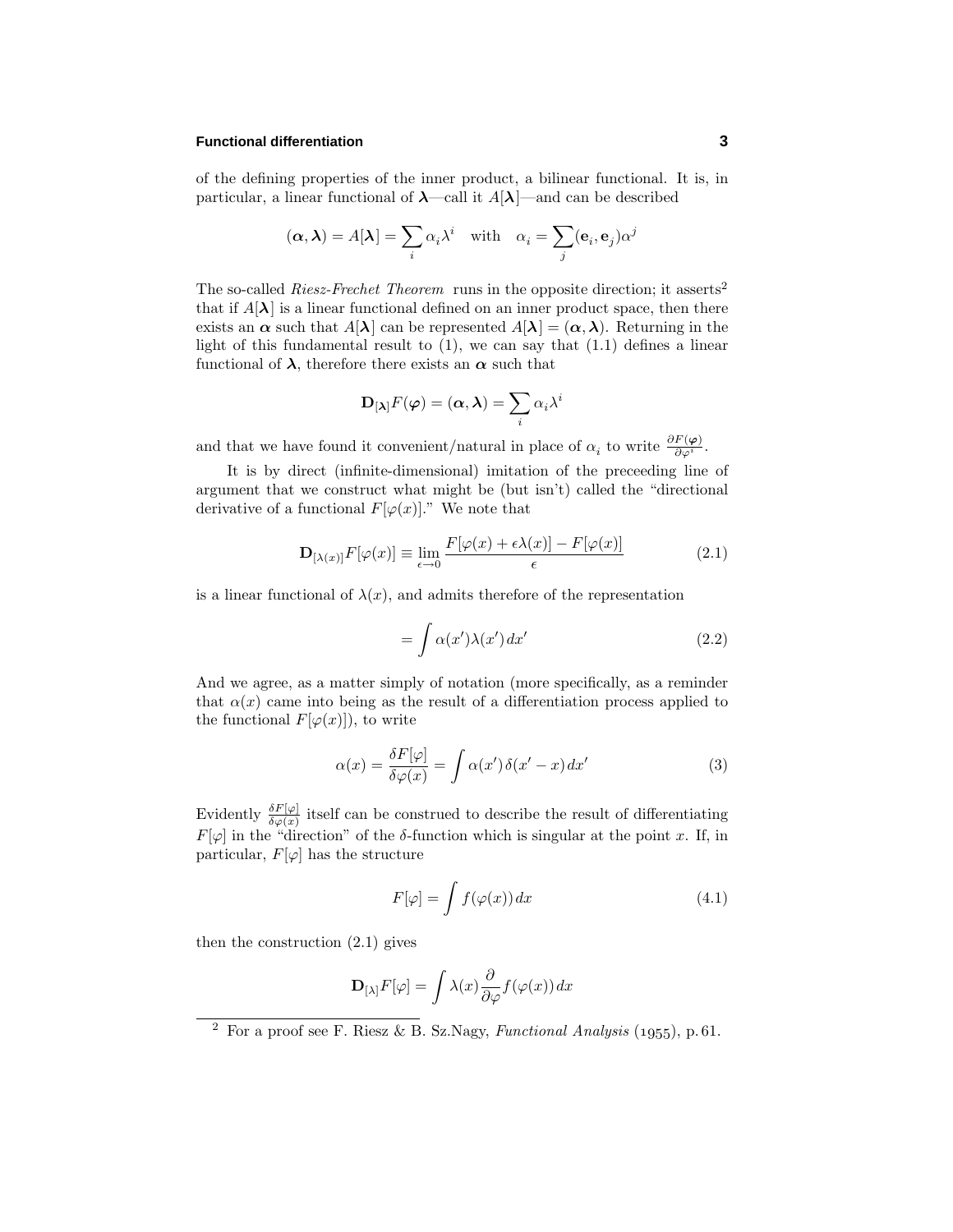whence

$$
\frac{\delta F[\varphi]}{\delta \varphi(x)} = \frac{\partial}{\partial \varphi} f(\varphi(x))\tag{4.2}
$$

And if, more generally,

$$
F[\varphi] = \int f(\varphi(x), \varphi_x(x)) dx \tag{5.1}
$$

then by a familiar argument

$$
\mathbf{D}_{[\lambda]}F[\varphi] = \int \lambda(x) \left\{ \frac{\partial}{\partial \varphi} - \frac{\partial}{\partial x} \frac{\partial}{\partial \varphi_x} \right\} f(\varphi(x), \varphi_x(x)) dx
$$

and we have

$$
\frac{\delta F[\varphi]}{\delta \varphi(x)} = \left\{ \frac{\partial}{\partial \varphi} - \frac{\partial}{\partial x} \frac{\partial}{\partial \varphi_x} \right\} f(\varphi(x), \varphi_x(x)) \tag{5.2}
$$

In such cases  $\frac{\delta F[\varphi]}{\delta \varphi(x)}$  flourishes in the sunshine, as it has flourished unrecognized in preceeding pages, beginning at about p. 43. But it is in the general case distribution-like, as will presently become quite clear; it popped up, at (2.2), in the shade of an integral sign, and can like a mushroom become dangerous when removed from that protective gloom. There is, in short, some hazard latent in the too-casual use of (3).

It follows readily from (2) that the functional differentiation operator  $\mathbf{D}_{[\lambda(x)]}$  acts linearly

$$
\mathbf{D}_{[\lambda]}\big\{F[\varphi] + G[\varphi]\big\} = \mathbf{D}_{[\lambda]}F[\varphi] + \mathbf{D}_{[\lambda]}G[\varphi] \tag{6.1}
$$

and acts on products by the familiar rule

$$
\mathbf{D}_{[\lambda]}\big\{F[\varphi]\cdot G[\varphi]\big\} = \big\{\mathbf{D}_{[\lambda]}F[\varphi]\big\}\cdot G[\varphi] + F[\varphi]\cdot \big\{\mathbf{D}_{[\lambda]}G[\varphi]\big\} \tag{6.2}
$$

In the shade of an implied integral sign we therefore have

$$
\frac{\delta}{\delta\varphi(x)}\Big\{F[\varphi] + G[\varphi]\Big\} = \frac{\delta}{\delta\varphi(x)}F[\varphi] + \frac{\delta}{\delta\varphi(x)}G[\varphi] \tag{7.1}
$$

and

$$
\frac{\delta}{\delta\varphi(x)} \Big\{ F[\varphi] \cdot G[\varphi] \Big\} = \Big\{ \frac{\delta}{\delta\varphi(x)} F[\varphi] \Big\} \cdot G[\varphi] + F[\varphi] \cdot \Big\{ \frac{\delta}{\delta\varphi(x)} G[\varphi] \Big\} \tag{7.2}
$$

In connection with the product rule it is, however, important not to confuse  $F[\varphi] \cdot G[\varphi] = \int f dx' \cdot \int g dx''$  with  $F[\varphi] * G[\varphi] = \int (f \cdot g) dx$ .

A second  $\varphi$ -differentiation of the linear bifunctional

$$
F[\varphi; \lambda_1] = \mathbf{D}_{[\lambda_1]} F[\varphi] = \int \frac{\delta F[\varphi]}{\delta \varphi(x')} \lambda_1(x') dx'
$$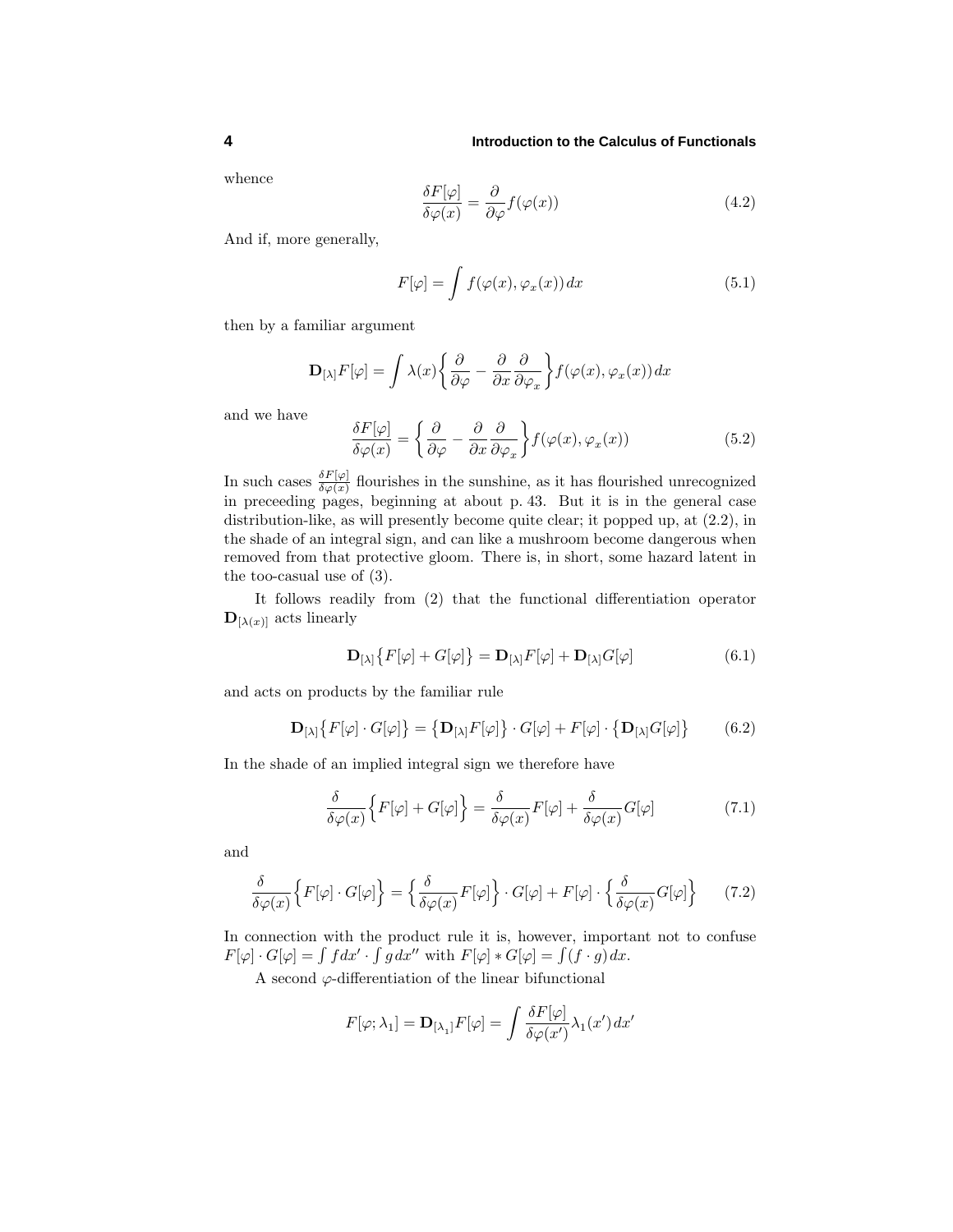### **Volterra series 5**

yields a bilinear trifunctional

$$
F[\varphi; \lambda_1, \lambda_2] = \mathbf{D}_{[\lambda_2]} F[\varphi; \lambda_1] = \mathbf{D}_{[\lambda_2]} \mathbf{D}_{[\lambda_1]} F[\varphi]
$$
  
= 
$$
\int \int \frac{\delta^2 F[\varphi]}{\delta \varphi(x') \delta \varphi(x'')} \lambda_1(x') \lambda_2(x'') dx' dx''
$$
 (8)

In general we expect to have (and will explicitly assume that)

$$
\mathbf{D}_{[\lambda_2]}\mathbf{D}_{[\lambda_1]}F[\varphi] = \mathbf{D}_{[\lambda_1]}\mathbf{D}_{[\lambda_2]}F[\varphi]
$$

which entails that

$$
\frac{\delta^2 F[\varphi]}{\delta \varphi(x') \delta \varphi(x'')}
$$
 is a symmetric function of  $x'$  and  $x''$ 

By natural extension we construct  $\varphi$ -derivatives of all orders:

$$
\mathbf{D}_{[\lambda_n]} \cdots \mathbf{D}_{[\lambda_2]} \mathbf{D}_{[\lambda_1]} F[\varphi] = F[\varphi; \lambda_1, \lambda_2, \dots, \lambda_n]
$$
\n
$$
= \iint \cdots \int \underbrace{\frac{\delta^n F[\varphi]}{\delta \varphi(x^1) \delta \varphi(x^2) \cdots \delta \varphi(x^n)}}_{\text{totally symmetric in } x^1, x^2, \dots, x^n} \lambda_1(x^1) \lambda_2(x^2) \cdots \lambda_2(x^2) dx^1 dx^2 \cdots dx^n
$$

**Functional analog of Taylor's series.** In the ordinary calculus of functions, derivatives of ascending order are most commonly encountered in connection with the theory of Taylor series; one writes

$$
f(x+a) = \exp\left\{a\frac{d}{dx}\right\} f(x) = \sum_{n} \frac{1}{n!} \frac{d^n f(x)}{dx^n} a^n \tag{9}
$$

which is justified by the observation that, for all *n*,

$$
\lim_{a \to 0} \left(\frac{d}{da}\right)^n \text{(lefthand side)} = \lim_{a \to 0} \left(\frac{d}{da}\right)^n \text{(righthand side)}
$$

Similarly

$$
f(x+a, y+b) = \exp\left\{a\frac{\partial}{\partial x} + b\frac{\partial}{\partial y}\right\} f(x)
$$
  
=  $f(x, y) + \left\{af_x(x, y) + bf_y(x, y)\right\}$   
 $+ \frac{1}{2!} \left\{a^2 f_{xx}(x, y) + 2ab f_{xy}(x, y) + b^2 f_{yy}(x, y)\right\} + \cdots$ 

No mystery attaches now to the sense in which (and why) it becomes possible (if we revert to the notation of p.74) to write

$$
F(\varphi + \lambda) = \exp \left\{ \sum \lambda^i \frac{\partial}{\partial \varphi^i} \right\} F(\varphi)
$$
  
= 
$$
\sum_{n=0}^{\infty} \frac{1}{n!} \left\{ \sum_{i_1} \sum_{i_2} \cdots \sum_{i_n} F_{i_1 i_2 \cdots i_n}(\varphi) \lambda^{i_1} \lambda^{i_2} \cdots \lambda^{i_n} \right\}
$$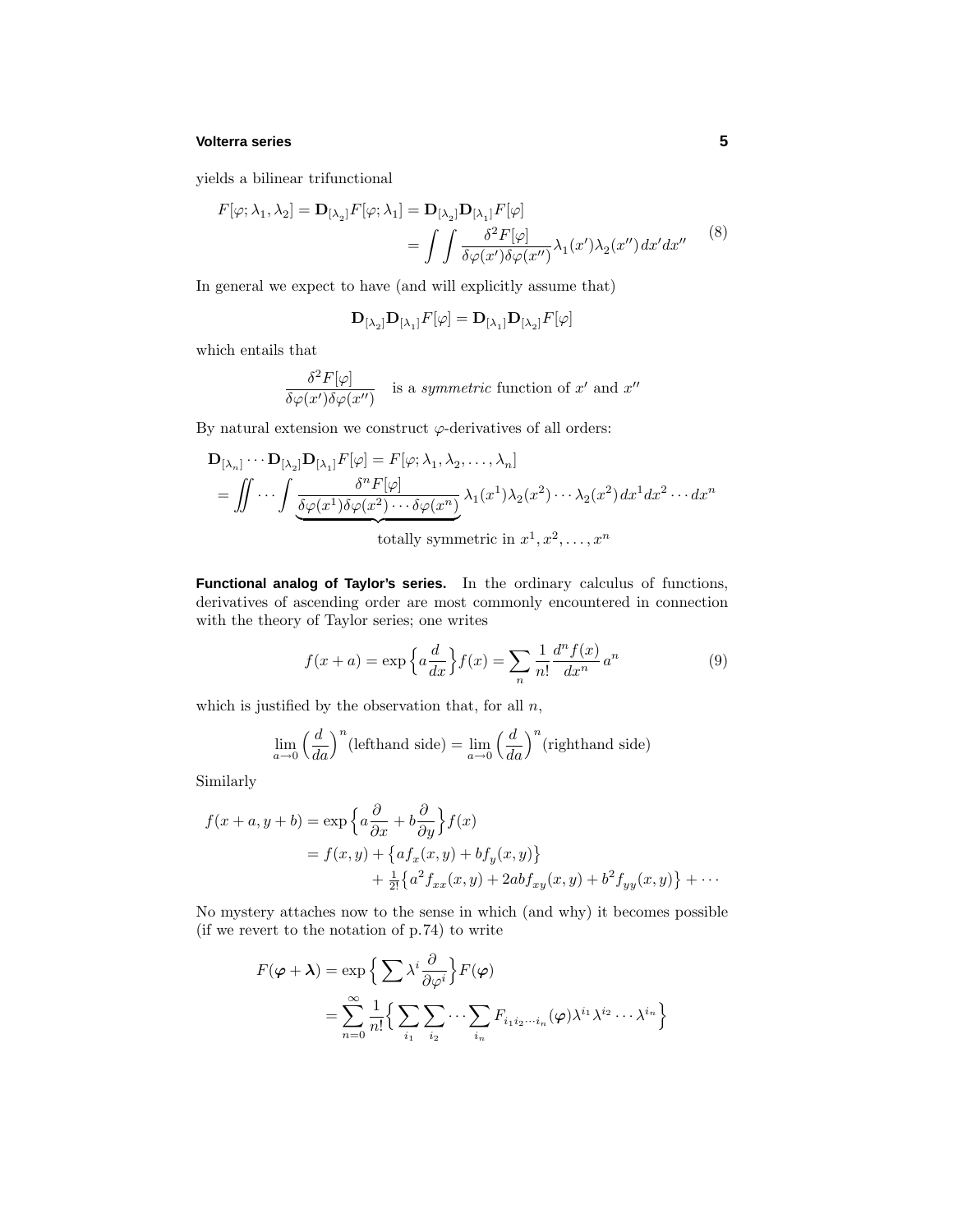with  $F_{i_1 i_2 \cdots i_n}(\varphi) \equiv \partial_{i_1} \partial_{i_2} \cdots \partial_{i_n} F(\varphi)$  where  $\partial_i \equiv \frac{\partial}{\partial \varphi^i}$ . Passing finally to the continuous limit, we obtain

$$
F[\varphi + \lambda] = \exp \{ \mathbf{D}_{[\lambda]} \} F[\varphi]
$$
\n
$$
= \sum_{n=0}^{\infty} \frac{1}{n!} \left\{ \iint \cdots \int F(x^1, x^2, \dots, x^n; \varphi) \lambda(x^1) \lambda(x^2) \cdots \lambda(x^n) dx^1 dx^2 \cdots dx^n \right\}
$$
\n(10)

with  $F(x^1, x^2, \ldots, x^n; \varphi) \equiv \delta^n F[\varphi] / \delta \varphi(x^1) \delta \varphi(x^2) \cdots \delta \varphi(x^n)$ . The right side of (10) displays  $F[\varphi + \lambda]$  as a "Volterra series"—the functional counterpart of a Taylor series.<sup>3</sup> Taylor's formula (11) embodies an idea

function of interest = 
$$
\sum
$$
 elementary functions

which is well known to lie at the heart of analysis (i.e., of the theory of functions).<sup>4</sup> We are encouraged by the abstractly identical structure and intent of Volterra's formula (12) to hope that this obvious variant

# functional of interest  $=$   $\sum$  elementary functionals

$$
f(a+x) = \sum_{n} \frac{1}{n!} f_n x^n \quad \text{with} \quad f_n = \frac{d^n f(a)}{da^n} \tag{11}
$$

Similarly, (10) upon interchange  $\varphi \Leftrightarrow \lambda$  and subsequent notational adjustment  $λ \rightarrow α$  becomes

$$
F[\alpha + \varphi] = \sum_{n=0}^{\infty} \frac{1}{n!} \left\{ \iint \cdots \int F(x^1, x^2, \dots, x^n) \cdot \varphi(x^1) \varphi(x^2) \cdots \varphi(x^n) dx^1 dx^2 \cdots dx^n \right\}
$$
(12)

with  $F(x^1, x^2, \ldots, x^n) \equiv \delta^n F[\alpha]/\delta \alpha(x^1) \delta \alpha(x^2) \cdots \delta \alpha(x^n)$ .

<sup>4</sup> To Kronecker's "God made the integers; all else is the work of man" his contemporary Weierstrass is said to have rejoined "God made power series; all else is the work of man." It becomes interesting in this connection to recall that E. T. Bell, in his Men of Mathematics, introduces his Weierstrass chapter with these words: "The theory that has had the greatest development in recent times is without any doubt the theory of functions." And that those words were written by Vito Volterra—father of the functional calculus.

<sup>&</sup>lt;sup>3</sup> Set  $a = \delta x$  in (9), or  $\lambda = \delta \varphi$  in (10), and you will appreciate that I had the calculus of variations in the back of my mind when I wrote out the preceeding material. The results achieved seem, however, "backwards" from another point of view; we standardly seek to "expand  $f(a+x)$  in powers of x about the point *a*," not the reverse. A version of (9) which is less offensive to the eye of an "expansion theorist" can be achieved by simple interchange  $x \leq a$ :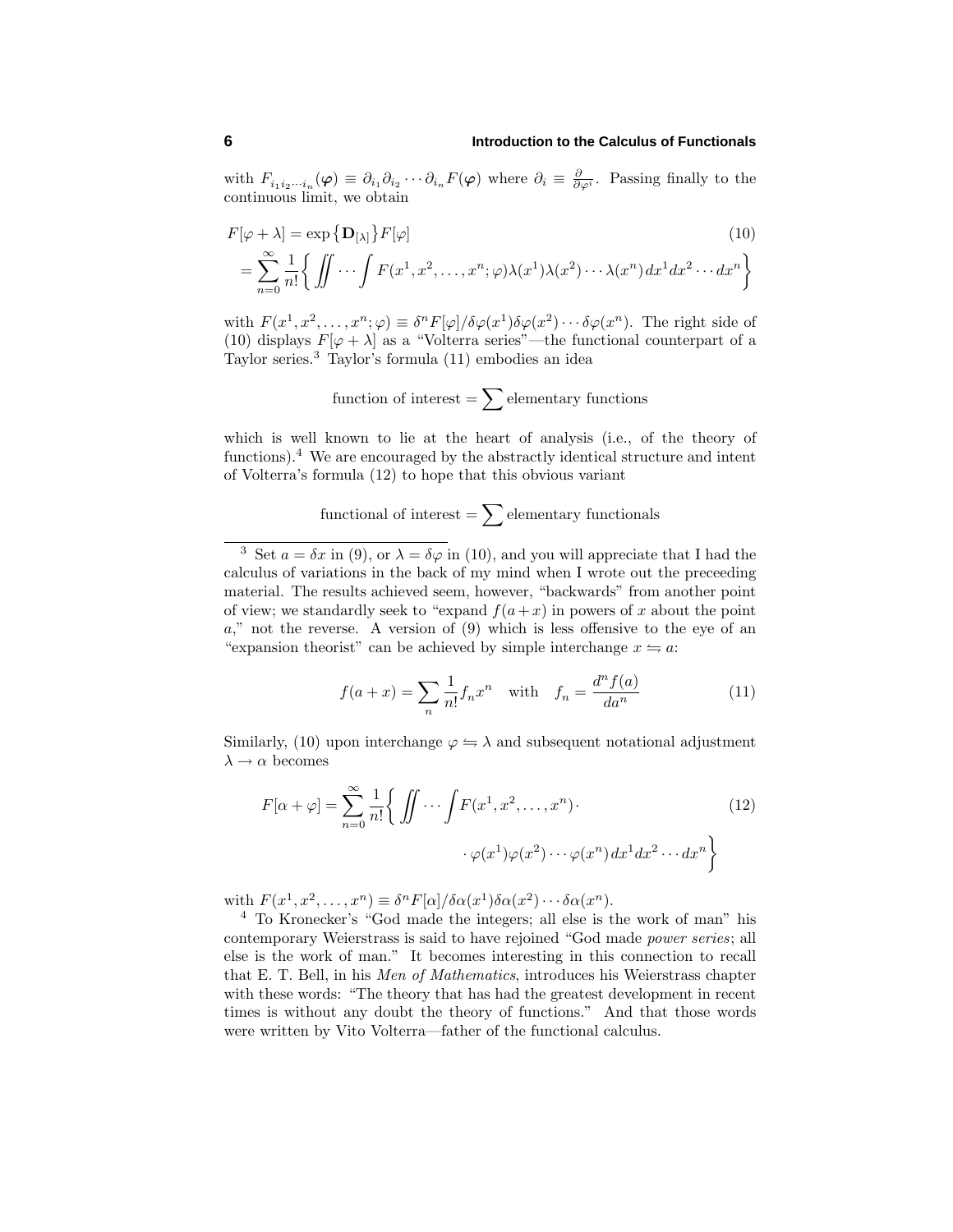### **Volterra series 7**

of that same idea will lead with similar force and efficiency to a theory of functionals (or functional analysis).

Simple examples serve to alert us the fact that surprises await the person who adventures down such a path. Look, by way of illustration, to the functional

$$
F[\varphi] \equiv \int \varphi^2(x) \, dx \tag{13.1}
$$

Evidently we can, if we wish, write

$$
= \int \int F(x^1, x^2) \cdot \varphi(x^1) \varphi(x^2) dx^1 dx^2
$$

$$
F(x^1, x^2) = \delta(x^1 - x^2) \tag{13.2}
$$

with

The obvious lesson here is that, while the expansion coefficients 
$$
f_n
$$
 which appear on the right side of Taylor's formula (11) are by nature numbers, the "expansion coefficients"  $F(x^1, x^2, ..., x^n)$  which enter into the construction (12) of a "Voltame series" may run any in simple cases, be *distributions*.

of a "Volterra series" may, even in simple cases, be distributions.

Look next to the example

$$
F[\varphi] \equiv \int \varphi(x)\varphi_x(x) \, dx \tag{14.1}
$$

From  $\varphi \varphi_x = \frac{1}{2} (\varphi^2)_x$  we obtain

### = boundary terms

Since familiar hypotheses are sufficient to cause boundary terms to vanish, what we have here is a *complicated description of the zero-functional*, the Volterra expansion of which is trivial. One might, alternatively, argue as follows:

$$
\varphi_x(x) = \int \delta(y - x) \varphi_y(y) dy
$$
  
=  $-\int \delta'(y - x) \varphi(y) dy$  by partial integration

Therefore

$$
F[\varphi] = -\int \int \delta'(y-x)\varphi(x)\varphi(y) \, dx \, dy
$$

But only the symmetric part of  $\delta'(y-x)$  contributes to the double integral, and

$$
\delta'(y-x) = \lim_{\epsilon \to 0} \frac{\delta(y-x+\epsilon) - \delta(y-x-\epsilon)}{2\epsilon}
$$

is, by the symmetry of  $\delta(z)$ , clearly antisymmetric. So again we obtain

$$
F[\varphi] = 0 \tag{14.2}
$$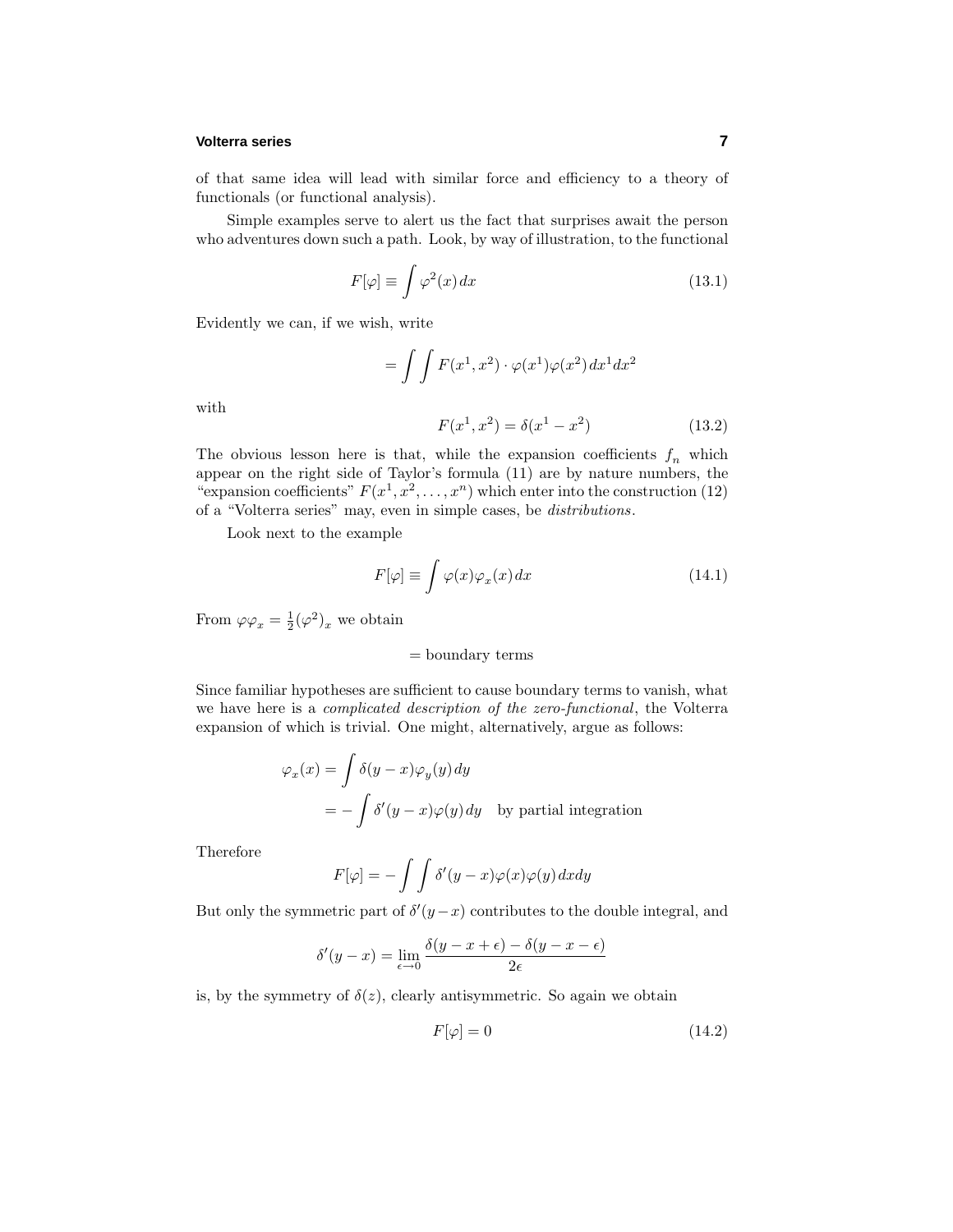Look finally to the example

$$
F[\varphi] \equiv \int \varphi_x^2(x) \, dx \tag{15.1}
$$

From  $\varphi_x^2 = -\varphi \varphi_{xx} + (\varphi \varphi_x)_x$  we have  $F[\varphi] = -\int \varphi \varphi_{xx} dx$  plus a boundary term which we discard. But

$$
\varphi_{xx}(x) = \int \delta(y - x) \varphi_{yy}(y) dy
$$
  
=  $-\int \delta'(y - x) \varphi_y(y) dy$  by partial integration  
=  $+\int \delta''(y - x) \varphi(y) dy$  by a second partial integration

and

$$
\delta''(y-x) = \lim_{\epsilon \to 0} \frac{\delta'(y-x+\epsilon) - \delta'(y-x-\epsilon)}{2\epsilon}
$$

is, by the antisymmetry of  $\delta'(z)$ , symmetric. So we have

$$
F[\varphi] = \int \int F(x^1, x^2) \cdot \varphi(x^1) \varphi(x^2) dx^1 dx^2
$$

with

$$
F(x^1, x^2) = \delta''(x^1 - x^2)
$$
 (15.2)

Again, the "expansion coefficient"  $F(x^1, x^2)$  is not a number, not a function, but a distribution.

The methods employed in the treatment of the preceeding examples have been straightforward enough, yet somewhat ad hoc. Volterra's formula (12) purports to supply a systematic general method for attacking such problems. How does it work? Let  $F[\varphi]$  be assumed to have the specialized but frequently encountered form

$$
F[\varphi] = \int f(\varphi, \varphi_x) dx \tag{16}
$$

Our objective is to expand  $F[\alpha + \varphi]$  "in powers of  $\varphi$ " (so to speak) and then set  $\alpha(x)$  equal to the "zero function"  $0(x)$ . Our objective, in short, is to construct the functional analog of a "Maclaurin series:"

$$
F[\varphi] = F_0 + F_1[\varphi] + \frac{1}{2}F_2[\varphi] + \cdots
$$
 (17)

Trivially  $F_0 = \int f(\alpha, \alpha_x) dx \big|_{\alpha=0}$  and familiarly

$$
F_1[\varphi] = \left[\mathbf{D}_{[\varphi]} \int f(\alpha, \alpha_x) dx\right]_{\alpha=0}
$$
  
= 
$$
\int \underbrace{\left[\left\{\frac{\partial}{\partial \alpha} - \frac{d}{dx} \frac{\partial}{\partial \alpha_x}\right\} f(\alpha, \alpha_x)\right]_{\alpha=0}}_{=\frac{\delta F[\alpha]}{\delta \alpha(x)}, \text{ evaluated at } \alpha = 0
$$
 (18)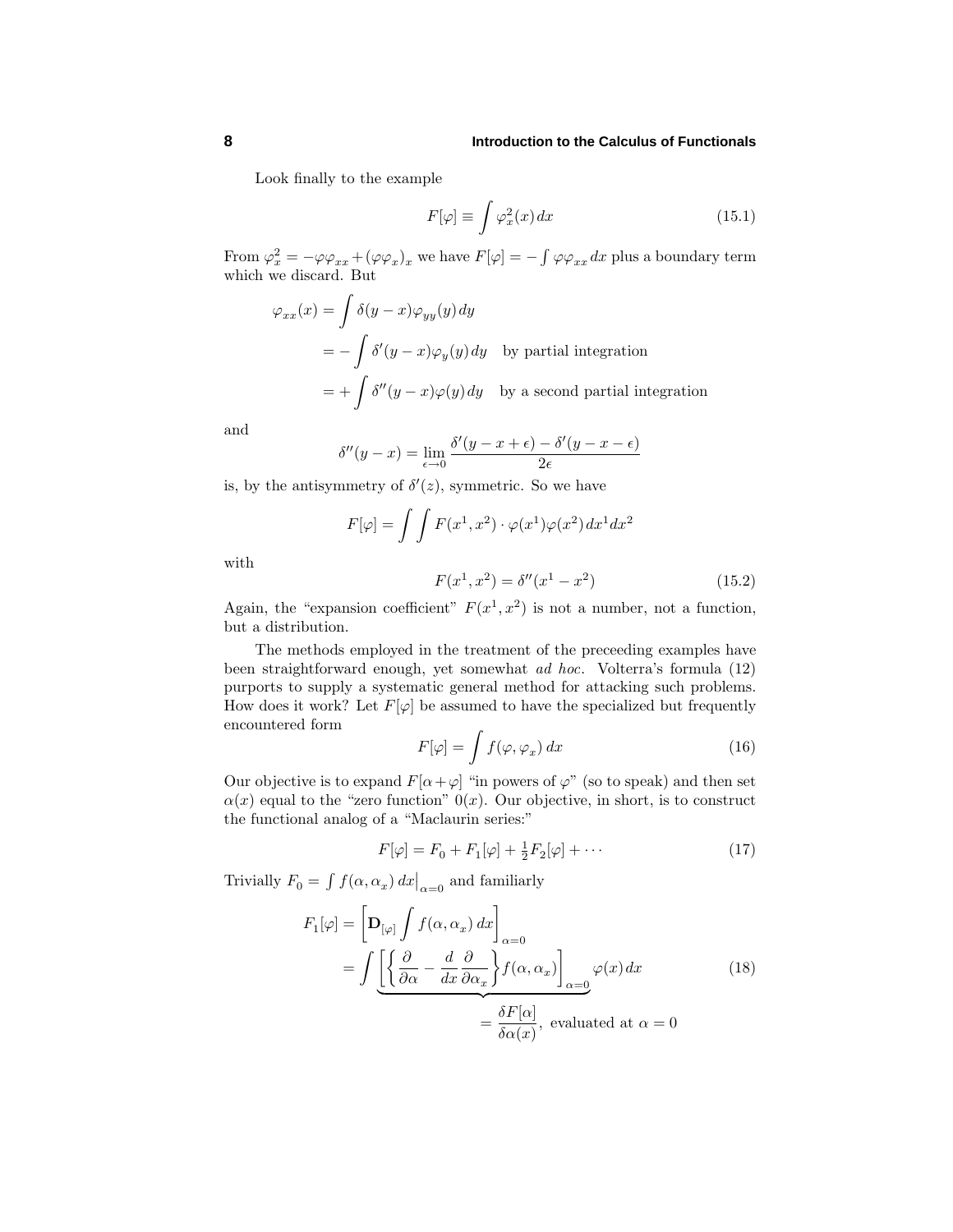### **Volterra series 9**

But this is as far as we can go on the basis of experience standard to the  $(1<sup>st</sup>-order)$  calculus of variations. We have

$$
F_2[\varphi] = \left[\mathbf{D}_{[\varphi]} \mathbf{D}_{[\varphi]} \int f(\alpha, \alpha_x) dx\right]_{\alpha=0}
$$
  
\n
$$
= \left[\mathbf{D}_{[\varphi]} \int \underbrace{g(\alpha, \alpha_x, \alpha_{xx})}_{\alpha=0} \varphi(x) dx\right]_{\alpha=0}
$$
  
\n
$$
= \left\{\frac{\partial}{\partial \alpha} - \frac{d}{dx} \frac{\partial}{\partial \alpha_x}\right\} f(\alpha, \alpha_x) = \frac{\delta F[\alpha]}{\delta \alpha(x)}
$$
  
\n
$$
= \left[\int \frac{\delta^2 F[\alpha]}{\delta \alpha(x) \delta \alpha(y)} \varphi(x) \varphi(y) dx dy\right]_{\alpha=0}
$$
\n(19)

Our problem is construct explicit descriptions of the  $2<sup>nd</sup>$  variational derivative  $\frac{\delta^2 F[\alpha]}{\delta \alpha(x) \delta \alpha(y)}$  and of its higher-order counterparts. The trick here is to introduce

$$
\varphi(x) = \int \delta(x - y)\varphi(y) dx \tag{20}
$$

into (19) for we then have

$$
F_2[\varphi] = \int \underbrace{\left[\mathbf{D}_{[\varphi]}\int g(\alpha, \alpha_x, \alpha_{xx})\delta(x-y) dx\right]}_{\varphi(\alpha)} \varphi(y) dy
$$

$$
= \left[\int h(\alpha, \alpha_x, \alpha_{xx}, \alpha_{xxx}) \varphi(x) dx\right]_{\alpha=0} (21.1)
$$

with

$$
h(\alpha, \alpha_x, \alpha_{xx}, \alpha_{xxx}) = \frac{\delta^2 F[\alpha]}{\delta \alpha(x) \delta \alpha(y)}
$$
  
= 
$$
\left\{ \frac{\partial}{\partial \alpha} - \frac{d}{dx} \frac{\partial}{\partial \alpha_x} + \frac{d^2}{dx^2} \frac{\partial}{\partial \alpha_{xx}} \right\} g(\alpha, \alpha_x, \alpha_{xx}) \delta(x - y)
$$
 (21.2)

The pattern of the argument should at this point be clear; as one ascends from one order to the next one begins always by invoking (20), with the result that  $\delta$ -functions and their derivatives stack ever deeper, while the variational derivative operator

$$
\left\{\frac{\partial}{\partial \alpha} - \frac{d}{dx}\frac{\partial}{\partial \alpha_x} + \frac{d^2}{dx^2}\frac{\partial}{\partial \alpha_{xx}} + \cdots \right\}
$$

acquires at each step one additional term.

In ordinary analysis one can expand  $f(x)$  about the point  $x = a$  only if  $a$ is a "regular point," and the resulting Taylor series  $f(x) = \sum_{n} \frac{1}{n!} f_n(x-a)^n$  can be expected to make sense only within a certain "radius of convergence." Such details become most transparent when *x* is allowed to range on the complex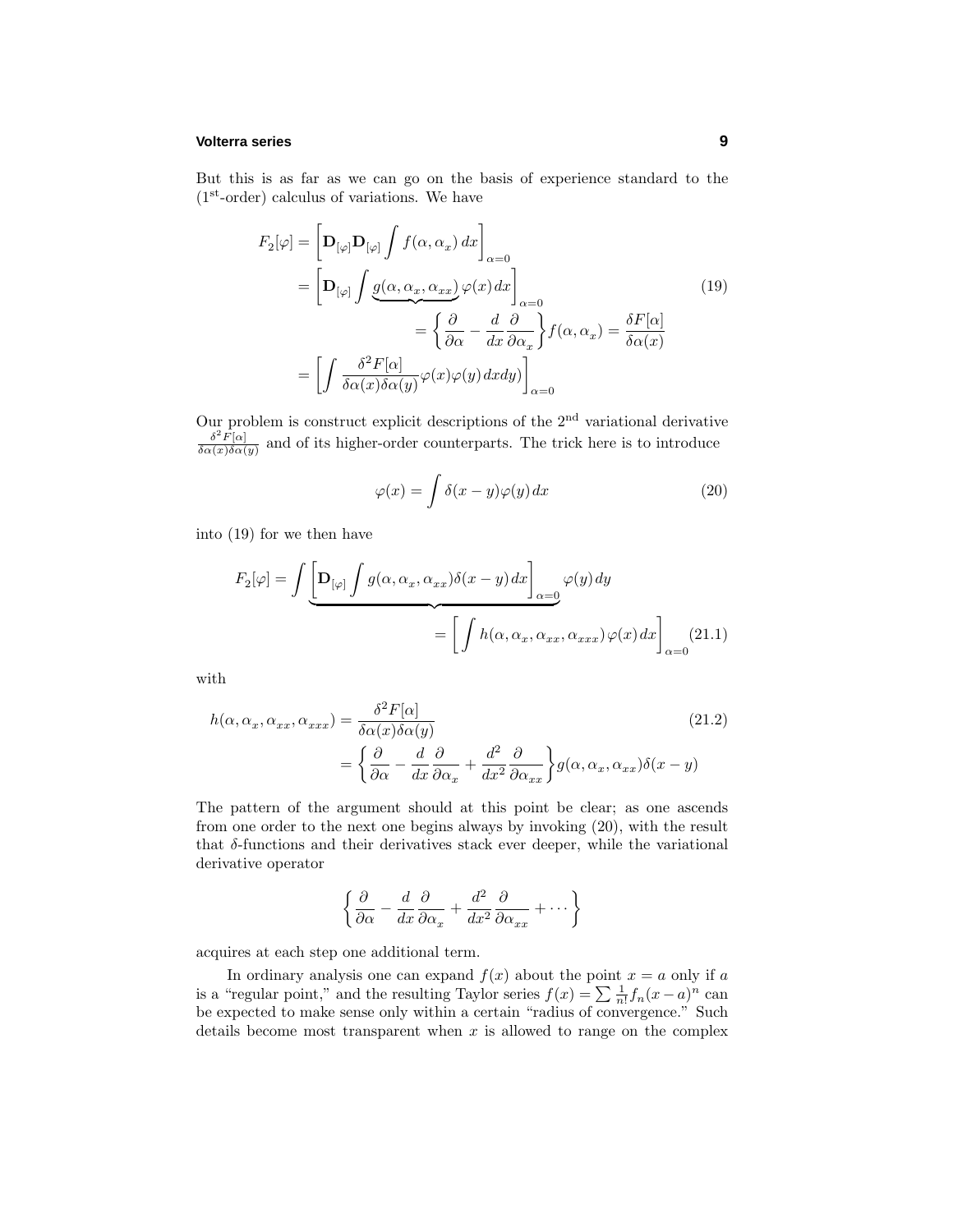plane. Similar issues—though I certainly do not intend to pursue them here can be expected to figure prominently in any fully developed account of the theory of functionals.

**Construction of functional analogs of the Laplacian and Poisson bracket.** Now that we possess the rudiments of a theory of functional differentiation, we are in position to contemplate a "theory of functional differential equations." I do not propose to lead an expedition into that vast jungle, which remains (so far as I am aware) still largely unexplored. But I do want to step out of our canoe long enough to draw your attention to one small methodological flower that grows there on the river bank, at the very edge of the jungle. Central to many of the partial differential equations of physics is the Laplacian operator,  $\nabla^2$ . Here in the jungle it possess a functional analog. How is such an object to be constructed? The answer is latent in the "sophisticated" answer to a simpler question, which I pose in the notation of p.74: How does

$$
\nabla^2 F(\varphi) = \left\{ \sum_i \left( \frac{\partial}{\partial \varphi^i} \right)^2 \right\} F = \text{tr} ||\partial^2 F / \partial \varphi^i \partial \varphi^j||
$$

come to acquire from  $\mathbf{D}_{[\lambda]} F(\varphi)$  the status of a "natural object"? Why, in particular, does  $\nabla^2 F$  contain no allusion to  $\lambda$ ? We proceed from the observation that

$$
\mathbf{D}_{[\lambda]} \mathbf{D}_{[\lambda]} F(\varphi) = \sum \sum \frac{\partial^2 F}{\partial \varphi^i \partial \varphi^j} \lambda^i \lambda^j
$$
  
=  $\lambda^{\mathsf{T}} \mathbb{F} \lambda$  where  $\mathbb{F}$  is the square matrix  $\|\partial^2 F / \partial \varphi^i \partial \varphi^j\|$   
= tr  $\mathbb{F} \mathbb{L}$  where  $\mathbb{L}$  is the square matrix  $\|\lambda^i \lambda^j\|$ 

We note more particularly that  $\mathbb{L}^2 = (\lambda \cdot \lambda) \mathbb{L}$ , so if  $\lambda$  is a unit vector  $(\lambda \cdot \lambda = 1)$ then L is a projection matrix which in fact projects upon  $\lambda$ :  $\mathbb{L} \mathbf{x} = (\lambda \cdot \mathbf{x})\lambda$ . Now let  $\{e_i\}$  refer to some (any) *orthonormal basis*, and let  $\{\mathbb{E}_i\}$  denote the associated set of projection matrices. Orthonormality entails  $\mathbb{E}_i \mathbb{E}_j = \delta_{ij} \mathbb{E}_i$ while  $\sum \mathbb{E}_i = \mathbb{I}$  expresses the presumed *completeness* of the set  $\{e_i\}$ . From these elementary observations<sup>5</sup> it follows that

$$
\sum \mathbf{D}_{\left[\mathbf{e}_{i}\right]} \mathbf{D}_{\left[\mathbf{e}_{i}\right]} F(\varphi) = \sum \operatorname{tr} \mathbb{F} \mathbb{E}_{i} = \operatorname{tr} \mathbb{F}
$$
\n
$$
= \sum ||\partial^{2} F / \partial \varphi^{i} \partial \varphi^{i}||
$$
\n
$$
= \nabla^{2} F(\varphi)
$$

Turning now from functions to functionals, we find it quite natural to construct

$$
\sum \mathbf{D}_{[e_i]} \mathbf{D}_{[e_i]} F[\varphi] = \sum \int \int \frac{\delta^2 F[\varphi]}{\delta \varphi(x) \delta \varphi(y)} e_i(x) e_i(y) dx dy
$$

<sup>5</sup> The ideas assembled here acquire a striking transparency when formulated in a simplified variant of Dirac's "bra-ket notation." Readers familiar with that notation are encouraged to give it a try.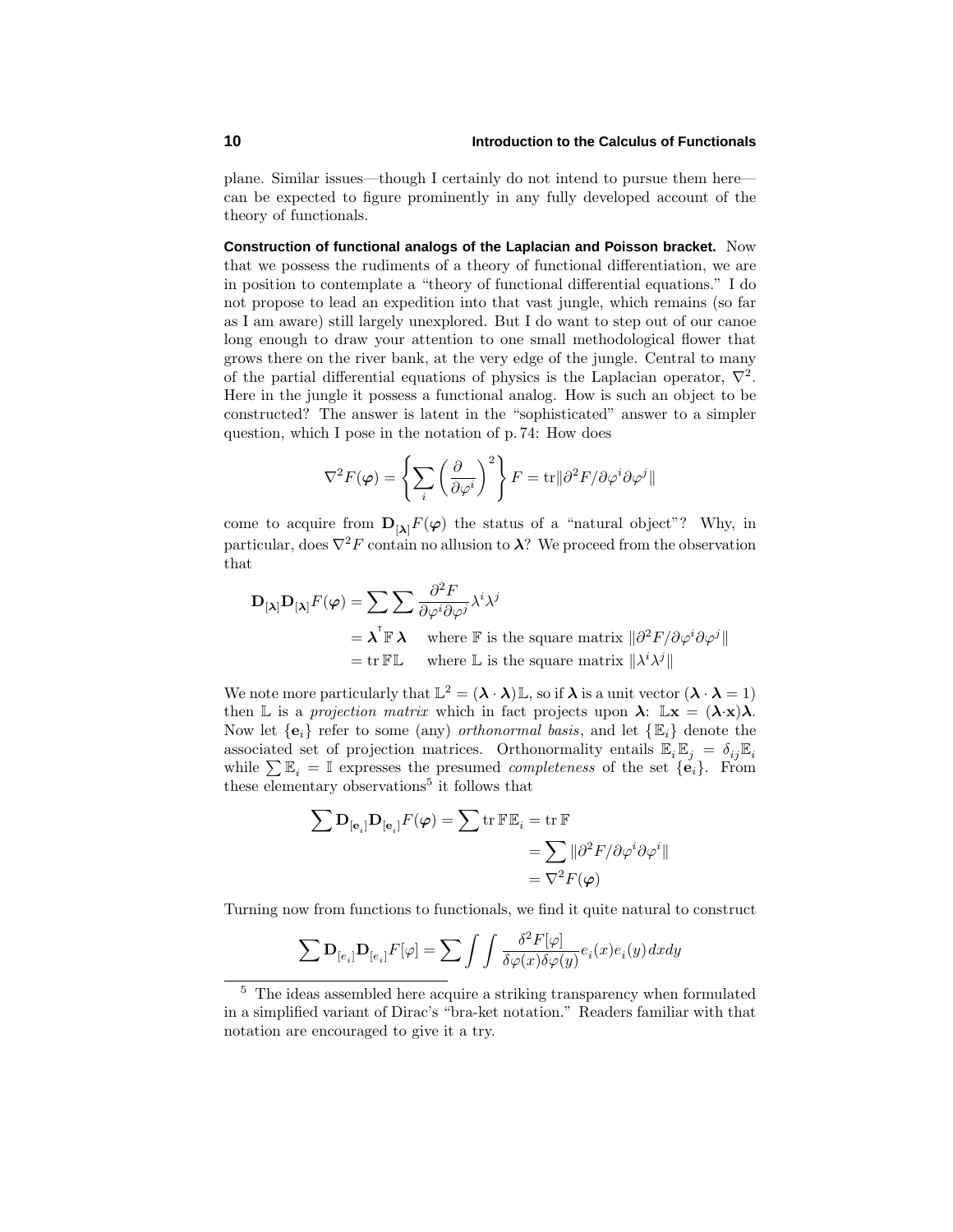### **Functional Laplacian and Poisson bracket 11**

And if we assume the functions  ${e_i(x)}$  to be orthonormal  $\int e_i(x)e_j(x) dx = \delta_{ij}$ and (which is more to the immediate point) complete in function space

$$
\sum e_i(x)e_j(y)=\delta(x-y)
$$

then we obtain this natural definition of the "Laplacian of a functional":

$$
\nabla^2 F[\varphi] \equiv \left\{ \sum \mathbf{D}_{[e_i]} \mathbf{D}_{[e_i]} \right\} F[\varphi] = \int \int \frac{\delta^2 F[\varphi]}{\delta \varphi(x) \delta \varphi(x)} dx \tag{22}
$$

Familiarly, the "partial derivative of a function of several variables" is a concept which arises by straightforward generalization from that of "the (ordinary) derivative of a function of a single variable." The "partial functional derivative" springs with similar naturalness from the theory of "ordinary functional derivatives," as outlined in preceeding paragraphs; the problem one encounters is not conceptual but notational/terminological. Let us agree to write  $\mathbf{D}_{[\lambda]/\varphi}F[\ldots,\varphi,\ldots]$  to signify "the partial derivative of  $F[\ldots,\varphi,\ldots]$  —a functional of several variables—with respect to  $\varphi(x)$  in the direction  $\lambda(x)$ :

$$
\mathbf{D}_{[\lambda]/\varphi}F[\ldots,\varphi,\ldots] = \int \frac{\delta F[\ldots,\varphi,\ldots]}{\delta \varphi(x)} \lambda(x) dx
$$

I shall not pursue this topic to its tedious conclusion, save to remark that one expects quite generally to have "equality of cross derivatives"

$$
\mathbf{D}_{[\lambda_1]/\varphi}\mathbf{D}_{[\lambda_2]/\psi}F[\varphi,\psi] = \mathbf{D}_{[\lambda_2]/\psi}\mathbf{D}_{[\lambda_1]/\varphi}F[\varphi,\psi]
$$

since, whether one works from the expression on the left or from that on the right, one encounters  $F[\varphi + \lambda_1, \psi + \lambda_2] - F[\varphi + \lambda_1, \psi] - F[\varphi, \psi + \lambda_2] + F[\varphi, \psi]$ . Instead I look to one of the problems that, on p. 73, served ostensibly to motivate this entire discussion. Let  $A[\varphi, \pi]$  and  $B[\varphi, \pi]$  be given functionals of two variables, and construct

$$
\mathbf{D}_{[\lambda_1]/\varphi} A \cdot \mathbf{D}_{[\lambda_2]/\pi} B - \mathbf{D}_{[\lambda_1]/\varphi} B \cdot \mathbf{D}_{[\lambda_2]/\pi} A
$$
  
= 
$$
\int \int \left\{ \frac{\delta A}{\delta \varphi(x)} \frac{\delta B}{\delta \pi(y)} - \frac{\delta B}{\delta \varphi(x)} \frac{\delta A}{\delta \pi(y)} \right\} \lambda_1(x) \lambda_2(y) dx dy
$$

Proceeding now in direct imitation of the construction which led us a moment ago to the definition (22) of the functional Laplacian, we write

$$
[A, B] \equiv \sum \left\{ \mathbf{D}_{[e_i]/\varphi} A \cdot \mathbf{D}_{[e_i]/\pi} B - \mathbf{D}_{[e_i]/\varphi} B \cdot \mathbf{D}_{[e_i]/\pi} A \right\}
$$
  
\n
$$
= \int \int \left\{ \frac{\delta A}{\delta \varphi(x)} \frac{\delta B}{\delta \pi(y)} - \frac{\delta B}{\delta \varphi(x)} \frac{\delta A}{\delta \pi(y)} \right\} \cdot \sum e_i(x) e_i(y) dx dy
$$
  
\n
$$
= \int \left\{ \frac{\delta A}{\delta \varphi(x)} \frac{\delta B}{\delta \pi(x)} - \frac{\delta B}{\delta \varphi(x)} \frac{\delta A}{\delta \pi(x)} \right\} dx
$$
 (23)  
\n
$$
= \int [A, B] dx \text{ in the notation of (60), Chapter I}
$$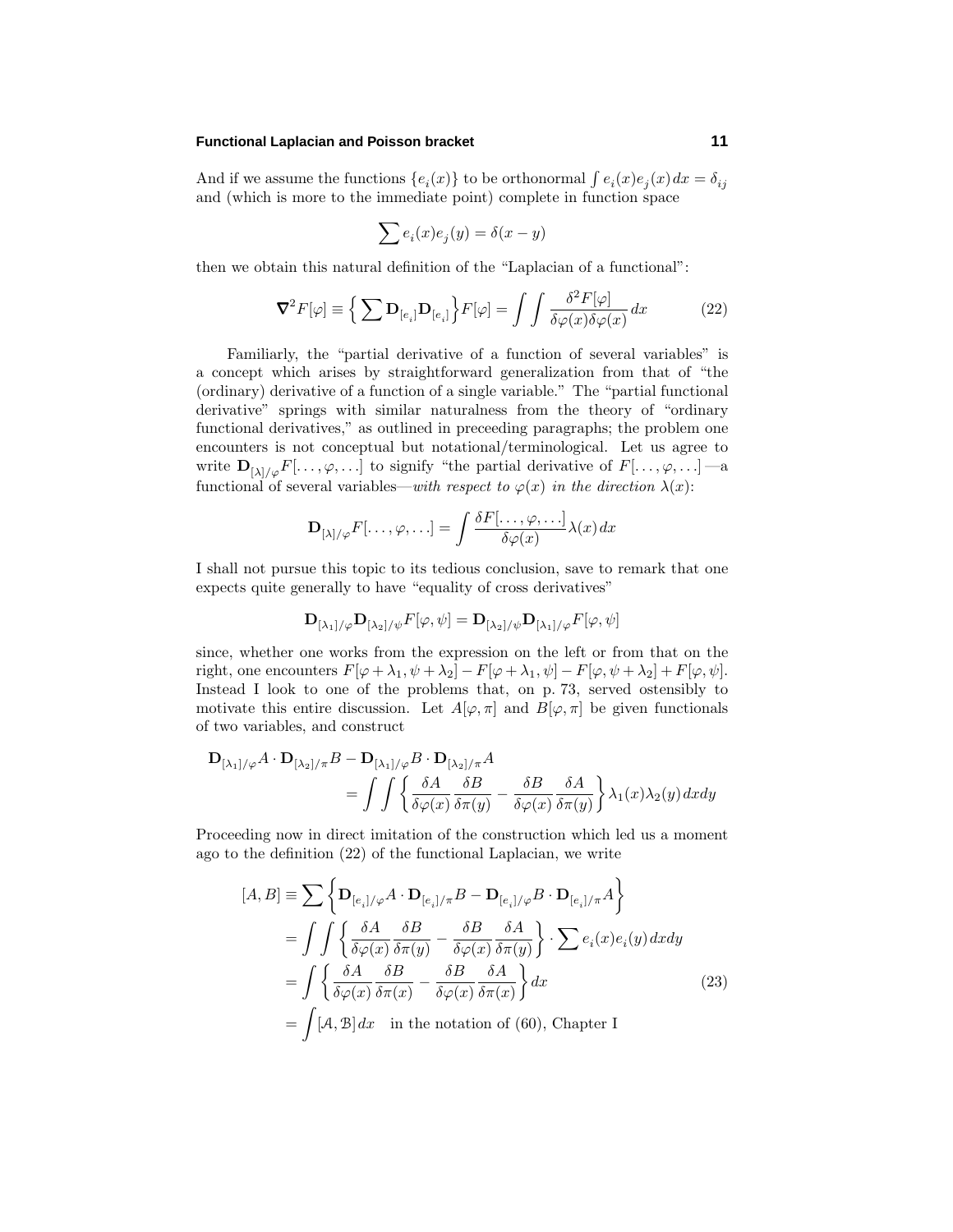At (23) we have achieved our goal; we have shown that the Poisson bracket —a construct fundamental to Hamiltonian field theory—admits of natural description in language supplied by the differential calculus of functionals.

I return at this point to discussion of our "functional Laplacian," partly to develop some results of intrinsic interest, and partly to prepare for subsequent discussion of the integral calculus of functionals. It is a familiar fact—the upshot of a "folk theorem"—that

$$
\nabla^2 \varphi(x) \sim \langle \text{average of neighboring values} \rangle - \varphi(x) \tag{24}
$$

 $\nabla^2 \varphi$  provides, therefore, a natural measure of the "local disequilibration" of the  $\varphi$ -field; in the absence of "disequilibration" ( $\nabla^2 \varphi = 0$ ) the field is said to be "harmonic." I begin with discussion of an approach to the proof of (24) which, though doubtless "well-known" in some circles, occurred to me only recently.<sup>6</sup> Working initially in two dimensions, let  $\varphi(x, y)$  be defined on a neighborhood containing the point  $(x, y)$  on the Euclidian plane. At points on the boundary of a disk centered at  $(x, y)$  the value of  $\varphi$  is given by

$$
\varphi(x + r\cos\theta, y + r\sin\theta) = e^{r\cos\theta \frac{\partial}{\partial x} + r\sin\theta \frac{\partial}{\partial y}} \cdot \varphi(x, y)
$$
  
=  $\varphi + r(\varphi_x \cos\theta + \varphi_y \sin\theta)$   
+  $\frac{1}{2}r^2(\varphi_{xx} \cos^2\theta + 2\varphi_{xy} \cos\theta \sin\theta + \varphi_{yy} \sin^2\theta) + \cdots$ 

The average  $\langle \varphi \rangle$  of the values assumed by  $\varphi$  on the boundary of the disk is given therefore by

$$
\langle \varphi \rangle = \frac{1}{2\pi r} \int_0^{2\pi} \{ \text{right side of preceding equation} \} r d\theta
$$

$$
= \varphi + 0 + \frac{1}{4} r^2 \{ \varphi_{xx} + \varphi_{yy} \} + \cdots
$$

from which we obtain

$$
\nabla^2 \varphi = \frac{4}{r^2} \{ \langle \varphi \rangle - \varphi \} + \cdots \quad \text{in the 2-dimensional case} \tag{25}
$$

This can be read as a sharpened instance of  $(24).7$  In three dimensions we are motivated to pay closer attention to the notational organization of the

restoring force = 
$$
k\{\langle \varphi \rangle - \varphi\}
$$
  
= mass element · acceleration  
=  $2\pi r^2 \rho \cdot \varphi_{tt}$ 

and we are led from (25) to an instance of the wave equation:

$$
\nabla^2 \varphi = \tfrac{1}{c^2} \varphi_{tt}
$$

with  $c^2 = k/8\pi\rho$ .

<sup>6</sup> See the introduction to my notes "Applications of the Theory of Harmonic Polynomials" for the Reed College Math Seminar of 7 March 1996.

<sup>&</sup>lt;sup>7</sup> If  $\varphi$  refers physically to (say) the displacement of a membrane, then it becomes natural to set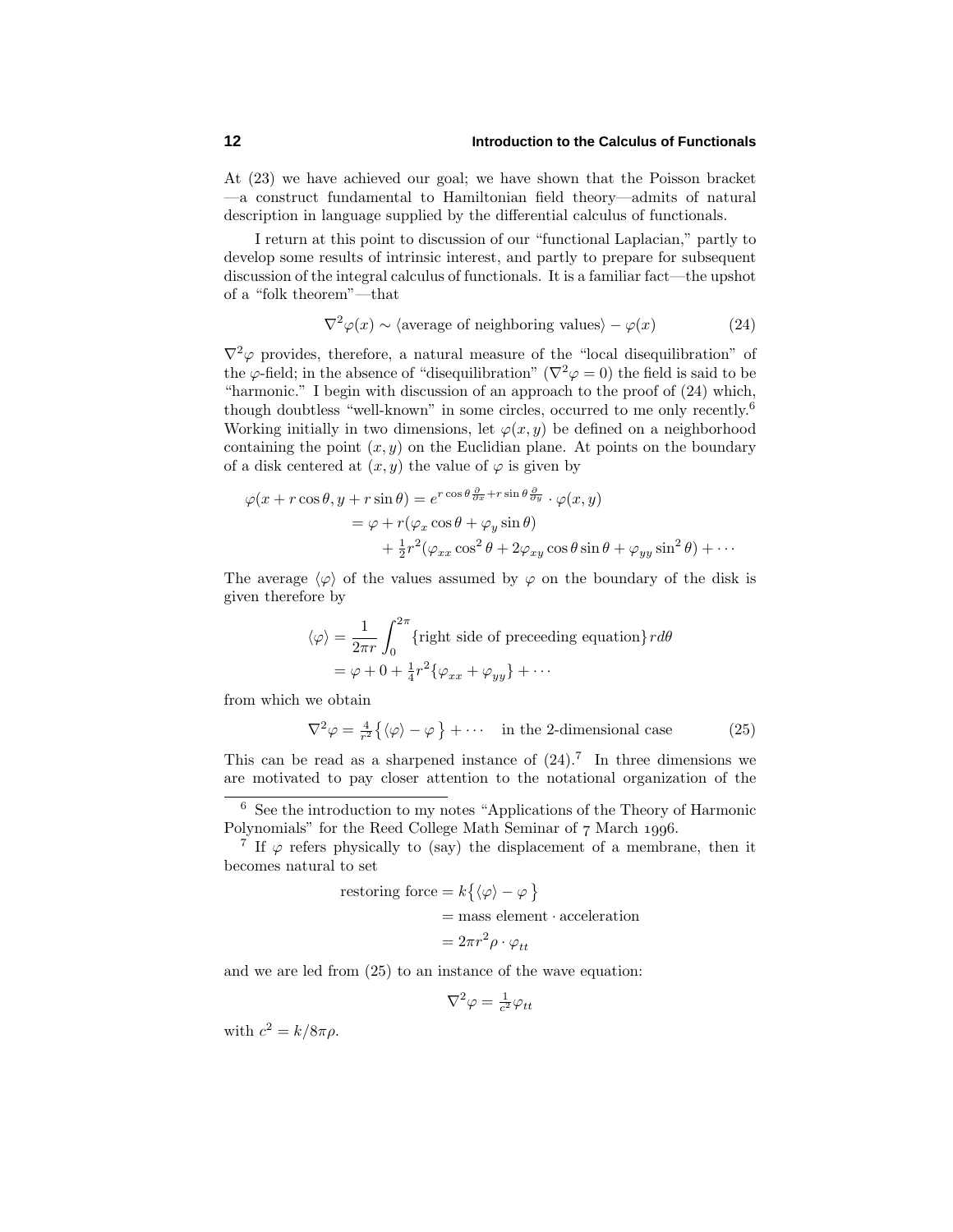### **Functional Laplacian and Poisson bracket 13**

argument; we write

$$
\varphi(\boldsymbol{x}+\boldsymbol{r})=\varphi(\boldsymbol{x})+\boldsymbol{r}\cdot\nabla\varphi+\frac{1}{2}\boldsymbol{r}\cdot\begin{pmatrix}\varphi_{11} & \varphi_{12} & \varphi_{13} \\ \varphi_{21} & \varphi_{22} & \varphi_{23} \\ \varphi_{31} & \varphi_{32} & \varphi_{33}\end{pmatrix}\boldsymbol{r}+\cdots
$$
 (26)

which we want to average over the surface of the sphere  $r_1^2 + r_2^2 + r_3^2 = r^2$ . It is to that end that I digress now to establish a little Lemma, which I will phrase with an eye to its dimensional generalization:

Let  $\langle x^p \rangle$  denote the result of averaging the values assumed by  $x^p$  on the surface of the 3-sphere of radius *r*. Proceeding in reference to the figure, we have

$$
\langle x^p \rangle = \frac{1}{S_3(r)} \int x^p \, dS
$$

$$
dS = S_2(r \sin \theta) \cdot r d\theta
$$



Figure 1: Geometrical construction intended to set notation used in proof of the Lemma. The figure pertains fairly literally to the problem of averaging  $x^p$  over the surface of a 3-sphere, but serves also to provide schematic illustration of our approach to the problem of averaging *x<sup>p</sup>* over the surface of an N-sphere.

where I have adopted the notation

$$
S_N(r) \equiv \text{surface area of } N\text{-sphere of radius } r = \begin{cases} 2\pi r & \text{when } N = 2 \\ 4\pi r^2 & \text{when } N = 3 \\ \vdots & \end{cases}
$$

Evidently

$$
\langle x^p \rangle = \frac{S_2(r)}{S_3(r)} r^{p+1} \underbrace{\int_0^{\pi} \cos^p \theta \sin \theta d\theta}_{\text{max}} = \int_{-1}^1 u^p du = \begin{cases} \frac{2}{p+1} & \text{for } p \text{ even} \\ 0 & \text{for } p \text{ odd} \end{cases}
$$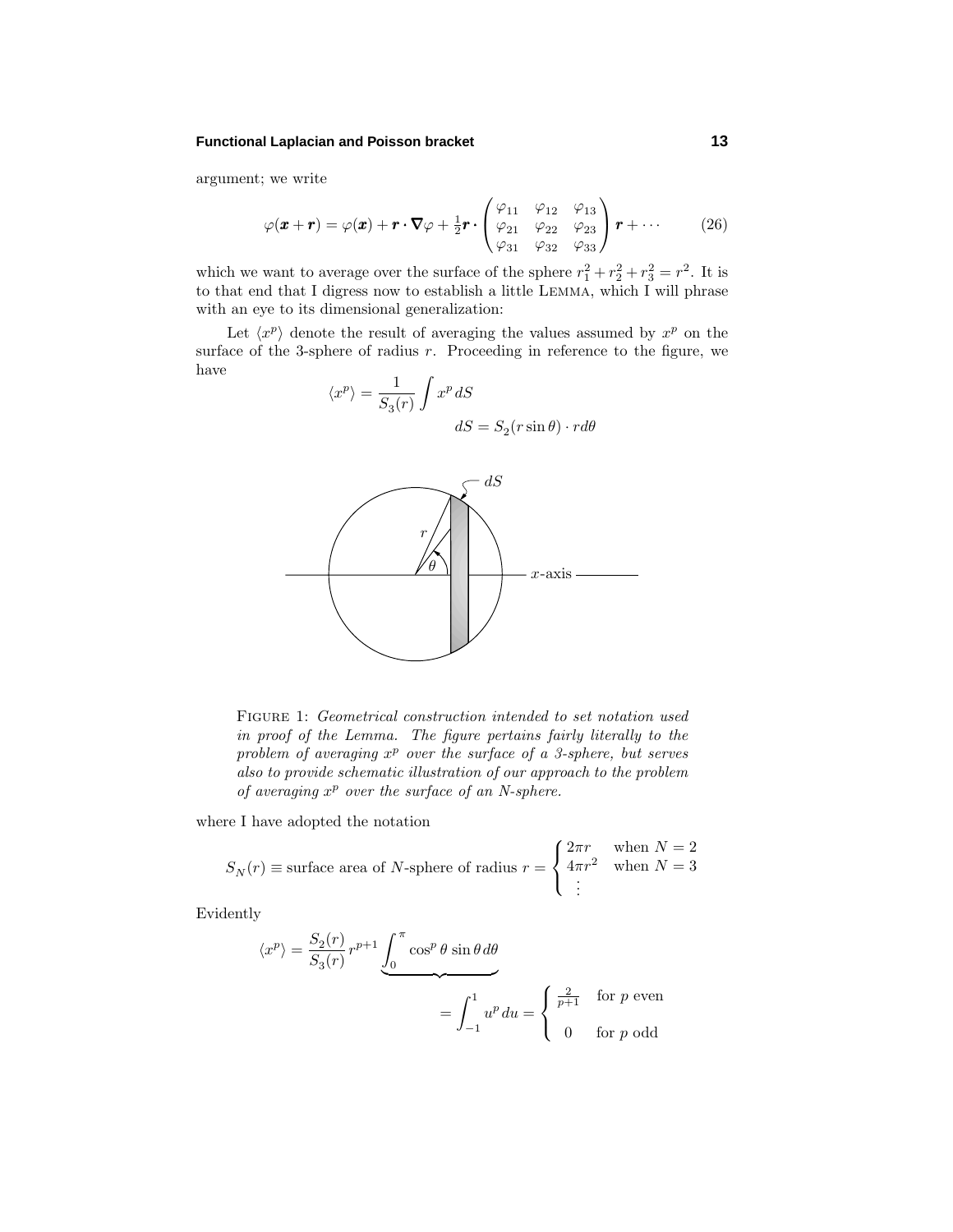which in the cases of particular interest gives

$$
\langle x^0 \rangle = \frac{S_2(r)}{S_3(r)} r^1 \frac{2}{1} = 1
$$
  

$$
\langle x \rangle = 0
$$
  

$$
\langle x^2 \rangle = \frac{S_2(r)}{S_3(r)} r^3 \frac{2}{3} = \frac{1}{3}r^2
$$

Returning with this information to (26), we rotate to the coordinate system relative to which the  $\|\varphi_{ij}\|$  matrix is diagonal

$$
\begin{pmatrix}\n\varphi_{11} & \varphi_{12} & \varphi_{13} \\
\varphi_{21} & \varphi_{22} & \varphi_{23} \\
\varphi_{31} & \varphi_{32} & \varphi_{33}\n\end{pmatrix}\n\longrightarrow\n\begin{pmatrix}\n\phi_{11} & 0 & 0 \\
0 & \phi_{22} & 0 \\
0 & 0 & \phi_{33}\n\end{pmatrix}
$$

and obtain

$$
\langle \varphi \rangle = \varphi + 0 + \frac{1}{2} \text{tr} \begin{pmatrix} \phi_{11} & 0 & 0 \\ 0 & \phi_{22} & 0 \\ 0 & 0 & \phi_{33} \end{pmatrix} \cdot \frac{1}{3} r^2
$$

But the trace is rotationally invariant, so we have (compare (25))

$$
\nabla^2 \varphi = \frac{6}{r^2} \{ \langle \varphi \rangle - \varphi \} + \cdots \quad \text{in the 3-dimensional case} \tag{27}
$$

Dimensional generalization of this result follows trivially upon dimensional generalization of our LEMMA. If  $\langle x^p \rangle$  is taken now to denote the result of averaging the values assumed by *x<sup>p</sup>* on the surface of the *N*-sphere of radius *r*, then—arguing as before—we have

$$
\langle x^p \rangle = \frac{1}{S_N(r)} \int x^p \, dS
$$

$$
dS = S_{N-1}(r \sin \theta) \cdot r d\theta
$$

Asimple scaling argument is sufficient to establish that

$$
S_N(r) = r^{N-1} \cdot S_N(1)
$$

so we have

$$
\langle x^p \rangle = \frac{S_{N-1}(1)}{S_N(1)} r^p \underbrace{\int_0^\pi \cos^p \theta \sin^{N-2} \theta \, d\theta}_{\text{(28)}}
$$

and because the integrand is even/odd on the interval  $0 \le \theta \le \pi$  we have (for  $N = 2, 3, 4, \ldots;$  i.e., for  $q \equiv N - 2 = 0, 1, 2, \ldots$ 

$$
= \begin{cases} 0 & \text{when } p \text{ is odd} \\ 2 \int_0^{\frac{1}{2}\pi} \cos^p \theta \sin^q \theta d\theta & \text{when } p \text{ is even} \end{cases}
$$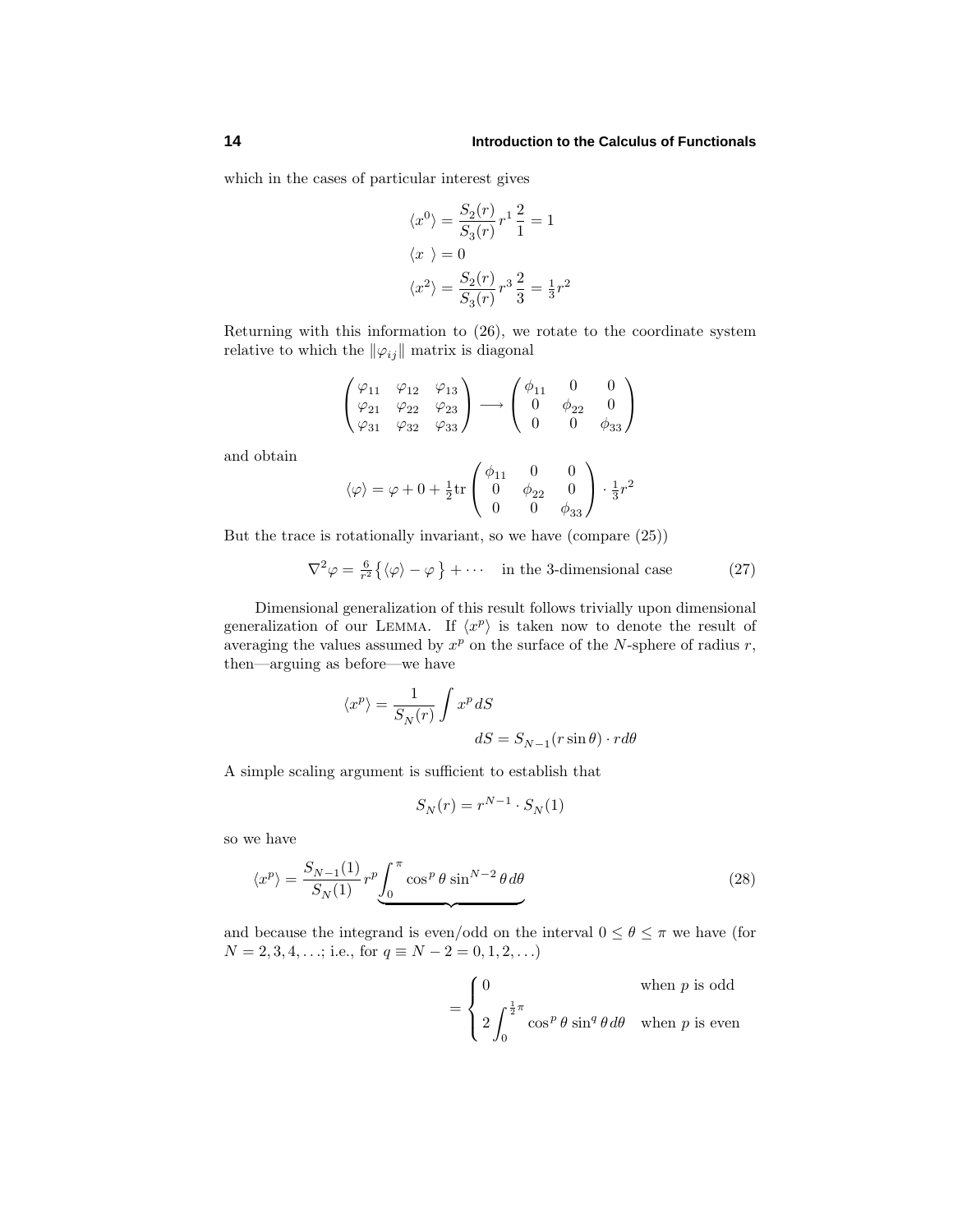### **Functional Laplacian and Poisson bracket 15**

The surviving integral is tabulated; we have  $8^8$ 

$$
\int_0^{\frac{1}{2}\pi} \cos^p \theta \sin^q \theta d\theta = \frac{1}{2}B\left(\frac{p+1}{2}, \frac{q+1}{2}\right)
$$

where

$$
B(x, y) \equiv \frac{\Gamma(x)\Gamma(y)}{\Gamma(x+y)}
$$

Here  $\Gamma(x) \equiv \int_0^\infty e^{-t} t^{x-1} dt$  is Euler's gamma function. Familiarly,  $\Gamma(1) = 1$ and  $\Gamma(x+1) = x\Gamma(x)$  so when *x* is an integer one has

$$
\Gamma(n+1) = n!
$$

from which it follows that

$$
B(m+1, n+1) = \frac{\Gamma(m+1)\Gamma(n+1)}{\Gamma(m+n+2)}
$$
  
= 
$$
\frac{1}{m+n+1} \cdot \frac{m!n!}{(m+n)!}
$$

Just as Euler's gamma function  $\Gamma(x)$  is a function with the wonderful property that at non-negative integral points it reproduces the factorial, so does Euler's beta function  $B(x, y)$  possess the property that at non-negative lattice points it reproduces (to within a factor) the combinatorial coefficients. From  $\Gamma(\frac{1}{2}) = \sqrt{\pi}$ it follows that at half-integral points one has

$$
\Gamma(n + \frac{1}{2}) = \frac{(2n - 1)!!}{2^n} \sqrt{\pi} = \begin{cases} \frac{\frac{1}{2}\sqrt{\pi}}{2^2} & \text{at } n = 1\\ \frac{1 \cdot 3}{2^2} \sqrt{\pi} & \text{at } n = 2\\ \frac{1 \cdot 3 \cdot 5}{2^3} \sqrt{\pi} & \text{at } n = 3 \end{cases}
$$

We find ourselves now in position to write

$$
\int_0^{\pi} \cos^0 \theta \sin^q \theta \, d\theta = B\left(\frac{1}{2}, \frac{q+1}{2}\right) \\
= \frac{\Gamma\left(\frac{1}{2}\right) \Gamma\left(\frac{q+1}{2}\right)}{\Gamma\left(\frac{q}{2}+1\right)} \\
= \frac{\sqrt{\pi} \Gamma\left(\frac{q+1}{2}\right)}{\Gamma\left(\frac{q}{2}+1\right)}\n\tag{29.1}
$$

<sup>8</sup> See I. Gradshteyn & I. Ryzhik, Table of Integrals, Series, and Products  $(1965)$ , **3.621.5**, p. 369 or W. Gröbner & N. Hofreiter, *Bestimmte Integrale* (), **331.21**, p. 95.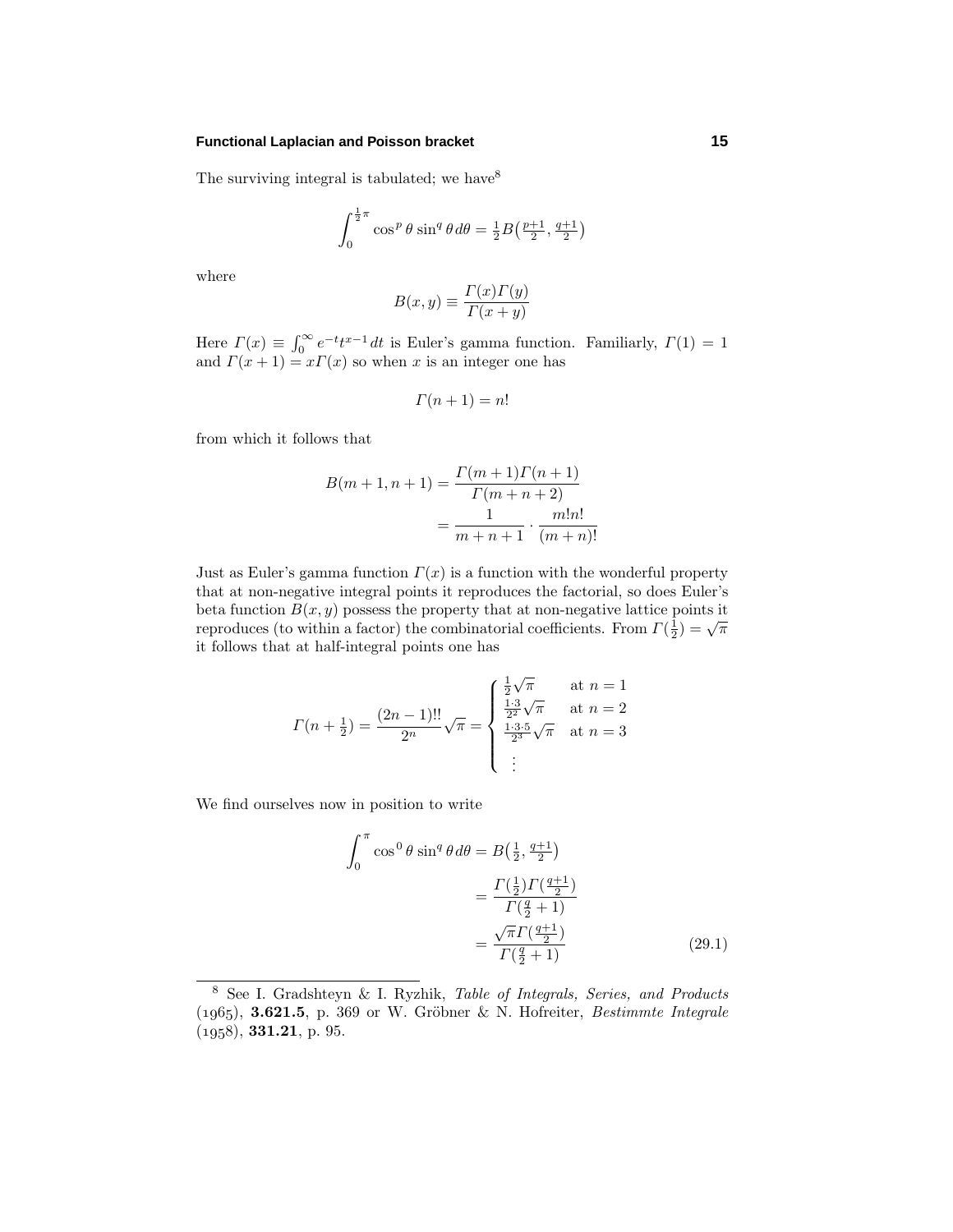and

$$
\int_0^{\pi} \cos^2 \theta \sin^q \theta d\theta = B\left(\frac{3}{2}, \frac{q+1}{2}\right)
$$

$$
= \frac{\Gamma(\frac{3}{2})\Gamma(\frac{q+1}{2})}{\Gamma(\frac{q}{2}+2)}
$$

$$
= \frac{\frac{1}{2}\sqrt{\pi}\Gamma(\frac{q+1}{2})}{(\frac{q}{2}+1)\Gamma(\frac{q}{2}+1)}
$$
(29.2)

It can be shown (and will be shown, though I find it convenient to postpone the demonstration) that

$$
S_N(r) = \frac{2\pi^{\frac{N}{2}}}{\Gamma(\frac{N}{2})} r^{N-1}
$$
\n(30)

so

$$
\frac{S_{N-1}(1)}{S_N(1)} = \frac{\Gamma(\frac{N}{2})}{\sqrt{\pi} \Gamma(\frac{N-1}{2})}
$$
\n
$$
= \frac{\Gamma(\frac{q}{2} + 1)}{\sqrt{\pi} \Gamma(\frac{q+1}{2})} \quad \text{by } N = q + 2 \tag{31}
$$

Returning with (29) and (31) to (28) we find, after much cancellation, that  $\langle x^0 \rangle = 1$  (which is gratifying) and that

$$
\langle x^2\rangle=\frac{1}{q+2}r^2=\frac{1}{N}r^2
$$

Since (26) responds in an obvious way to dimensional generalization, we obtain at once

$$
\nabla^2 \varphi = \frac{2N}{r^2} \{ \langle \varphi \rangle - \varphi \} + \cdots \quad \text{in the } N \text{-dimensional case} \tag{32}
$$

which gives back (25) and (27) as special cases. This is a result of (if we can agree to overlook the labor it cost us) some intrinsic charm. But the point to which I would draw my reader's particular attention is this: equation (32) relates a "local" notion—the Laplacian that appears on the left side of the equality to what might be called a "locally global" notion, for the construction of  $\langle \varphi \rangle$ entails *integration* over a (small) *hypersphere*.<sup>9</sup> Both the result and the method of its derivation anticipate things to come.

But before I proceed to my main business I digress again, not just to make myself honest (I have promised to discuss the derivation of (30)) but to plant

<sup>9</sup> "Integration over a hypershpere" is a process which echoes, in a curious way, the "sum over elements of a complete orthonormal set" which at p. 80 in Chapter I entered critically into the definition of the Laplacian, as at p. 81 it entered also into the construction of the Poisson bracket.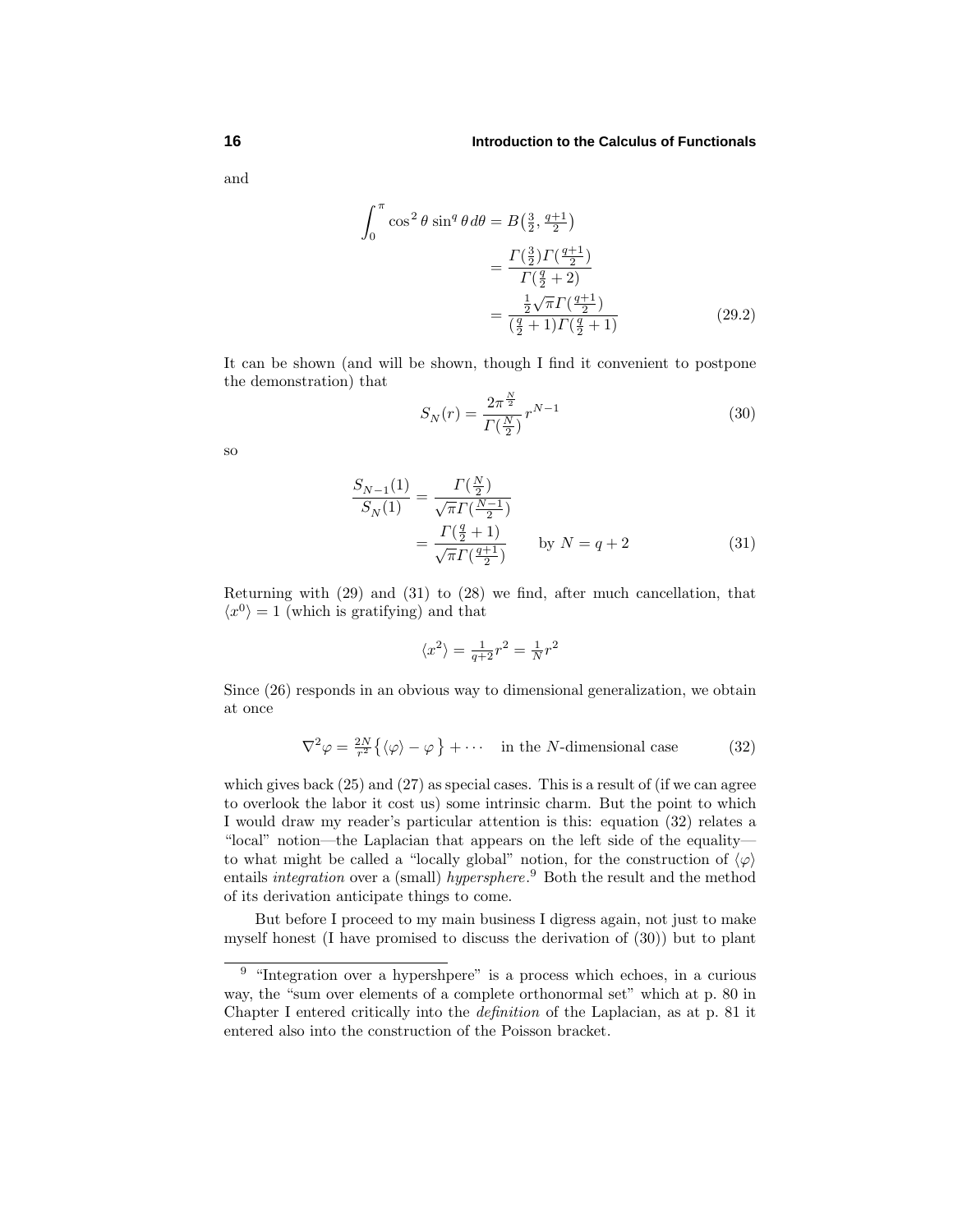### **Functional Laplacian and Poisson bracket 17**

some more seeds. To describe the volume  $V_N(R)$  of an *N*-sphere of radius *R* we we might write

$$
V_N(R) = \iint \cdots \int_{x_1^2 + x_2^2 + \cdots + x_N^2 = R^2} dx_1 dx_2 \cdots dx_N = V_N \cdot R^N
$$

where  $V_N = V_N(1)$  is a certain yet-to-be-determined function of *N*. Evidently the surface area of such a hypersphere can be described

$$
S_N(R) = \frac{d}{dR}V_N(R) = S_N \cdot R^{N-1} \quad \text{with} \quad S_N = NA_N
$$

Conversely  $V_N(R) = \int_0^R S_N(r) dr$ , which is familiar as the "onion construction" of  $V_N(R)$ . To achieve the evaluation of  $S_N$ —whence of  $A_N$ —we resort to a famous trick: pulling

$$
I \equiv \iint \cdots \int_{-\infty}^{\infty} e^{-(x_1^2 + x_2^2 + \cdots + x_N^2)} dx_1 dx_2 \cdots dx_N
$$

from our hat, we note that

$$
= \begin{cases} \left[ \int_{-\infty}^{\infty} e^{-x^2} dx \right]^N & \text{on the one hand} \\ S_N \cdot \int_0^{\infty} e^{-r^2} r^{N-1} dr & \text{on the other} \end{cases}
$$

On the one hand we have the *N*th On the one hand we have the  $N^{\text{th}}$  power of a Gaussian integral, and from  $\int_{-\infty}^{\infty} e^{-x^2} dx = \sqrt{\pi}$  obtain  $I = \pi^{N/2}$ , while on the other hand we have an  $\int_{-\infty}^{\infty} e^{-x^2} dx = \sqrt{\pi}$  obtain  $I = \pi^{N/2}$ , while on the other hand we have an integral which by a change of variable (set  $r^2 = u$ ) can be brought to the form  $\frac{1}{2} \int_0^\infty e^{-u} u^{\frac{N}{2}-1} du$  which was seen on p. 85 to define  $\Gamma(\frac{N}{2})$ . So we have

$$
S_N = \frac{2\pi^{\frac{N}{2}}}{\varGamma(\frac{N}{2})}
$$

as was asserted at (30), and which entails

$$
V_N = \frac{1}{N} S_N = \frac{\pi^{\frac{N}{2}}}{\frac{N}{2} \Gamma(\frac{N}{2})} = \frac{\pi^{\frac{N}{2}}}{\Gamma(\frac{N+2}{2})}
$$
(33)

Fairly immediately  $V_0 = 1$ ,  $V_1 = 2$  and  $V_N = \frac{2\pi}{N} V_{N-2}$  so

$$
V_{N=2n} = \frac{\pi^n}{n!}
$$
  
\n
$$
V_{N=2n+1} = 2\pi^n \frac{2^n}{1 \cdot 3 \cdot 5 \cdots (2n+1)}
$$
\n(34)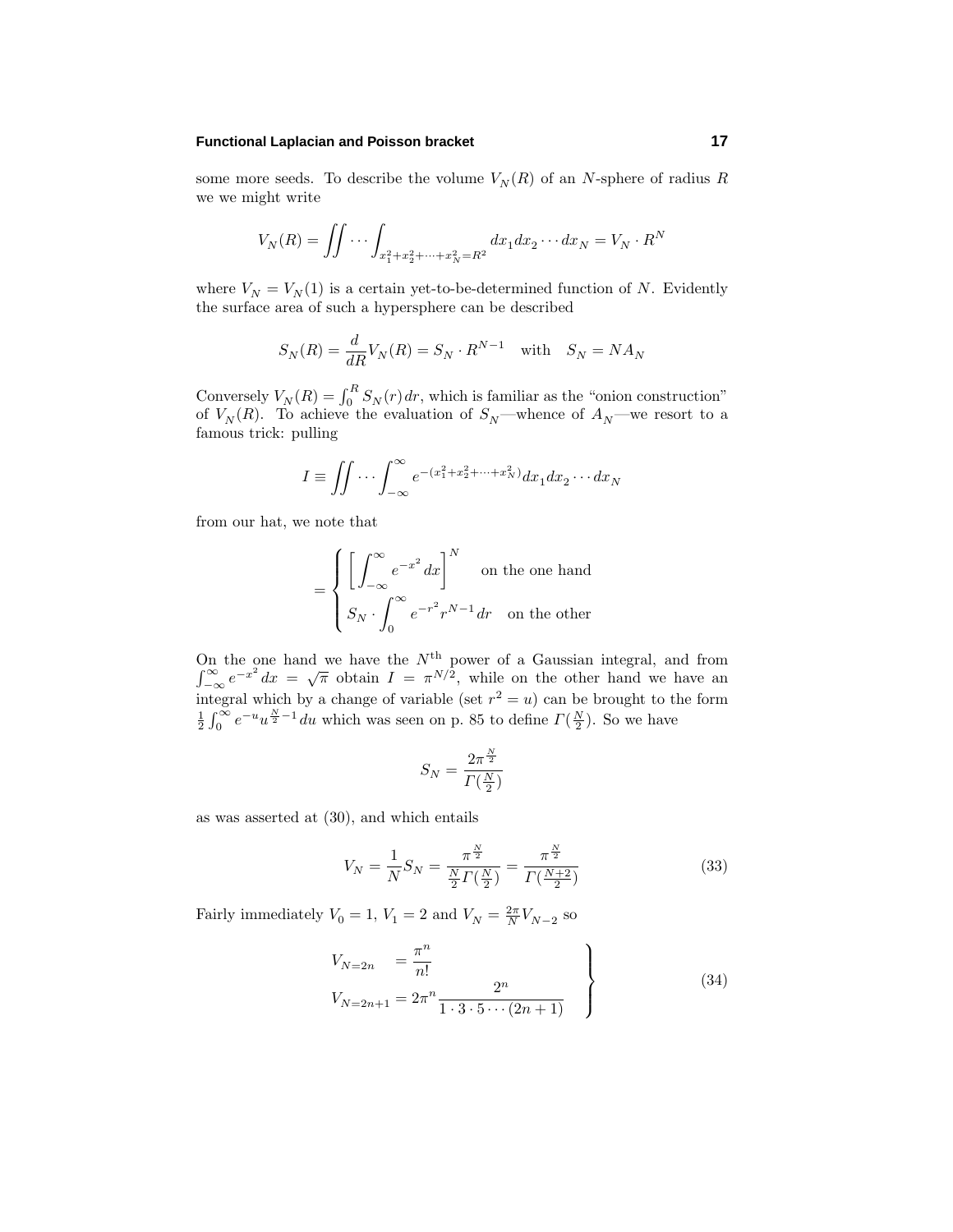which reproduce familiar results at  $N = 2$  and  $N = 3$ . Note the curious fact that one picks up an additional  $\pi$ -factor only at every second step as one advances through ascending *N*-values.

**First steps toward an integral calculus of functionals: Gaussian integration.** Look into any text treating "tensor analysis" and you will find elaborate discussion of various derivative structures (covariant derivatives with respect to prescribed affine connections, intrinsic derivatives, constructs which become "accidentally tensorial" because of certain fortuitious cancellations), and of course every successful differentiation process, when "read backwards," becomes a successful antidifferentiation process. But you will find little that has to do with the construction of definite integrals. What little you do find invariably depends critically upon an assumption of "total antisymmetry," and falls into the domain of that elegant subject called the "exterior calculus," where integral relations abound, but all are variants of the same relation—called "Stokes' theorem." Or look into any table of integrals. You will find antiderivatives and definite integrals in stupifying (if never quite sufficient) abundance, but very little that pertains to what might be called the "systematics of multiple integration." What little you do find<sup>10</sup> displays a curious preoccupation with hyperspheres, gamma functions, Gaussians. I interpret these circumstances to be symptoms not of neglect but of deep fact: it becomes possible to speak in dimensionally extensible generality of the integral properties of multi-variable objects only in a narrowly delimited set of contexts, only in the presence of some highly restrictive assumptions. It would be the business of an "integral calculus of functionals" to assign meaning to expressions of the type

 $\overline{\phantom{a}}$ elements of some "function space"  $F[\varphi]d[\varphi]$ 

and it is sometimes alleged (mainly by persons who find themselves unable to do things they had naively hoped to do) that this is an "underdeveloped subject in a poor state of repair." It is, admittedly, a relatively new subject,  $11$ but has enjoyed the close attention of legions of mathematicians/physicists of the first rank. My own sense of the situation is that it is not so much lack of technical development as restrictions inherent in the subject matter that mainly account for the somewhat claustrophobic feel that tends to attach to the integral calculus of functionals. That said, I turn now to review of a few of the most characteristic ideas in the field.

<sup>10</sup> See Gradshteyn & Ryzhik's §§**4.63**–**4.64**, which runs to a total of scarcely five pages (and begins with the volume of an *N*-sphere!) or the more extended §**3.3** in A. Prudnikov, Yu. Brychkov & O. Marichev's Integrals and Series  $(1986).$ 

<sup>&</sup>lt;sup>11</sup> N. Wiener was led from the mathematical theory of Brownian motion to the "Wiener integral" only in the 1930s, while R. Feynman's "sum-over-paths" formulation of quantum mechanics" dates from the late 1940s.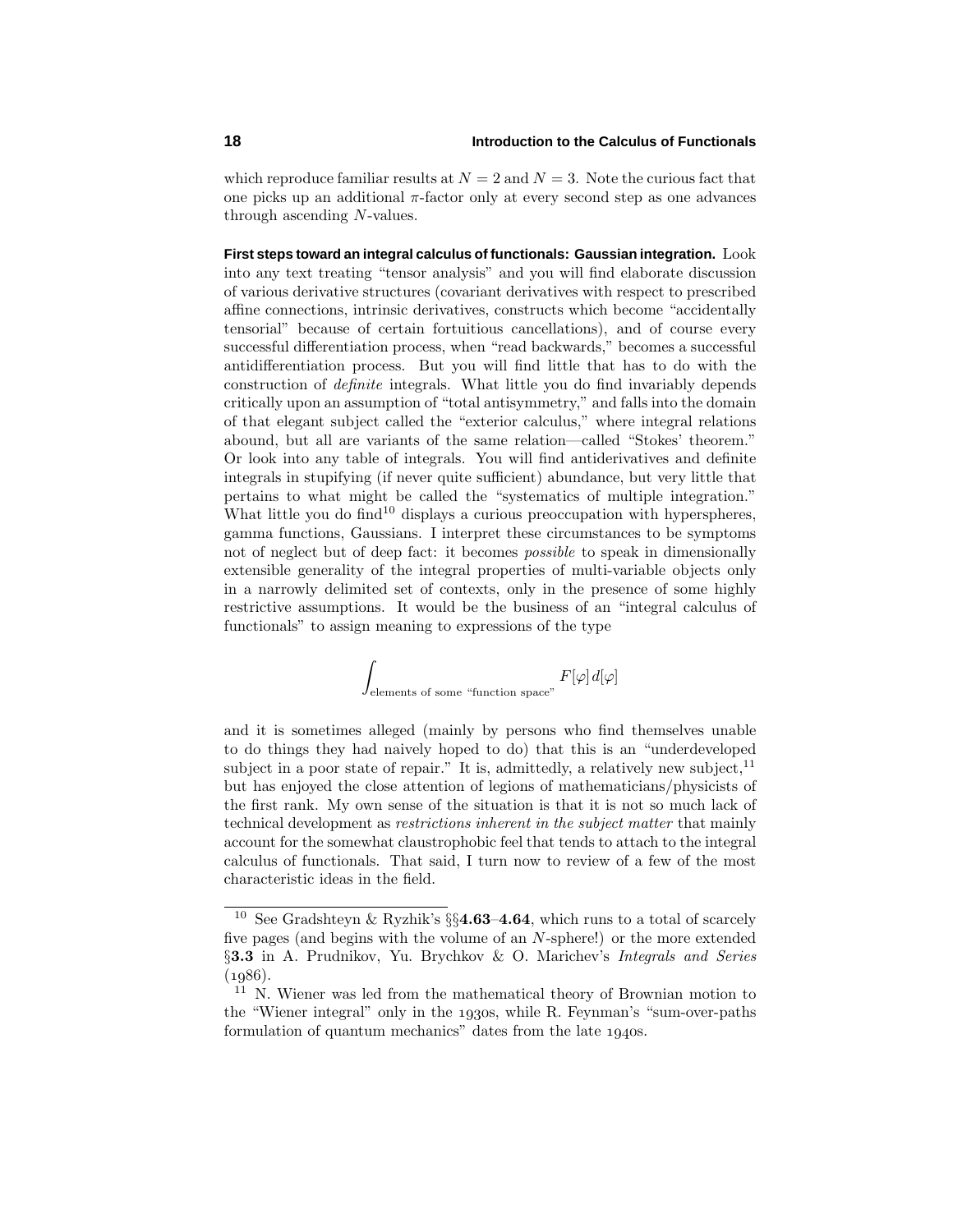### **Gaussian integration 19**

One cannot expect a multiple integral

$$
\int \int \cdots \int F(x^1, x^2, \dots, x^N) dx^1 dx^2 \cdots dx^N
$$

to possess the property of "dimensional extensibility" unless the integrand "separates;" i.e., unless it possesses some variant of the property

$$
F(x^1, x^2, \dots, x^N) = F_1(x^1) F_2(x^2) \cdots F_N(x^N)
$$

giving

$$
\int \int \cdots \int F(x^1, x^2, \dots, x^N) dx^1 dx^2 \cdots dx^N = \prod_{i=1}^N \int F_i(x^i) dx^i
$$

If  $F(x^1, x^2, \ldots, x^N) = e^{f(x^1, x^2, \ldots, x^N)}$  and  $f(x^1, x^2, \ldots, x^N)$  separates in the additive sense  $f(x^1, x^2, ..., x^N) = f_1(x^1) + f_2(x^2) + ... + f_N(x^N)$  then

$$
\int \int \cdots \int e^{f(x^1, x^2, \dots, x^N)} dx^1 dx^2 \cdots dx^N = \prod_{i=1}^N \int e^{f_i(x^i)} dx^i
$$

represents a merely notational variant of the same basic idea, while a more radically distinct variation on the same basic theme would result from

$$
F(r^1, \theta^1, r^2, \theta^2, \dots, r^N, \theta^N) = \prod_i F_i(r^i, \theta^i)
$$

"Separation" is, however, a very fragile property in the sense that it is generally not stable with respect to coordinate transformations  $\mathbf{x} \longrightarrow \mathbf{y} = \mathbf{y}(\mathbf{x})$ ; if  $F(\mathbf{x})$ separates then  $G(y) \equiv F(x(y))$  does, in general, not separate. Nor is it, in general, easy to discover whether or not  $G(y)$  is "separable" in the sense that separation can be achieved by some suitably designed  $\mathbf{x} \leftarrow \mathbf{y}$ . A weak kind of stability can, however, be achieved if one writes  $F(\mathbf{x}) = e^{f(\mathbf{x})}$  and develops  $f(\mathbf{x})$  as a multi-variable power series:

$$
f(\mathbf{x}) = f_0 + f_1(\mathbf{x}) + \frac{1}{2}f_2(\mathbf{x}) + \dots = \sum \frac{1}{n!}f_n(\mathbf{x})
$$

where  $f_n(\mathbf{x})$  is a multinomial of degree *n*. For if  $\mathbf{x} = \mathbf{x}(\mathbf{y}) \longleftarrow \mathbf{y}$  is linear

$$
\mathbf{x} = \mathbb{T}\mathbf{y} + \mathbf{t}
$$

then  $g_n(\mathbf{y}) = f_n(\mathbf{x}(\mathbf{y}))$  contains no terms of degree higher than *n*, and is itself a multinomial of degree *n* in the special case  $t = 0$ .

Integrals of the type

$$
\int \int \cdots \int_{-\infty}^{+\infty} e^{f_0 + f_1(\mathbf{x})} dx^1 dx^2 \cdots x^N
$$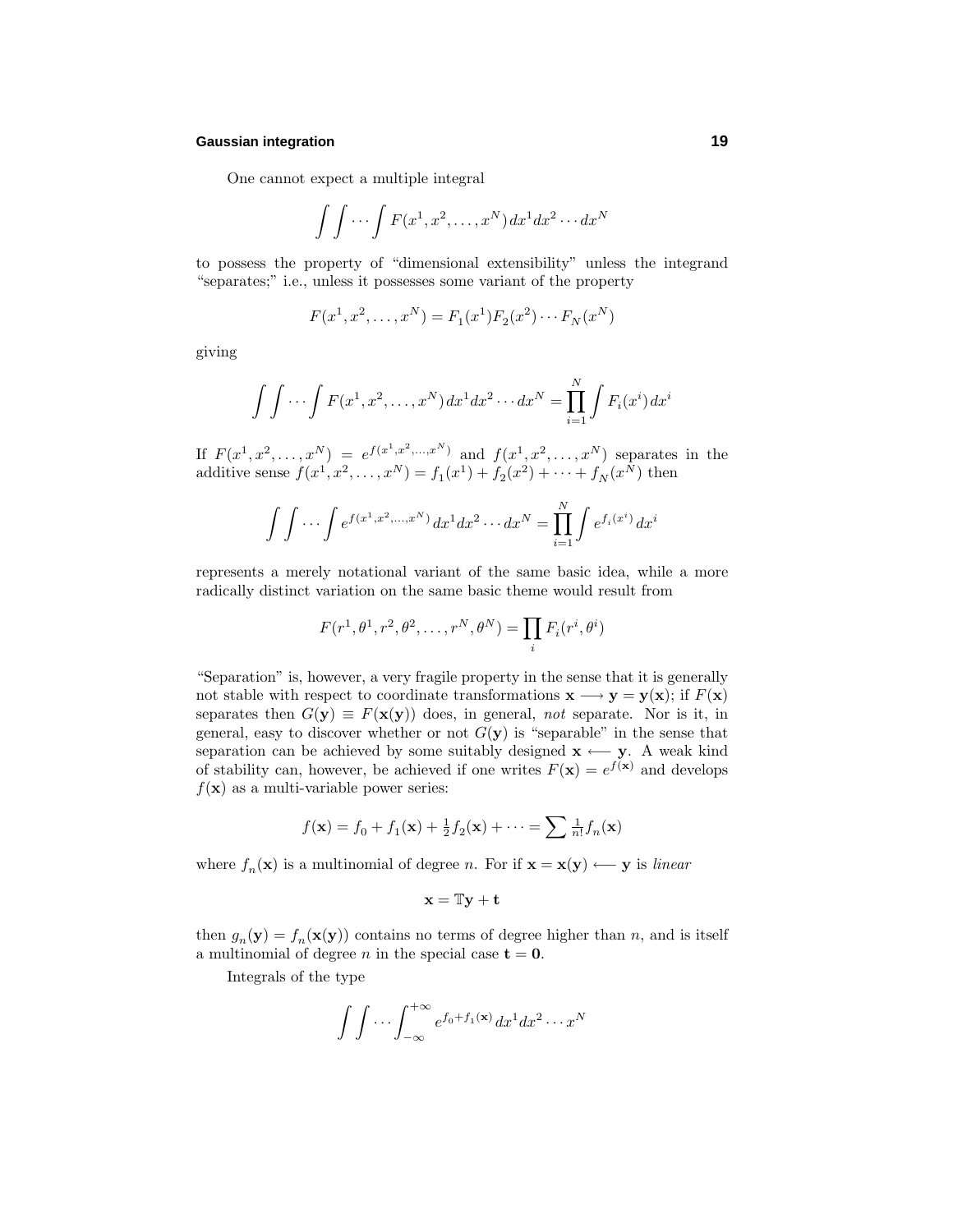are divergent, so the conditionally convergent integrals

$$
\int \int \cdots \int_{-\infty}^{+\infty} e^{f_0 + f_1(\mathbf{x}) + \frac{1}{2}f_2(\mathbf{x})} dx^1 dx^2 \cdots x^N
$$

acquire in this light a kind of "simplest possible" status. The question is: do they possess also the property of "dimensional extensibility"? Do they admit of discussion in terms that depend so weakly upon *N* that one can contemplate proceeding to the limit  $N \longrightarrow \infty$ ? They do.

Our problem, after some preparatory notational adjustment, is to evaluate

$$
I \equiv \int \int \cdots \int_{-\infty}^{+\infty} e^{-\frac{1}{2}(\mathbf{x} \cdot \mathbb{A} \mathbf{x} + 2\mathbf{B} \cdot \mathbf{x} + C)} dx^{1} dx^{2} \cdots x^{N}
$$

To that end, we introduce new variables **y** by  $\mathbf{x} = \mathbb{R}\mathbf{y}$  and obtain

$$
I = \int \int \cdots \int_{-\infty}^{+\infty} e^{-\frac{1}{2}(\mathbf{y} \cdot \mathbb{R}^{\mathsf{T}} \mathbb{A} \mathbb{R} \mathbf{y} + 2\mathbf{b} \cdot \mathbf{y} + C)} J dy^{1} dy^{2} \cdots y^{N}
$$

where  $\mathbf{b} = \mathbb{R}^{\mathsf{T}} \mathbf{B}$ , where the Jacobian  $J = \begin{bmatrix} 1 & 0 \\ 0 & 1 \end{bmatrix}$  $∂(x<sup>1</sup>,x<sup>2</sup>,...,x<sup>N</sup>)$  $\left. \frac{\partial (x^1, x^2, \ldots, x^N)}{\partial (y^1, y^2, \ldots, y^N)} \right| = \det \mathbb{R}$ , and where A can without loss of generality be assumed to be symmetric. Take  $\mathbb R$  to be in particular the rotation matrix that diagonalizes A:

$$
\mathbb{R}^\mathsf{T} \mathbb{A} \mathbb{R} = \left( \begin{matrix} a_1 & 0 & \cdots & 0 \\ 0 & a_2 & \cdots & 0 \\ \vdots & \vdots & \ddots & \vdots \\ 0 & 0 & \cdots & a_N \end{matrix} \right)
$$

The numbers  $a_i$  are simply the eigenvalues of  $A$ ; they are necessarily real, and we assume them all to be positive. Noting also that, since  $\mathbb R$  is a rotation matrix,  $J = \det \mathbb{R} = 1$ , we have

$$
I = e^{-\frac{1}{2}C} \cdot \prod_{i} \underbrace{\int_{-\infty}^{+\infty} e^{-\frac{1}{2}(a_i y^2 + 2b_i y)} dy}_{= \sqrt{\frac{2\pi}{a_i}} \exp\left\{\frac{1}{2} \left[b_i \cdot \frac{1}{a_i} \cdot b_i\right] \right\}} \tag{35}
$$

$$
= e^{-\frac{1}{2}C} \cdot \sqrt{\frac{(2\pi)^N}{a_1 a_2 \cdots a_N}} e^{\frac{1}{2} \mathbf{b} \cdot (\mathbb{R}^\mathsf{T} \mathbb{A} \mathbb{R})^{-1} \mathbf{b}}
$$

$$
= e^{-\frac{1}{2}C} \cdot \sqrt{\frac{(2\pi)^N}{\det \mathbb{A}}} e^{\frac{1}{2} \mathbf{B} \cdot \mathbb{A}^{-1} \mathbf{B}}
$$
(36)

Offhand, I can think of no formula in all of pure/applied mathematics that supports the weight of a greater variety of wonderful applications than does the formula that here—fittingly, it seems to me—wears the equation number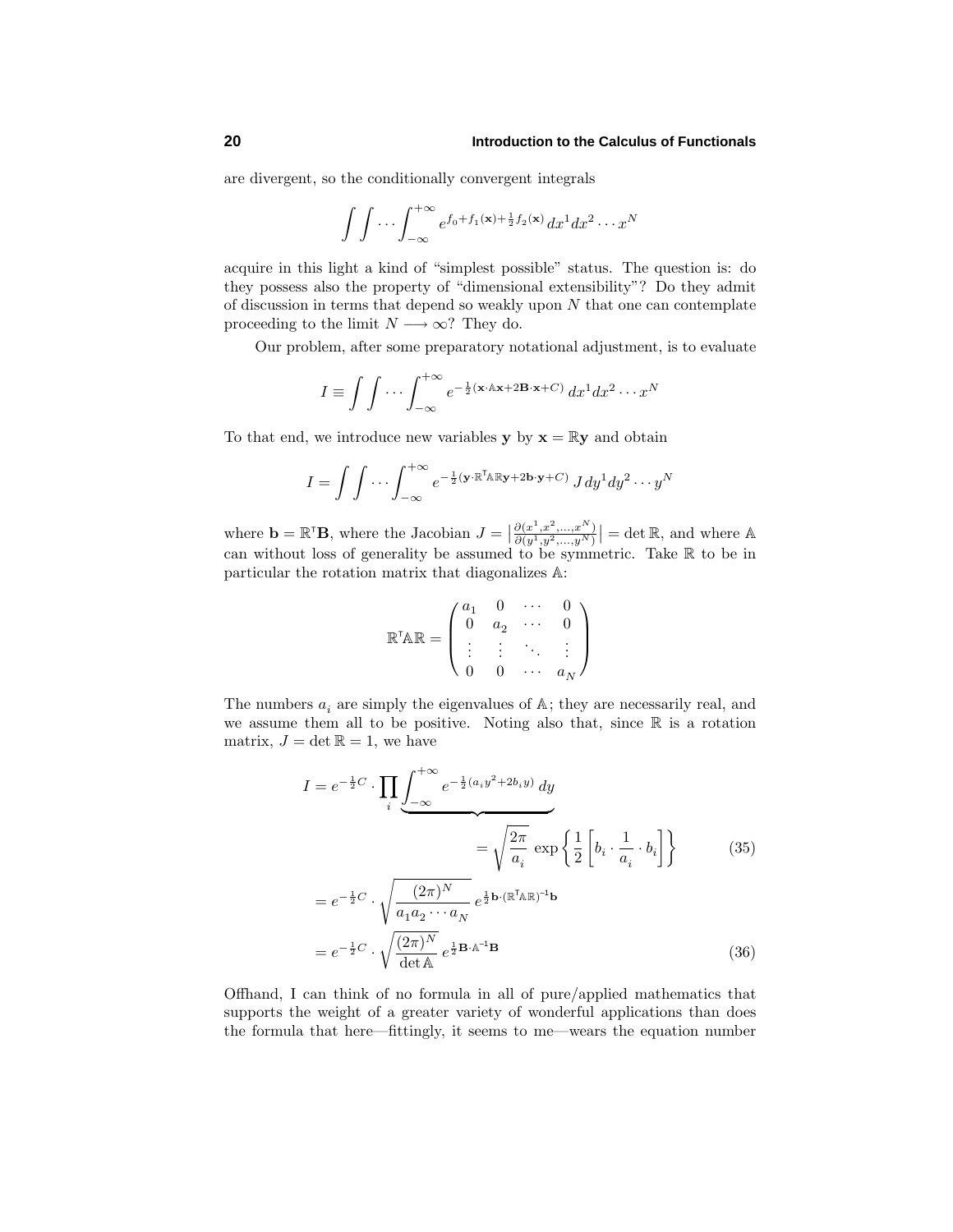### **Gaussian integration 21**

 $137 = \hbar c/e^2$ . One could easily write at book length about those applications, and still not be done. Here I confine myself to a few essential remarks.

Set  $\mathbf{B} = -i\mathbf{p}$ ,  $C = 0$  and the multi-dimensional Gaussian Integral Formula (36) asserts that the Fourier transform of a Gaussian is Gaussian:

$$
\left(\frac{1}{\sqrt{2\pi}}\right)^N \int_{-\infty}^{+\infty} e^{i\mathbf{p}\cdot\mathbf{x}} e^{-\frac{1}{2}\mathbf{x}\cdot\mathbb{A}\mathbf{x}} dx^1 dx^2 \cdots dx^N = \frac{1}{\sqrt{\det\mathbb{A}}} e^{-\frac{1}{2}\mathbf{p}\cdot\mathbb{A}^{-1}\mathbf{p}} \tag{37.1}
$$

of which

$$
(\det \mathbb{A})^{\frac{1}{4}} e^{-\frac{1}{2}\mathbf{x} \cdot \mathbb{A} \mathbf{x}} \xrightarrow{\text{Fourier transformation}} (\det \mathbb{A}^{-1})^{\frac{1}{4}} e^{-\frac{1}{2}\mathbf{p} \cdot \mathbb{A}^{-1} \mathbf{p}} \tag{37.2}
$$

provides an even more symmetrical formulation. This result is illustrative of the several "closure" properties of Gaussians. Multiplicative closure—in the sense

 $e^{\text{quadratic}} \cdot e^{\text{quadratic}} = e^{\text{quadratic}}$ 

—is an algebraic triviality, but none the less important for that; it lies at the base of the observation that if

$$
G(x - m; \sigma) \equiv \frac{1}{\sigma \sqrt{2\pi}} \exp \left\{-\frac{1}{2} \left[\frac{x - m}{\sigma}\right]^2\right\}
$$

is taken to notate the familiar "normal distribution" then

$$
G(x - m'; \sigma') \cdot G(x - m''; \sigma'') = G(m' - m''; \sqrt{\sigma'^2 + \sigma''^2}) \cdot G(x - m; \sigma)
$$

where  $(1/\sigma)^2 = (1/\sigma')^2 + (1/\sigma'')^2$  is less than the lesser of  $\sigma'$  and  $\sigma''$ , while  $m = m'(\sigma/\sigma')^2 + m''(\sigma/\sigma'')^2$  has a value intermediate between that of *m'* and  $m''$ . In words:

normal distribution  $\cdot$  normal distribution  $=$ 

attenuation factor · skinny normal distribution

This result is absolutely fundamental to statistical mechanics, where it gives one license to make replacements of the type  $\langle f(x) \rangle \longrightarrow f(\langle x \rangle)$ ; it is, in short, the reason there exists such a subject as thermodynamics!

Also elementary (though by no means trivial) is what might be called the "integrative closure" property of Gaussians, which I now explain. We proceed from the observation that

$$
Q(x) \equiv \begin{pmatrix} x \\ y \end{pmatrix} \cdot \begin{pmatrix} A_{11} & A_{12} \\ A_{21} & A_{22} \end{pmatrix} \begin{pmatrix} x \\ y \end{pmatrix} + 2 \begin{pmatrix} B_1 \\ B_2 \end{pmatrix} \cdot \begin{pmatrix} x \\ y \end{pmatrix} + C
$$

can be notated

$$
Q(x) = ax^2 + 2bx + c
$$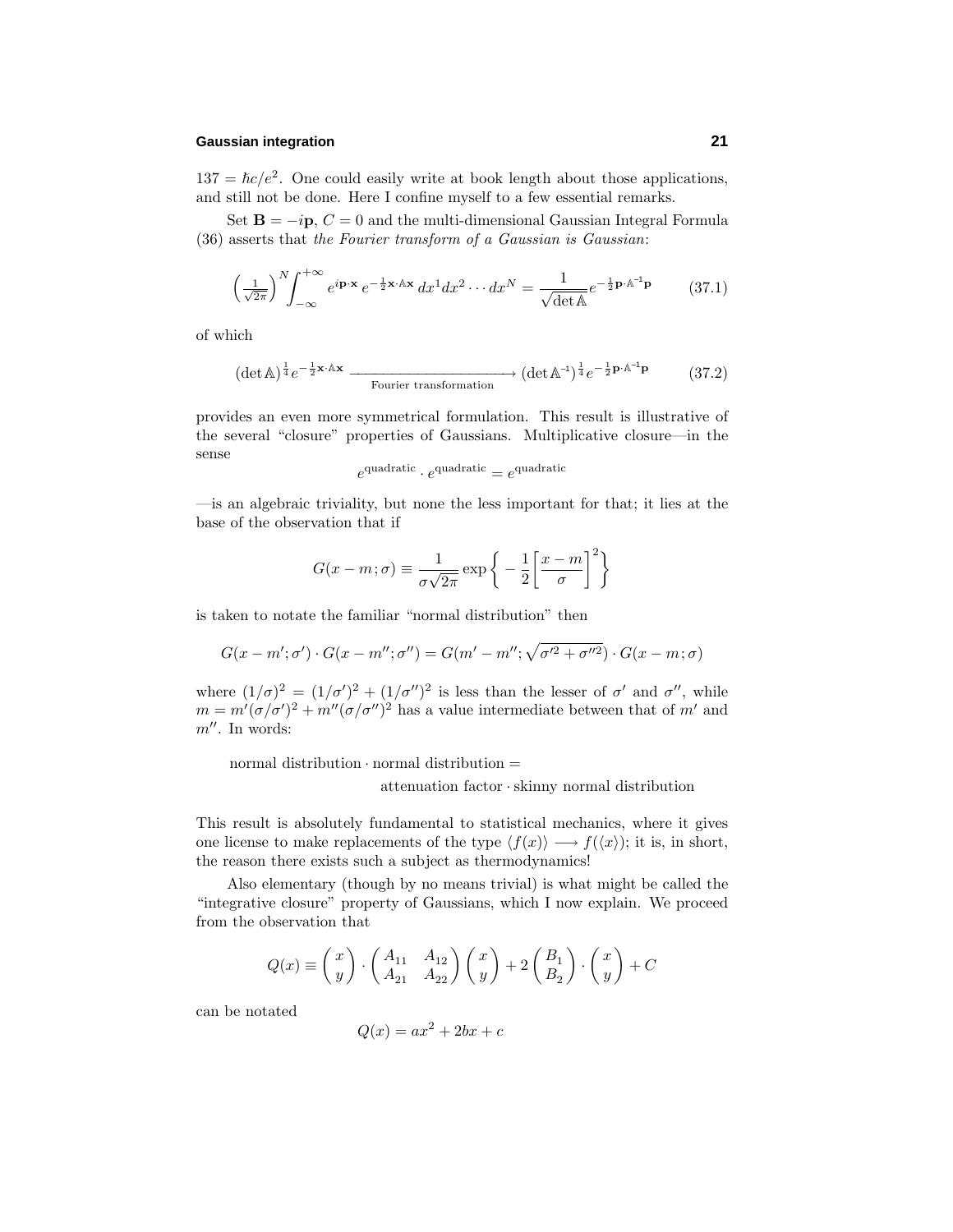with

$$
a = A_{11}
$$
  
\n
$$
b = \frac{1}{2}(A_{12} + A_{21})y + B_1
$$
  
\n
$$
c = A_{22}y^2 + 2B_2y + C
$$

Therefore

$$
\int_{-\infty}^{+\infty} e^{-\frac{1}{2}Q(x)} dx = \sqrt{\frac{2\pi}{a}} \exp\left\{\frac{b^2 - ac}{a}\right\}
$$

The point is that the result thus achieved has the form

$$
= \sqrt{\frac{2\pi}{a}} e^{-\frac{1}{2}Q'(y)} \text{ with } Q'(y) \equiv a'y^2 + 2b'y + c'
$$

so that if one were to undertake a second integration one would confront again an *integral of the original class*.<sup>12</sup> The statement

$$
\int_{-\infty}^{+\infty} e^{\text{ quadratic in } N \text{ variables}} d(\text{variable}) = e^{\text{ quadratic in } N-1 \text{ variables}} \qquad (38)
$$

appears to pertain uniquely to quadratics. In evidence I cite the facts that even the most comprehensive handbooks<sup>13</sup> list very few integrals of the type

$$
\int_{-\infty}^{+\infty} e^{\text{non-quadratic polynomial in } x} dx
$$

and that in the "next simplest case" one has $^{14}$ 

$$
\int_{-\infty}^{+\infty} e^{-\frac{1}{2}(ax^4 + 2bx^2 + c)} dx = \sqrt{\frac{b}{2a}} e^{\frac{1}{2} \left[ \frac{b^2 - 2ac}{2a} \right]} K_{\frac{1}{4} \left( \frac{b^2}{2a} \right)}
$$
  

$$
\neq e^{\text{quartic}}
$$

It is "integrative closure" that permits one to construct multiple integrals by tractable iteration of single integrals. The moral appears to be that if it is

<sup>&</sup>lt;sup>12</sup> Indeed, if one works out explicit descriptions of  $a'$ ,  $b'$  and  $c'$  and inserts them into  $\int e^{-\frac{1}{2}Q'(y)dy}$  one at length recovers precisely (36), but that would (especially for  $N \gg 2$ ) be "the hard way to go."

<sup>13</sup> See, for example, §§**3.32**–**3.34** in Gradshteyn & Ryzhik and §**2.3.18** in Prudnikov, Brychkov & Marichev.

<sup>&</sup>lt;sup>14</sup> See Gradshteyn & Ryzhik, **3.323.3**. Properties of the functions  $K_{\nu}(x)$ —sometimes called "Basset functions"—are summarized in Chapter 51 of  $An$ Atlas of Functions by J. Spanier & K. Oldham  $(1.087)$ . They are constructed from Bessel functions of fractional index and imaginary argument.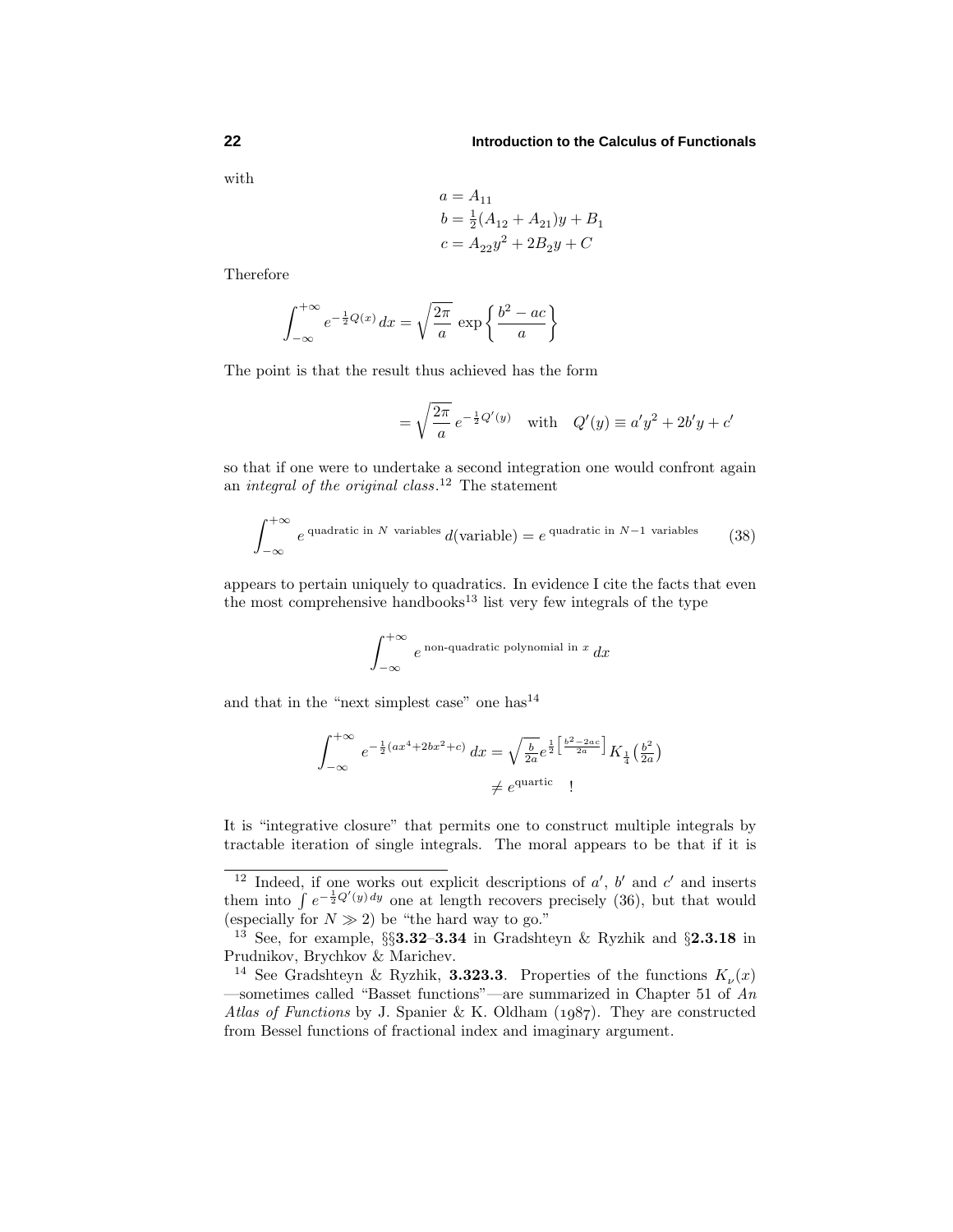### **Gaussian integration 23**

iterability that we want, then it is Gaussians that we are stuck with. And Gaussians are, as will emerge, enough.<sup>15</sup>

At the heart of (38) lies the familiar formula

$$
\int_{-\infty}^{+\infty} e^{-\frac{1}{2}(ax^2 + 2bx + c)} dx = \sqrt{\frac{2\pi}{a}} e^{\frac{1}{2} \left[ \frac{b^2 - ac}{a} \right]}
$$
 (39)

of which we have already several times made use. And (39) is itself implicit in this special case:

$$
\int_{-\infty}^{+\infty} e^{-x^2} dx = \sqrt{\pi}
$$
 (40)

This is a wonderfully simple result to support the full weight of the integral calculus of functionals! We are motivated to digress for a moment to review the derivation of (40), and details of the mechanism by which (40) gives rise to (39). Standardly, one defines  $G \equiv \int e^{-x^2} dx$  and observes that

$$
G \cdot G = \int \int_{-\infty}^{+\infty} e^{-(x^2 + y^2)} dx dy
$$

$$
= \int_{0}^{2\pi} \int_{0}^{\infty} e^{-r^2} r dr d\theta
$$

$$
= 2\pi \cdot \frac{1}{2} \int_{0}^{\infty} e^{-s} ds
$$

$$
= \pi
$$

from which  $(40)$  immediately follows.<sup>16</sup> It is a curious fact that to achieve this result we have had to do a certain amount of "swimming upstream," against the prevailing tide: to evaluate the single integral which lies at the base of our theory of iterative multiple integration we have found it convenient to exploit a change-of-variables trick as it pertains to a certain double integral! Concerning

<sup>&</sup>lt;sup>15</sup> Feynman's "sum-over-paths" is defined by "refinement"  $N \longrightarrow \infty$  of just such an iterative scheme. The Gaussians arise there from the circumstance that  $\dot{x}$  enters quadratically into the construction of physical Lagrangians. One can readily write out the Lagrangian physics of systems of the hypothetical type  $L = \frac{1}{3}\mu \dot{x}^3 - U(x)$ . But look at the Hamiltonian:  $H = \frac{2}{3} \frac{1}{\sqrt{\mu}} p^{\frac{3}{2}} + U(x)$ ! Look at the associated Schrödinger equation!! The utter collapse of the Feynman formalism in such cases, the unavailability of functional methods of analysis, inclines us to dismiss such systems as "impossible."

<sup>16</sup> The introduction of polar coordinates entailed tacit adjustment (square to circle) of the domain of integration, which mathematicians correctly point out requires some justification. This little problem can, however, be circumvented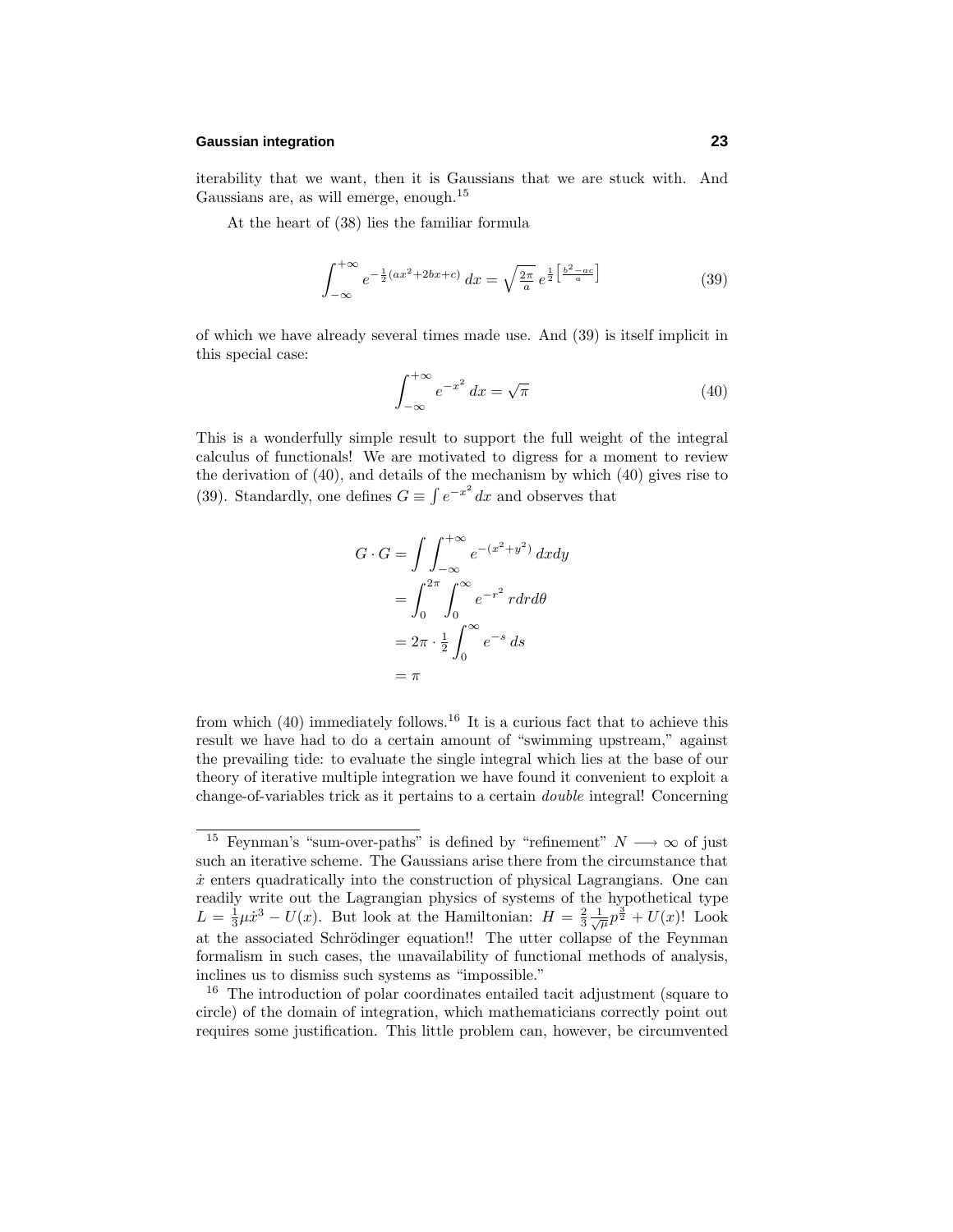the production of (39) from (40), we by successive changes of variable have

$$
\sqrt{\frac{2\pi}{a}} = \int_{-\infty}^{+\infty} e^{-\frac{1}{2}ax^2} dx
$$
  
= 
$$
\int_{-\infty}^{+\infty} e^{-\frac{1}{2}a(x+\frac{b}{a})^2} dx
$$
  
= 
$$
e^{-\frac{1}{2} \left[ \frac{b^2 - ac}{a} \right]} \cdot \int_{-\infty}^{+\infty} e^{-\frac{1}{2} (ax^2 + 2bx + c)} dx
$$

What's going on here, up in the exponent, is essentially a "completion of the square." These elementary remarks acquire deeper interest from an observation and a question. Recalling from p. 87 the definition of the gamma function, we observe that

$$
\int_0^{+\infty} e^{-x^n} dx = \frac{1}{n} \int_0^{+\infty} e^{-u} u^{\frac{1}{n}-1} du
$$
  
=  $\frac{1}{n} \Gamma(\frac{1}{n})$ 

which, by the way, gives back (40) at  $n = 2$ . Why can we not use this striking result to construct a general theory of  $\int e^{polynomial of degree n} dx$ ? Because there exists no cubic, quartic*...* analog of "completion of the square;"

$$
P_n(x) = (x+p)^n + q
$$

serves to describe the most general monic polynomial of degree *n* only in the *case*  $n = 2$ *.* This little argument provides yet another way (or another face of an old way) to understand that the persistent intrusion of Gaussians into theory of iterative multiple integration (whence into the integral calculus of functionals) is not so much a symptom of "Gaussian chauvinism" as it is a reflection of some essential facts. I have belabored the point, but will henceforth consider it to have been established; we agree to accept, as a fact of life, the thought that if we are to be multiple/functional integrators we are going to have, as a first qualification, to be familiar with all major aspects of Gaussian integration theory. Concerning which some important things remain to be said:

by a trick which I learned from Joe Buhler: write  $y = ux$  and obtain

$$
G \cdot G = 2^2 \int_0^\infty \int_0^\infty e^{-x^2(1+u^2)} x dx du
$$
  
=  $4 \int_0^\infty \int_0^\infty \frac{e^{-v}}{2(1+u^2)} du dv$  where  $v = x^2(1+u^2)$   
=  $2 \int_0^\infty e^{-v} dv \cdot \int_0^\infty \frac{du}{1+u^2}$   
=  $2 \cdot 1 \cdot \arctan(\infty)$   
=  $\pi$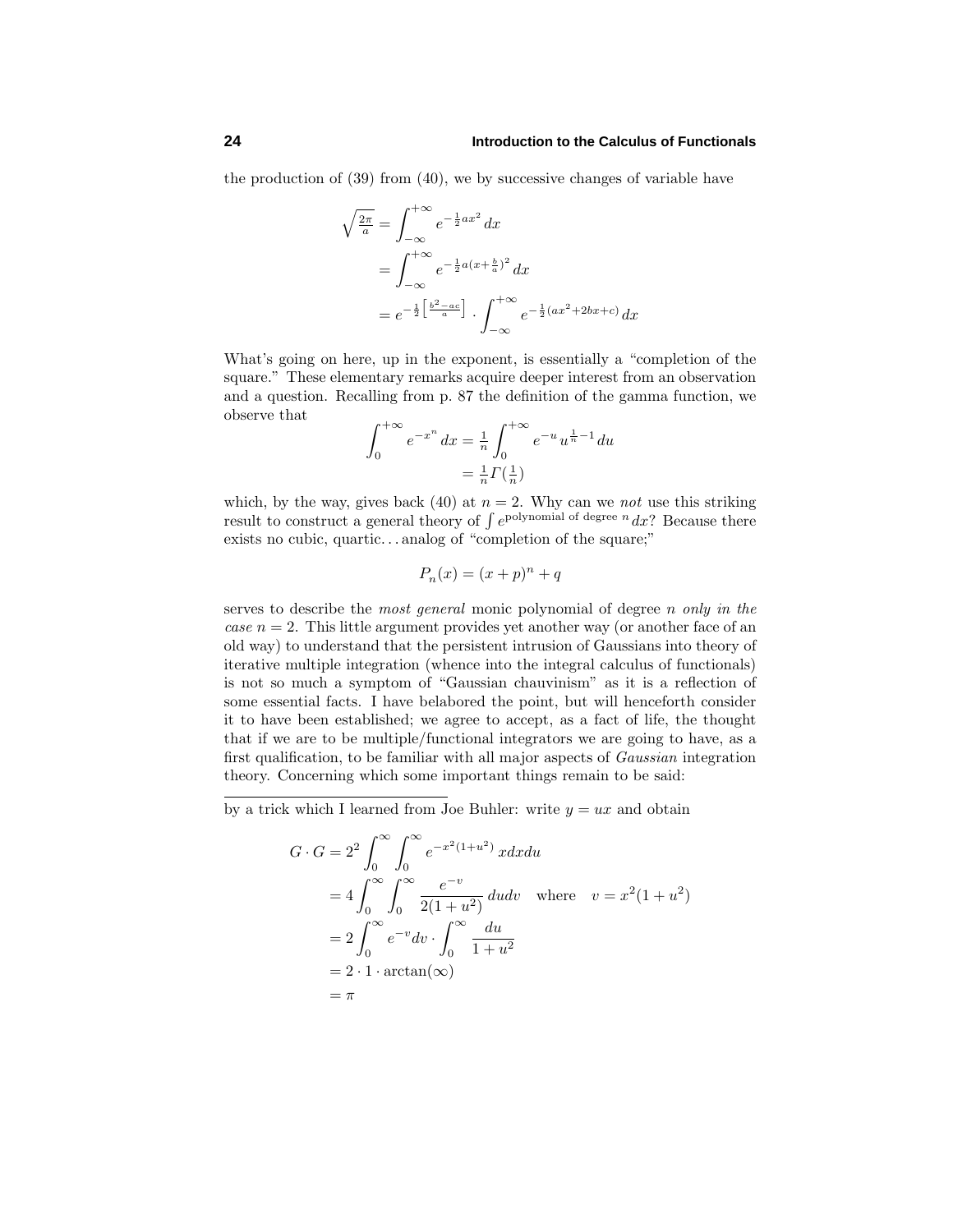### **Gaussian integration 25**

Returning to (39), we note that the integrand  $e^{-\frac{1}{2}Q(x)}$  will be maximal when  $Q(x) \equiv ax^2 + 2bx + c$  is minimal, and from  $\frac{d}{dx}Q(x) = 2(ax + b) = 0$  find that  $Q(x)$  is minimal at  $x = x_0 \equiv -\frac{b}{a}$ , where  $Q(x_0) = -\left[\frac{b^2 - ac}{a}\right]$ . The pretty implication is that (39) can be notated

$$
\int_{-\infty}^{+\infty} e^{-\frac{1}{2}Q(x)} dx = \sqrt{\frac{2\pi}{a}} e^{-\frac{1}{2}Q(x_0)}
$$
(41)

where

$$
Q(x) \equiv ax^2 + 2bx + c \quad \text{and} \quad x_0 \equiv -a^{-1}b
$$

But by Taylor expansion (which promptly truncates)

$$
= Q(x_0) + a(x-x_0)^2
$$

Equation (41) can therefore be rewritten in a couple of interesting ways; we have

$$
\int_{-\infty}^{+\infty} e^{-\frac{1}{2}\{Q(x_0) + a(x - x_0)^2\}} dx = \sqrt{\frac{2\pi}{a}} e^{-\frac{1}{2}Q(x_0)}
$$
(42.1)

—of which more in a minute—and we have the (clearly equivalent) statement

$$
\int_{-\infty}^{+\infty} \left\{ \sqrt{\frac{a}{2\pi}} e^{-\frac{1}{2}a(x-x_0)^2} \right\} dx = 1 \quad : \text{ all } a \text{ and all } x_0 \tag{42.2}
$$

where the integrand is a "normal distribution function," and can in the notation of p. 91 be described  $G(x - x_0; a^{-\frac{1}{2}})$ . By an identical argument (36) becomes (allow me to write **b** and *c* where formerly I wrote **B** and *C*)

$$
\int \int \cdots \int_{-\infty}^{+\infty} e^{-\frac{1}{2}Q(\mathbf{x})} dx^1 dx^2 \cdots x^N = \sqrt{\frac{(2\pi)^N}{\det \mathbb{A}}} e^{-\frac{1}{2}Q(\mathbf{x}_0)} \tag{43}
$$

where

$$
Q(\mathbf{x}) \equiv \mathbf{x} \cdot \mathbb{A} \mathbf{x} + 2 \mathbf{b} \cdot \mathbf{x} + c \quad \text{and} \quad \mathbf{x}_0 \equiv -\mathbb{A}^{-1} \mathbf{b}
$$

By Taylor expansion

$$
= Q(\mathbf{x}_0) + (\mathbf{x} - \mathbf{x}_0) \cdot \mathbb{A}(\mathbf{x} - \mathbf{x}_0)
$$

so we have

$$
\int \int \cdots \int_{-\infty}^{+\infty} e^{-\frac{1}{2}\{Q(\mathbf{x}_0) + (\mathbf{x} - \mathbf{x}_0) \cdot \mathbb{A}(\mathbf{x} - \mathbf{x}_0)\}} dx^1 dx^2 \cdots x^N = \sqrt{\frac{(2\pi)^N}{\det \mathbb{A}}} e^{-\frac{1}{2}Q(\mathbf{x}_0)}
$$

and

$$
\int \int \cdots \int_{-\infty}^{+\infty} \left\{ \sqrt{\frac{\det \mathbb{A}}{(2\pi)^N}} e^{-\frac{1}{2} (\mathbf{x} - \mathbf{x}_0) \cdot \mathbb{A} (\mathbf{x} - \mathbf{x}_0)} \right\} dx^1 dx^2 \cdots x^N = 1 \quad (44)
$$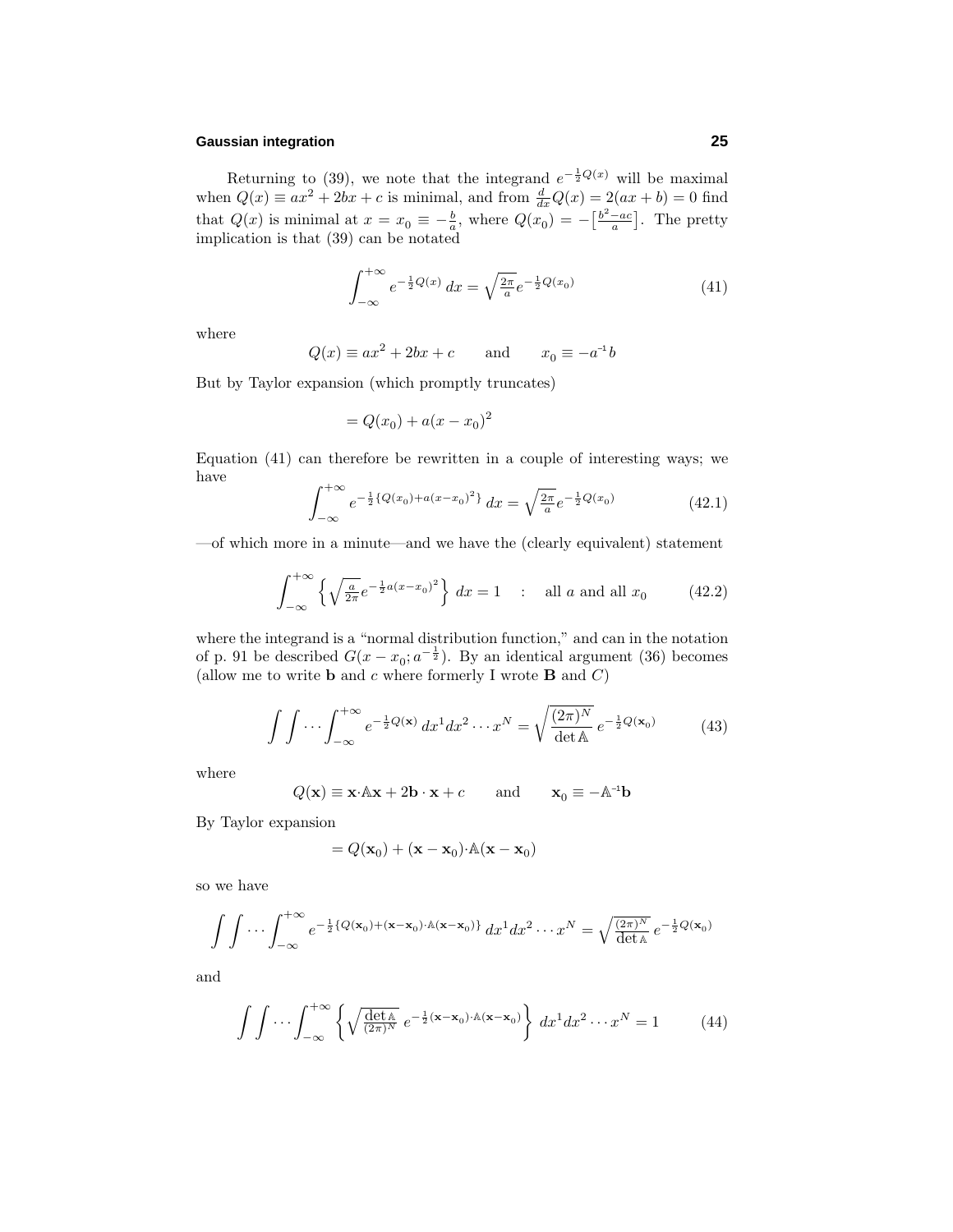The function in braces describes what might be called a "bell-shaped curve in *N*-space," centered at  $\mathbf{x}_0$  and with width characteristics fixed by the eigenvalues of A.

**Asymptotic evaluation of integrals by Laplace's method.** Pierre Laplace gave the preceeding material important work to do when in  $1814$  he undertook to study the asymptotic evaluation of integrals of the general type

$$
I(\lambda) = \int_{-\infty}^{+\infty} f(x)e^{-\lambda g(x)} dx
$$

Assume  $g(x)$  to have a minimum at  $x = x_0$ . One expects then to have (in ever-better approximation as  $\lambda \longrightarrow \infty$ )

$$
I(\lambda) \sim \int_{x_0 - \epsilon}^{x_0 + \epsilon} f(x) e^{-\lambda g(x)} dx
$$

By Taylor expansion  $g(x) = g(x_0) + 0 + \frac{1}{2}g''(x_0)(x - x_0)^2 + \cdots$  with  $g''(x_0) > 0$ . Drawing now upon (42) we obtain

$$
I(\lambda) \sim e^{-\lambda g(x_0)} \sqrt{\frac{2\pi}{\lambda g''(x_0)}} \int f(x) \left\{ \sqrt{\frac{\lambda g''(x_0)}{2\pi}} e^{-\frac{1}{2}\lambda g''(x_0)(x-x_0)^2} \right\} dx
$$

In a brilliancy which anticipated the official "invention of the *δ*-function" by more than a century, Laplace observed that the expression in braces nearly vanishes except on a neighborhood of  $x_0$  that becomes ever smaller as  $\lambda$  becomes larger, and arrived thus at the celebrated "Laplace asymptotic evaluation formula"<sup>17</sup>

$$
I(\lambda) \sim f(x_0) e^{-\lambda g(x_0)} \sqrt{\frac{2\pi}{\lambda g''(x_0)}} \tag{45}
$$

In classic illustration of the practical utility of (45) we recall from p. 87 that

$$
\Gamma(n+1) \equiv \int_0^\infty e^{-x} x^n \, dx = n! \text{ for } n \text{ integral}
$$

But a change of variables  $x \rightarrow y \equiv x/n$  gives

$$
= n^{n+1} \int_0^\infty e^{-n(y-\log y)}\, dy
$$

and  $g(y) \equiv y - \log y$  is minimal at  $y = 1$ , so by application of (45) we have

$$
\Gamma(n+1) = n! \sim \sqrt{2\pi} n^{n + \frac{1}{2}} e^{-n}
$$

<sup>&</sup>lt;sup>17</sup> For careful discussion of Laplace's formula and its many wonderful variants see Chapter II of A. Erdélyi, Asymptotic Expansions (1956) or N. De Bruijn, Asymptotic Methods in Analysis (1958).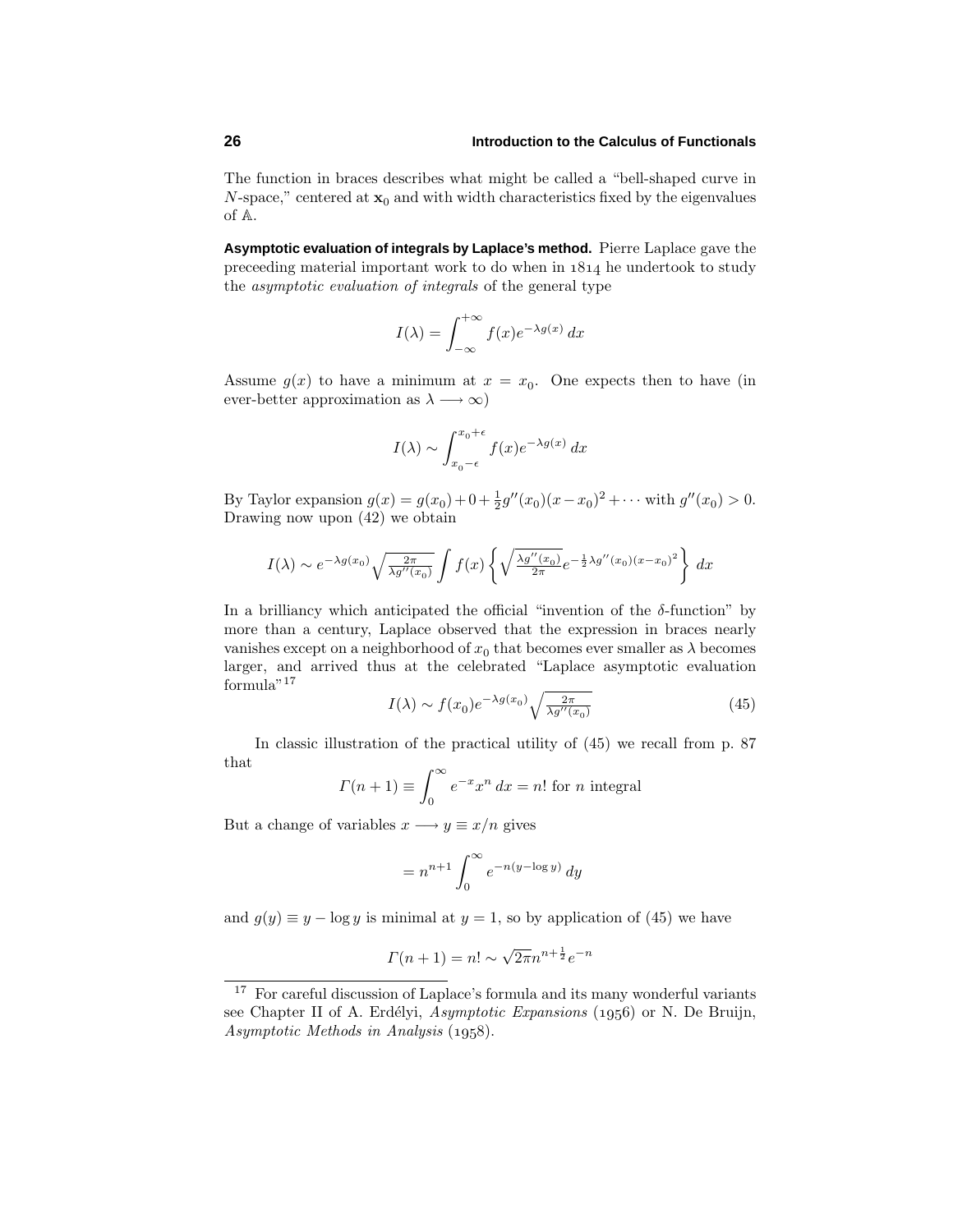### **Laplace's formula 27**

which is familiar as "Stirling's formula." De Bruijn, in his §4.5, shows how one can, with labor, refine the argument so as to obtain

$$
n! \sim \sqrt{2\pi} n^{n+\frac{1}{2}} e^{-n} \cdot \exp\left\{ \frac{B_2}{1 \cdot 2n} + \frac{B_4}{3 \cdot 4n^3} + \frac{B_6}{5 \cdot 6n^5} + \cdots \right\}
$$
  
=  $\sqrt{2\pi} n^{n+\frac{1}{2}} e^{-n} \cdot \left\{ 1 + \frac{1}{12n} + \frac{1}{288n^2} - \frac{139}{51840n^3} - \frac{571}{2488320n^4} + \cdots \right\}$ 

where  $B_2, B_4, B_6, \ldots$  are Bernoulli numbers. The pretty particulars of this last result are of less interest than its general implication: Laplace's argument does not simply blurt out its answer and then fall silent; it supports a "refinement strategy" (though this is, to my knowledge, seldom actually used).

I thought I heard some gratuitous coughing during the course of that last paragraph, so hasten to turn now to an "illustration of the practical utility" of Laplace's formula which has a latently more physical feel about it. Let  $G(p)$  be the Fourier transform of  $F(x)$ :

$$
F(x) \longrightarrow_{\text{Fourier}} G(p) = \frac{1}{\sqrt{2\pi}} \int_{-\infty}^{+\infty} e^{\frac{i}{\hbar} px} F(x) dx
$$

Let us, moreover, agree to write  $F(x) = \mathcal{F}(x)e^{-\frac{i}{\hbar}f(x)}$  and  $G(p) = \mathcal{G}(p)e^{-\frac{i}{\hbar}g(p)}$ . The implied relationship

$$
\mathcal{G}(p)e^{-\frac{i}{\hbar}g(p)} = \frac{1}{\sqrt{2\pi}} \int_{-\infty}^{+\infty} \mathcal{F}(x)e^{-\frac{i}{\hbar}[f(x)-px]} dx
$$

between  $\{\mathcal{F}(x), f(x)\}$  and  $\{G(p), g(p)\}$  is difficult/impossible to describe usefully in general terms, but in the asymptotic limit  $\frac{1}{\hbar} \longrightarrow \infty$  we can draw formally upon (45) to obtain

$$
\mathcal{G}(p) \cdot e^{-\frac{i}{\hbar}g(p)} \sim \sqrt{\frac{\hbar}{f''(x)}} \mathcal{F}(x) \cdot e^{-\frac{i}{\hbar}[f(x)-px]} \Big|_{x \to x(p)} \tag{46}
$$

where  $x(p)$  is obtained by functional inversion of  $p = f'(x)$ . The remarkable implication is that  $g(p)$  is precisely the *Legendre transform* of  $f(x)$ ! We have established that, in a manner of speaking,

Fourier transformations  $-e^{i(\text{Legendre transformations})}$ 

and in precisely that same manner of speaking it emerges that

physical optics 
$$
\xrightarrow{c \to \infty}
$$
  $e^{i \text{ (geometrical optics)}}$   
\nquantum mechanics  $\xrightarrow{h^{-1} \to \infty}$   $e^{i \text{ (classical mechanics)}}$   
\nstatistical mechanics  $\xrightarrow{h^{-1} \to \infty}$   $e^{-(\text{thermodynamics)}}$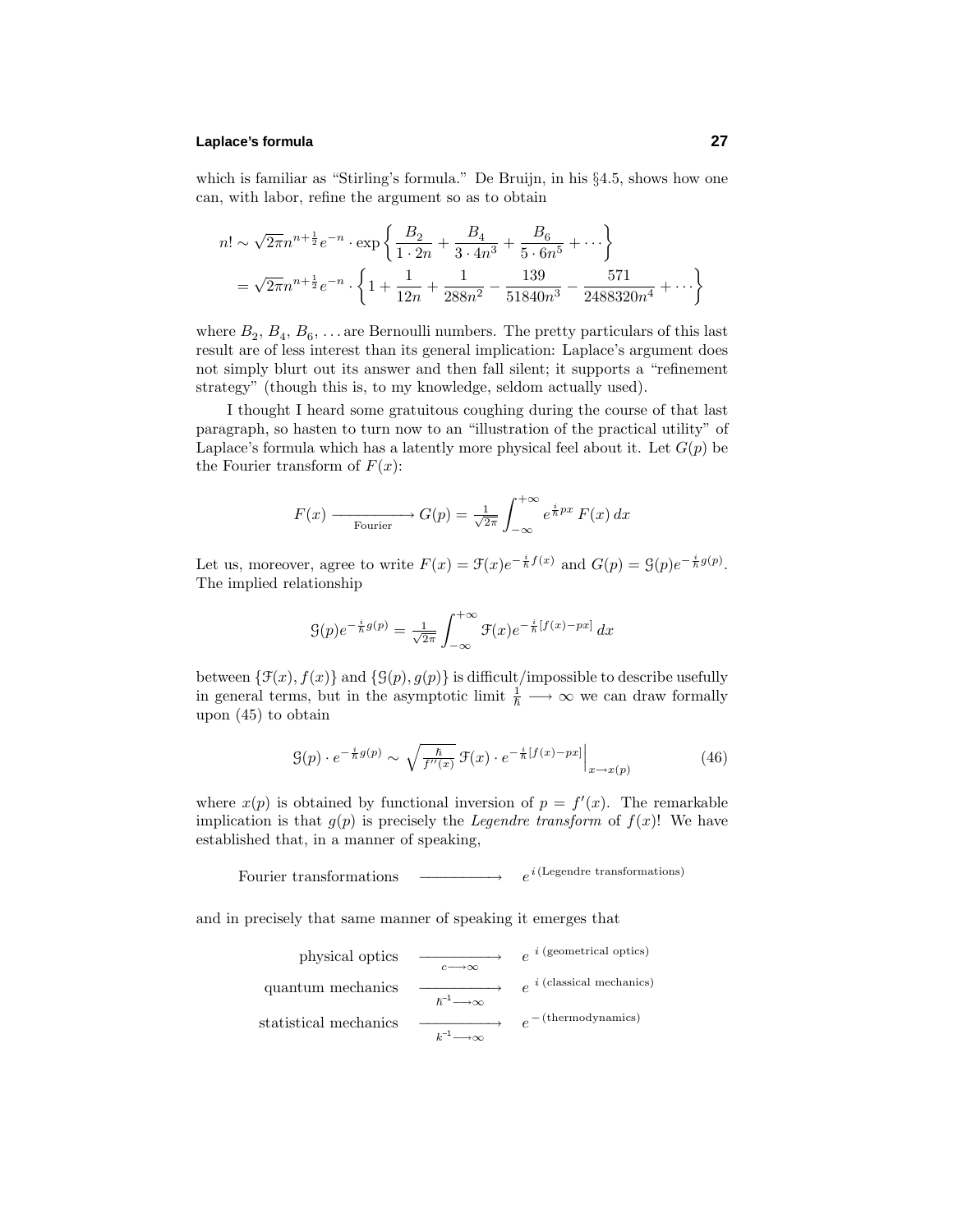The physical connections thus sketched comprise, I think we can agree, physics of a high order (indeed, physics of an asymptotically high order!). Remarkably, at the heart of each of those many-faceted connections live either Laplace's formula or one of its close relatives (the Riemann–Debye "method of steepest descents," the Stokes–Kelvin "method of stationary phase"). And at the heart of each of those lives a Gaussian integral.<sup>18</sup>

Laplace's asymptotic formula admits straightforwardly of *N*-dimensional generalization. We write

$$
I(\lambda) \equiv \int \int \cdots \int_{-\infty}^{+\infty} F(\mathbf{x}) e^{-\lambda g(\mathbf{x})} dx^1 dx^2 \cdots dx^N
$$

Assume  $g(\mathbf{x})$  to have a minimum at  $\mathbf{x} = \mathbf{x}_0$ . Then

$$
g(\mathbf{x}) = g(\mathbf{x}_0) + 0 + \frac{1}{2}(\mathbf{x} - \mathbf{x}_0) \cdot \mathbb{G}(\mathbf{x} - \mathbf{x}_0) + \cdots
$$

where  $\mathbb{G} \equiv |\partial^2 g(\mathbf{x})/\partial x^i \partial x^j|$  —the matrix of second partials, evaluated at  $\mathbf{x}_0$ —is positive definite. Arguing as before, we obtain

$$
I(\lambda) \sim F(\mathbf{x}_0) e^{-\lambda g(\mathbf{x}_0)} \sqrt{\frac{(2\pi/\lambda)^N}{\det \mathbb{G}}}
$$
 (47)

**Physically motivated functional integration.** I turn now to discussion of how a theory of functional integration emerges " by refinement" (i.e., in the limit  $N \to \infty$ ) from the interative theory of multiple integration. Both Wiener (in the late 1920's, for reasons characteristic of his approach to the theory of Brownian motion<sup>19</sup>) and Feynman (in the early  $1940$ 's, for reasons characteristic of his approach to quantum mechanics<sup>20</sup>) had reason to be interested in what have come universally (if awkwardly) to be called "sum-over-path" processes.

<sup>18</sup> I remarked in the text that (46) was obtained by "formal" application of (45). The adjective alludes to the fact that the Gaussian integral formula (39) holds if an only if  $\Re(a) > 0$ , which in the present context may not be satisfied. The problem would not have arisen had we been discussing Laplace transforms rather than Fourier transforms, and can frequently be circumvented by one or another of strategies which physicists have been at pains to devise; for example, one might (as Feynman himself suggested: see footnote  $#13$  to his "Space-time approach to non-relativistic quantum mechanics," Rev. Mod. Phys. **20**, 367 (1948)) make the replacement  $\hbar \rightarrow \hbar(1 - i\epsilon)$  and then set  $\epsilon \downarrow 0$ at the end of the day. My own practice will be to proceed with formal abandon, trusting to the sensible pattern of our (formal) results, and to the presumption that when we have accumulated results in a sufficient mass we will find both motivation and some elegant means to dot the i's and cross the mathematical t's. <sup>19</sup> See Chapter I of his *Nonlinear Problems in Random Theory* (1958).

<sup>20</sup> See §4 of the classic paper cited on the previous page, or Chapter II of Quanatum Mechanics and Path Integrals by R. Feynman & A. Hibbs  $(1965)$ .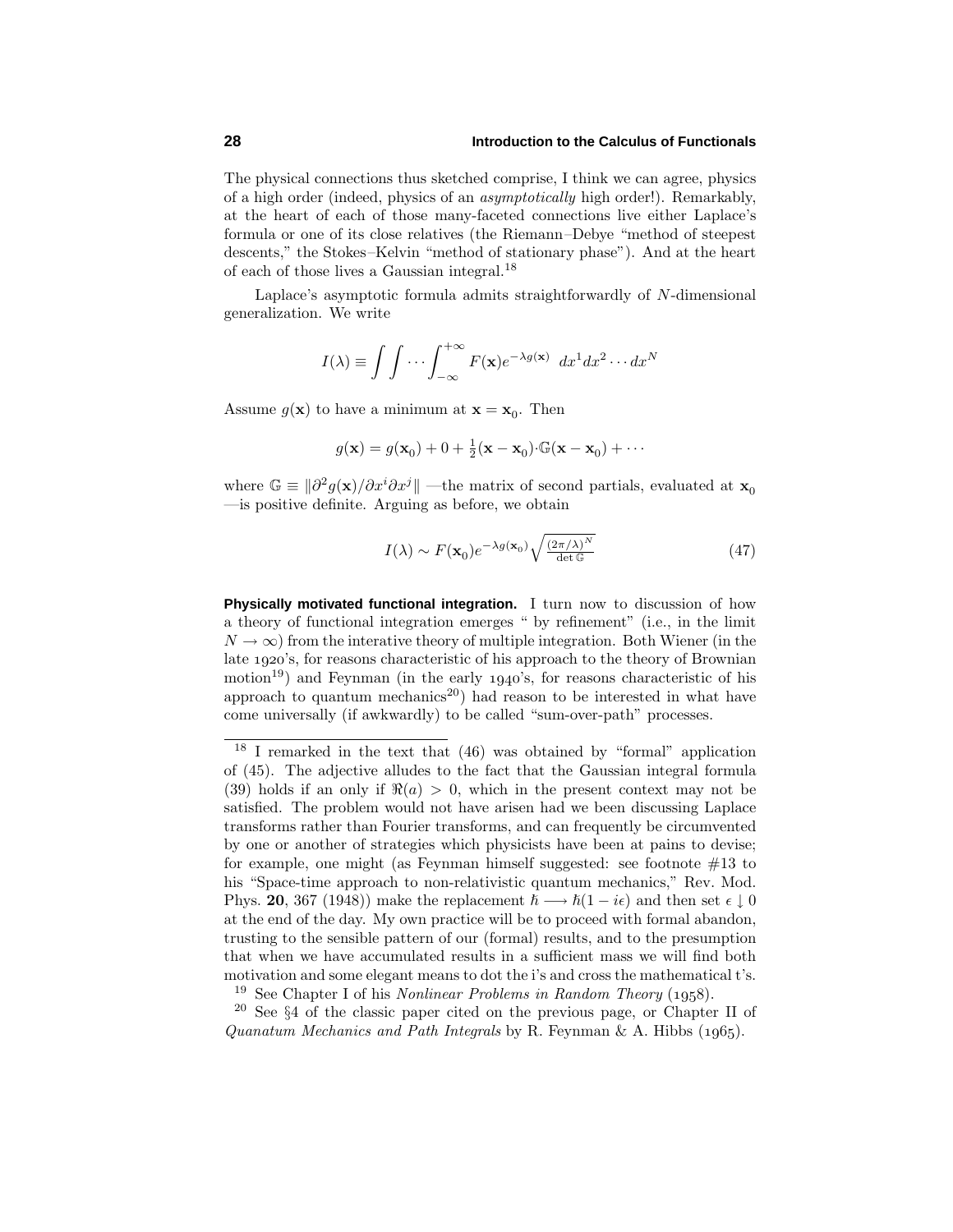

FIGURE 2: Representation of the elementary essentials of the idea from which the Wiener–Feynman "sum-over-paths" construction proceeds.

Each worked in a subject area marked (as it happens) by the natural occurrence —for distinct reasons—of Gaussians, each was led to contemplate expressions of the type

$$
\lim_{N \to \infty} \int \cdots \int e^{-(\text{quadratic form in N variables})} d(\text{variables}) \tag{48}
$$

and each was protected from disaster by the "integrative closure" property of Gaussians. Each was led to write something like

$$
\int_{\text{space of paths } x(t)} F[x(t)] \mathcal{D}x(t) \tag{49}
$$

to describe the result of such a limiting process. Concerning the structure of the "space of paths" over which the functional integral (49) ranges: the figures suggests that the elements  $x(t)$  of "path space" are, with rare exceptions, too spiky to permit the construction of  $\dot{x}(t)$ . It would, however, be a mistake to waste time pondering whether this development is to be regarded as a "physical discovery" or a "formal blemish," for to do so would be to attach to the figure a literalness it is not intended to support. Suppose, for example, we were to write

$$
x(t) = x_{\text{nice}}(t) + s(t)
$$

where  $x_{\text{nice}}(t)$  is *any* (nice or unnice) designated path linking specified spacetime endpoints  $(x_1, t_1) \longrightarrow (x_2, t_2)$  and where

$$
s(t) \equiv \sum_{n=1}^{\infty} a_n \sin \left\{ n\pi \left[ \frac{t - t_1}{t_2 - t_1} \right] \right\} \tag{50}
$$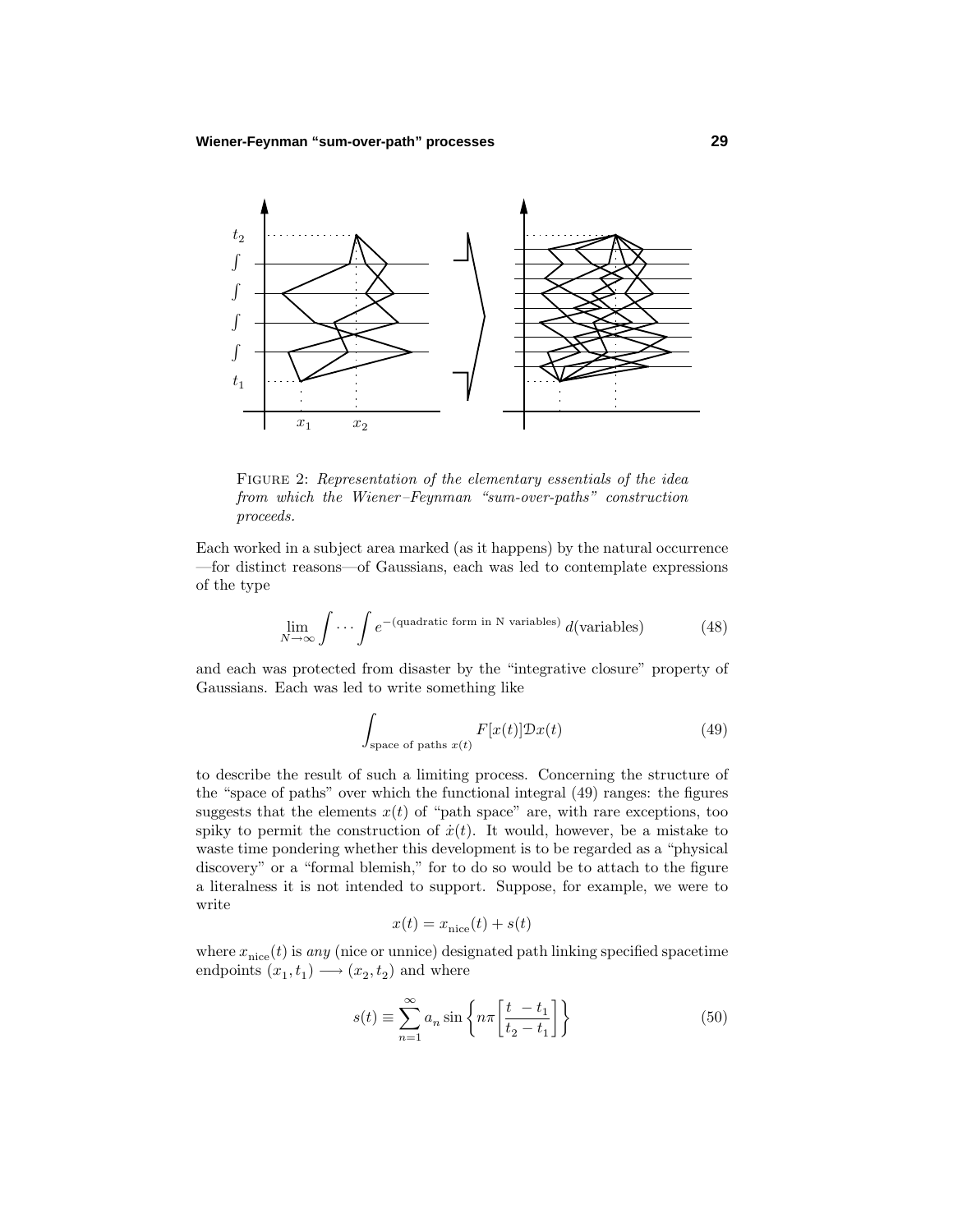has by design the property that  $s(t_1) = s(t_2) = 0$ . Individual paths would then be specified not by "the locations of their kinks" but by their Fourier coefficients  ${a_n}$ . Elements of the path space thus constructed can be expected to have differentiability properties quite different from those originally contemplated, and "summing-over-paths" would entail iterated operations of the type  $\int da$ <sup>21</sup> Applications of the functional integral concept tend, to a remarkable degree, to proceed independently of any precise characterization of path space.

In order to make as concretely clear as possible the issues and methods most characteristic of the applied integral calculus of functionals, I look now to the essential rudiments of the Feynman formalism. By way of preparation, in order to grasp Feyman's train of thought, we remind remind ourselves that in abstract quantum mechanics one has  $i\hbar \frac{\partial}{\partial t}|\psi\rangle = \mathbf{H}|\psi\rangle$ , giving  $|\psi\rangle_t = \exp\{\frac{1}{i\hbar}\mathbf{H}t\}|\psi\rangle_0$ . In the *x*-representation<sup>22</sup> we have  $(x|\psi)_t = \int (x|\exp{\{\frac{1}{i\hbar}Ht\}}y)dy(y|\psi)_0$  which is more often written

$$
\psi(x,t) = \int K(x,t;y,0)\psi(y,0) dy
$$

It is from the preceeding equaton that the Green's function of the Schrödinger equation—usually called the "propagator"

$$
K(x,t;y,0) \equiv (x,t|y,0) = (x|\exp{\{\frac{1}{i\hbar}\mathsf{H}t\}}|y)
$$

—acquires its role as the "fundamental object of quantum dynamics." Three properties of the propagator are of immediate importance. We note first that  $K(x, t; \bullet, \bullet)$  is itself a solution of the Schrödinger equation

$$
i\hbar \frac{\partial}{\partial t} K(x, t; \bullet, \bullet) = \mathbf{H} K(x, t; \bullet, \bullet)
$$
\n(51.1)

From

$$
\lim_{t \downarrow 0} K(x, t; y, 0) = (x|y) = \delta(x - y)
$$
\n(51.2)

we see that  $K(x, t; y, 0)$  is in fact the solution that evolved from an initial *δ*-function. It follows finally from the triviality  $e^{H(a+b)} = e^{Ha} \cdot e^{Hb}$  that

$$
K(x,t;z,0) = \int K(x,t;y,\tau) dy K(y,\tau;y,0) \quad \text{for all } t \ge \tau \ge 0 \tag{51.3}
$$

It was by an interative refinement procedure based upon the "composition rule" that Feynman was led to the imagery of figure 10. But it was a stroke of

 $21$  For discussion of details relating to this mode of proceeding, see Chapter I, pp. 56–60 of QUANTUM MECHANICS  $(1967)$ .

<sup>22</sup> The "space-time approach*...* " of Feynman's title reflects his appreciation of the fact that selection of the *x*-representation is an arbitrary act, yet an act basic to the imagery from which his paper proceeds.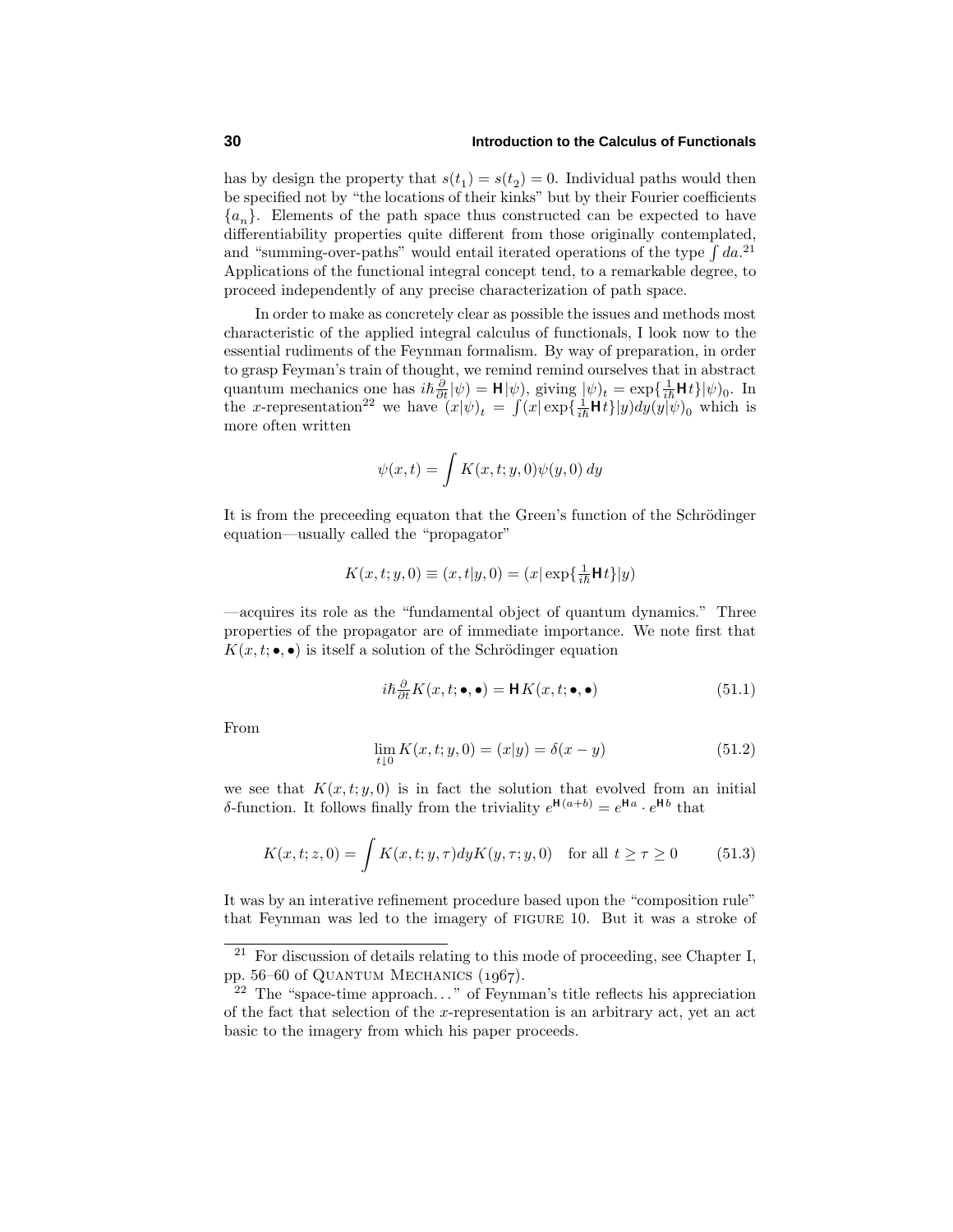### **Wiener-Feynman "sum-over-path" processes 31**

 $g$ enius<sup>23</sup> which led Feynman to contemplate a formula of the structure

$$
K(x_2, t_2; x_1, t_1) = \int e^{\frac{i}{\hbar}S[x(t)]} \mathcal{D}x(t)
$$
 (52)

Here  $x(t)$  is a "path" with the endpoint properties

$$
x(t_1) = x_1
$$
 and  $x(t_2) = x_2$ 

 $S[x(t)]$  is the *classical* action functional associated with that path

$$
S[x(t)] = \int_{t_1}^{t_2} L(x(t), \dot{x}(t)) dt
$$
 (53)

and  $\mathcal{D}x(t)$  —for which in some contexts it becomes more natural to write  $R[x(t)]\mathcal{D}x(t)$  —alludes implicitly to the as-yet-unspecified "measure-theoretic" properties of path space. Our problem is to assign specific meaning to the functional integral that stands on the right side of (52). To that end, let  $L(x, \dot{x}) = \frac{1}{2}m\dot{x}^2 - U(x)$  describe the classical dynamics of some one-dimensional system, let  $x_c(t)$  be a solution of the equations of motion that interpolates  $(x_1, t_1) \longrightarrow (x_2, t_2)$  between specified endpoints, let  $s(t)$  be some given/fixed nice function with the property that  $s(t_1) = s(t_2) = 0$  and let

$$
x(t) = x_c(t) + \lambda s(t)
$$

be the elements of a one-parameter path space generated by *s*(*t*). Under such circumstances the action functional (53)—though it remains a functional of  $s(t)$  —becomes an ordinary function of the parameter  $\lambda$  (and of the endpoint coordinates). This is the simplification that makes the present discussion<sup>24</sup> work. We have

$$
L(x_c + \lambda s, \dot{x}_c + \lambda \dot{s}) = e^{\lambda \left(s\frac{\partial}{\partial x_c} + \dot{s}\frac{\partial}{\partial \dot{x}_c}\right)} L(x_c, \dot{x}_c)
$$

$$
= \sum_k \frac{1}{k!} \lambda^k L_k(x_c, \dot{x}_c, s, \dot{s})
$$

giving

$$
S[x(t)] = \sum_{k} \frac{1}{k!} \lambda^{k} \underbrace{S_{k}(x_{2}, t_{2}; x_{1}, t_{1}; s(t))}_{= \int_{t_{1}}^{t_{2}} L_{k}(x_{c} \dot{x}_{c}, s, \dot{s}) dt}
$$

<sup>&</sup>lt;sup>23</sup> Dirac's genius, one might argue. See  $\S 32$  "The action principle," in The Principles of Quantum Mechanics  $(1958)$  and "The Lagrangian in quantum mechanics," Physik. Zeits. Sowjetunion **3**, 64 (1933), both of which—and little else—are cited by Feynman. The latter paper has been reprinted in J. Schwinger (ed.) Quantum Electrodynamics  $(1958)$ .

 $24$  It has served my expository purpose to depart here from the historic main line of Feynman's argument; I follow instead in the footsteps of C. W. Kilmister, "Anote on summation over Feynman histories," Proc. Camb. Phil. Soc. **54**, 302 (1958).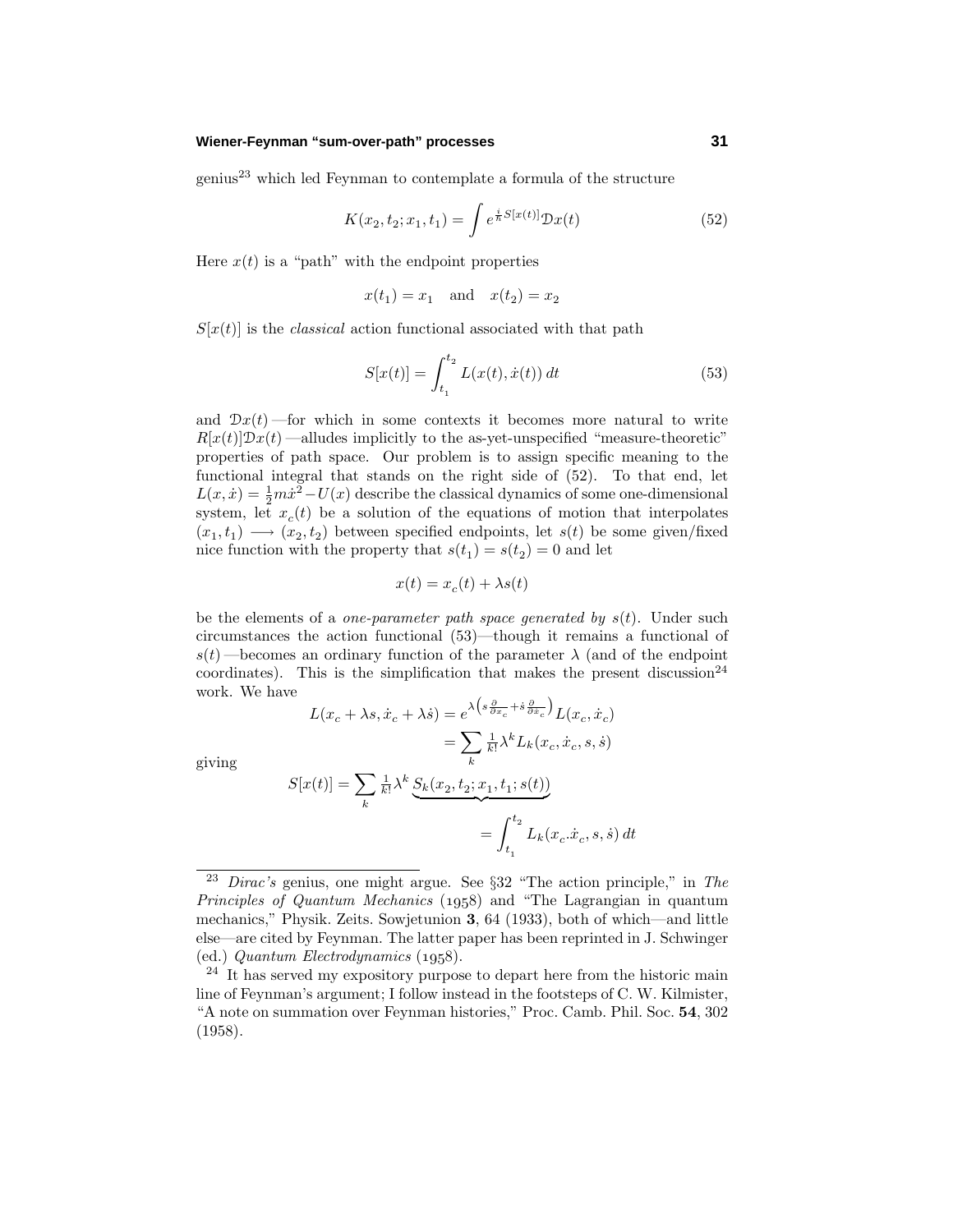and notice that



FIGURE 3:  $\lambda$ *-parameterized family of paths having*  $x_c(t)$  as a member, and generated by an arbitrary *s*(*t*). The arrow indicates the effect of increasing  $\lambda$ . We are making integral use of what is, in fact, the construction standard to the calculus of variations.

By computation

$$
L_0 = \frac{1}{2}m\dot{x}_c^2 - U(x_c)
$$
  
\n
$$
L_1 = \text{need not be computed}
$$
  
\n
$$
L_2 = m\dot{s}^2 - U''(x_c)s^2
$$
  
\n:  
\n:  
\n
$$
L_k = -U^{(k)}(x_c)s^k
$$

so within the path space here in question we have  $2^5$ 

$$
S[x(t)] = S_{\text{classical}}(x_2, t_2; x_1, t_1) + \frac{1}{2}\lambda^2 \int_{t_1}^{t_2} \{m\dot{s}^2 - U''(x_c)s^2\} dt - \sum_{k=3}^{\infty} \frac{1}{k!} \lambda^k \int_{t_1}^{t_2} U^{(k)}(x_c) s^k dt
$$
\n
$$
(54)
$$

 $25$  This is a specialized instance of (see again  $(9)$ ) the generic Volterra series

$$
S[x_c + \lambda s] = S[x_c] + \lambda \int_{t_1}^{t_2} \frac{\delta S[x_c]}{\delta x_c(t)} s(t) dt + \frac{1}{2} \lambda^2 \int_{t_1}^{t_2} \int_{t_1}^{t_2} \frac{\delta^2 S[x_c]}{\delta x_c(t') \delta x_c(t'')} s(t') s(t'') dt' dt'' + \cdots
$$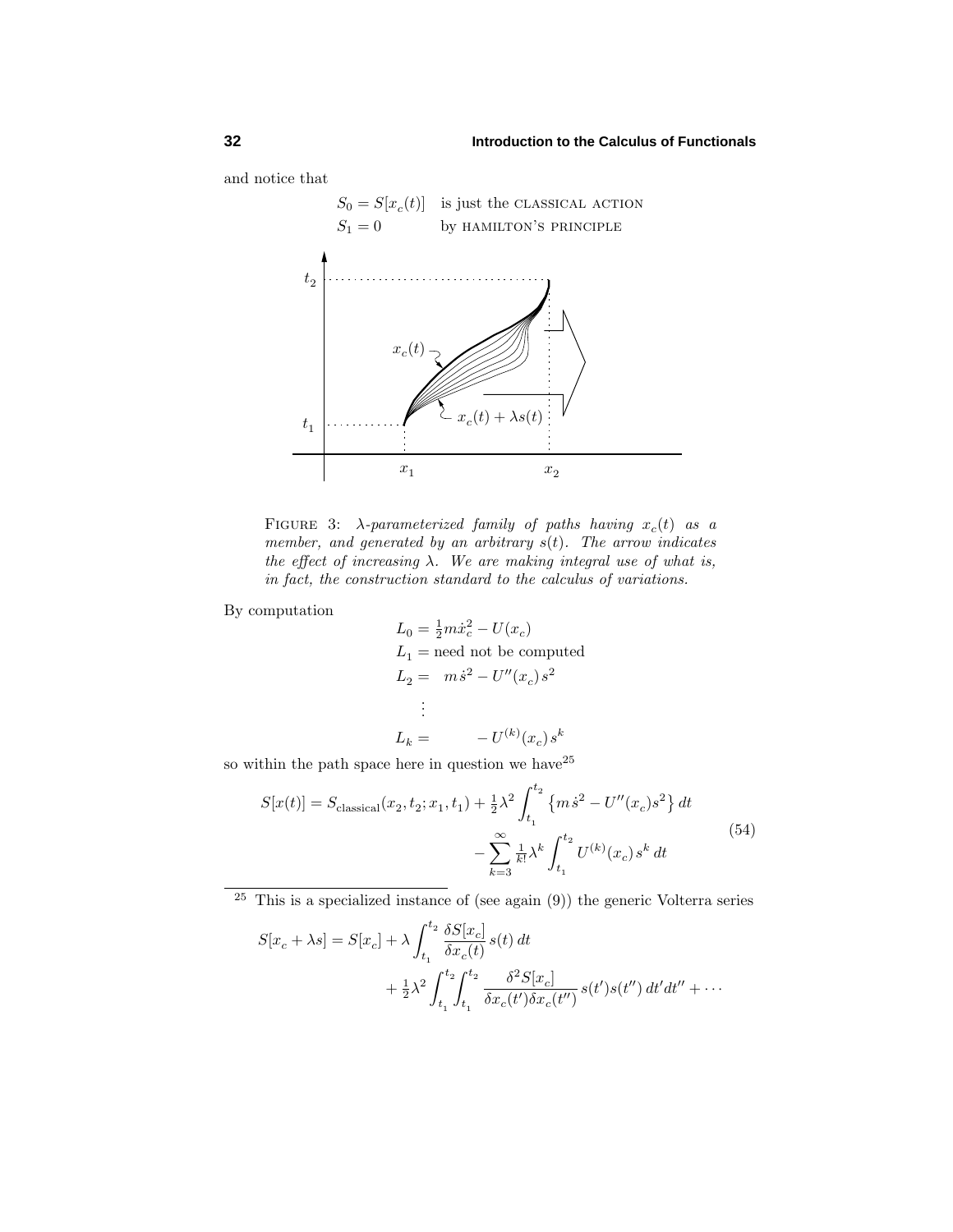### **Wiener-Feynman "sum-over-path" processes 33**

It becomes natural at this point to write

$$
\int_{\text{paths generated by } s(t)} e^{\frac{i}{\hbar}S[x(t)]} \mathcal{D}x(t) = \int_{-\infty}^{+\infty} e^{\frac{i}{\hbar}\{S_0 + \frac{1}{2}\lambda^2 S_2 + \text{higher order terms}\}} d\lambda \tag{55}
$$

In the interests of maximal tractability (always fair in exploratory work) we opt to kill the "higher order terms" by assuming the potential  $U(x)$  to depend at most quadratically upon *x*; we assume, in short, that the Lagrangian  $L(x, \dot{x})$ pertains to an oscillator in a gravitational field:

$$
U(x) = mgx + \frac{1}{2}m\omega^2 x^2\tag{56}
$$

Equation (54) then truncates:

$$
S[x(t)] = \underbrace{S_{\text{classical}}(x_2, t_2; x_1, t_1)}_{S_0} + \frac{1}{2}\lambda^2 \cdot \underbrace{\int_{t_1}^{t_2} m\{s^2 - \omega^2 s^2\} dt}_{S_2}
$$
 (57)

Remarkably, all reference to  $x_c(t)$ —and therefore to the variables  $x_1$  and  $x_2$  has disappeared from the 2<sup>nd</sup>-order term, about which powerful things of several sorts can be said. We might write

$$
S_2 = S_2[s(t)] = \mathbf{D}_{[s]}^2 S[x(t)] \tag{58.1}
$$

to emphasize that  $S_2$  is a functional of  $s(t)$  from which all  $x(t)$ -dependence has dropped away. And we might write

$$
S_2 = S_2(t_2 - t_1) \tag{59.2}
$$

to emphasize that  $S_2$  depends upon  $t_1$  and  $t_2$  only through their difference,<sup>26</sup> and is (as previously remarked) independent of  $x_1$  and  $x_2$ . If we now return

$$
\int_{t_1}^{t_2} F\left(x\left(\frac{t-t_1}{t_2-t_1}\right), \dot{x}\left(\frac{t-t_1}{t_2-t_1}\right)\right) dt = \int_0^1 F\left(x(\vartheta), \frac{1}{t_2-t_1} \frac{d}{d\vartheta} x(\vartheta)\right) \left(t_2 - t_1\right) d\vartheta
$$
\n
$$
= \text{function of } (t_2 - t_1)
$$

so one has only to insert (50) into the integral that defines  $S_2$  to achieve the result claimed in the text. One could, however, continue; drawing upon

$$
\int_0^1 \sin m\pi \vartheta \sin n\pi \vartheta d\vartheta = \int_0^1 \cos m\pi \vartheta \cos n\pi \vartheta d\vartheta = \frac{1}{2}\delta_{mn}
$$

for  $m, n = 1, 2, 3, \cdots$  one can actually do the integral. One obtains at length

$$
S_2 = \frac{m}{2T} \sum (\pi n)^2 \left[ 1 - \left(\frac{\omega T}{\pi n}\right)^2 \right] a_n^2 \quad \text{with} \quad T \equiv t_2 - t_1
$$

which is the starting point for the  $\int da$ -procedure to which I alluded on p. 99.

<sup>26</sup> It is elementary that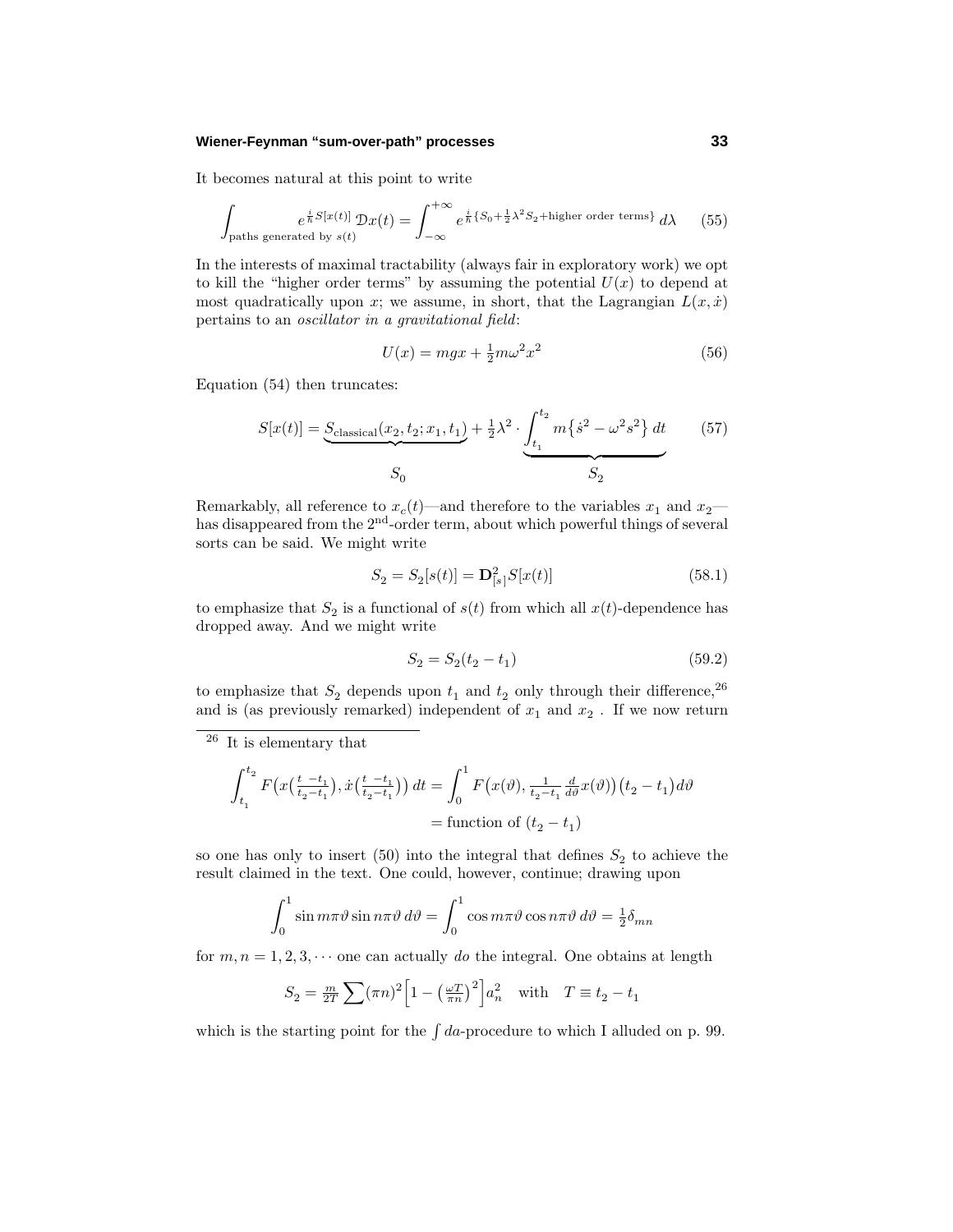with (57) to (55) we obtain

$$
\int_{\text{paths generated by } s(t)} e^{\frac{i}{\hbar}S[x(t)]} \mathcal{D}x(t) = e^{\frac{i}{\hbar}S_0} \cdot \int_{-\infty}^{+\infty} e^{-\frac{1}{2} \cdot \frac{1}{i\hbar}S_2[s(t)] \cdot \lambda^2} \tag{59}
$$

To perform the Gaussian integral is to obtain

$$
= e^{\frac{i}{\hbar}S_0} \cdot \sqrt{\frac{2\pi i\hbar}{S_2[s(t)]}}
$$

which, because of its surviving functional dependence upon the arbitrarily selected generator  $s(t)$ , cannot possibly provide a description of the propagator  $(x_2, t_2|x_1, t_1)$ . One obvious way to remedy this defect is—consistently with the essential spirit of the Feyman formalism—to sum over all generators; we back up to (59), set  $\lambda = 1$ , and obtain

$$
K(x_2, t_2; x_1, t_1) = \int_{\text{all paths}} e^{\frac{i}{\hbar}S[x(t)]} \mathcal{D}x(t)
$$
  
=  $e^{\frac{i}{\hbar}S_0(x_2, t_2; x_1, t_1)} \cdot \left\{ \int_{\text{all generators}} e^{\frac{i}{\hbar} \frac{1}{2} S_2[s(t)]} \mathcal{D}s(t) \right\}$ 

We appear to have simply replaced one functional integral by another, but the latter is an object we know something about: it is (since a sum of such functions) a function of  $t_2 - t_1$ . So we have

$$
K(x_2, t_2; x_1, t_1) = A(t_2 - t_1) \cdot e^{\frac{i}{\hbar} S_0(x_2, t_2; x_1, t_1)}
$$
(60.1)

with

$$
A(t_2 - t_1) = \int_{\text{all generators}} e^{\frac{i}{\hbar} \frac{m}{2} \int_{t_1}^{t_2} \{\dot{s}^2 - \omega^2 s^2\} dt} \mathcal{D}s(t)
$$
(60.2)

There are several alternative ways in which we might now proceed. We might roll up our sleeves and undertake (as Feynman did) to evaluate the functional integral that defines  $A(t_2 - t_1)$ . To that end we would write

$$
\int_{t_1}^{t_2} {\{\dot{s}^2 - \omega^2 s^2\}} dt
$$
  
=  $\lim_{N \to \infty} \tau \left\{ \left(\frac{s_1 - 0}{\tau}\right)^2 + \left(\frac{s_2 - s_1}{\tau}\right)^2 + \dots + \left(\frac{s_N - s_{N-1}}{\tau}\right)^2 + \left(\frac{0 - s_N}{\tau}\right)^2 - \omega^2 \left(s_1^2 + s_2^2 + \dots + s_{N-1}^2 + s_N^2\right) \right\}$   
=  $\lim_{N \to \infty} \frac{1}{\tau} \mathbf{s} \cdot \mathbf{M} \mathbf{s}$ 

with  $\tau = (t_2 - t_1)/(N+1) = [(t_2 - t_1)/N] \{1 - \frac{1}{N} + \frac{1}{N^2} + \cdots\} \sim (t_2 - t_1)/N$  and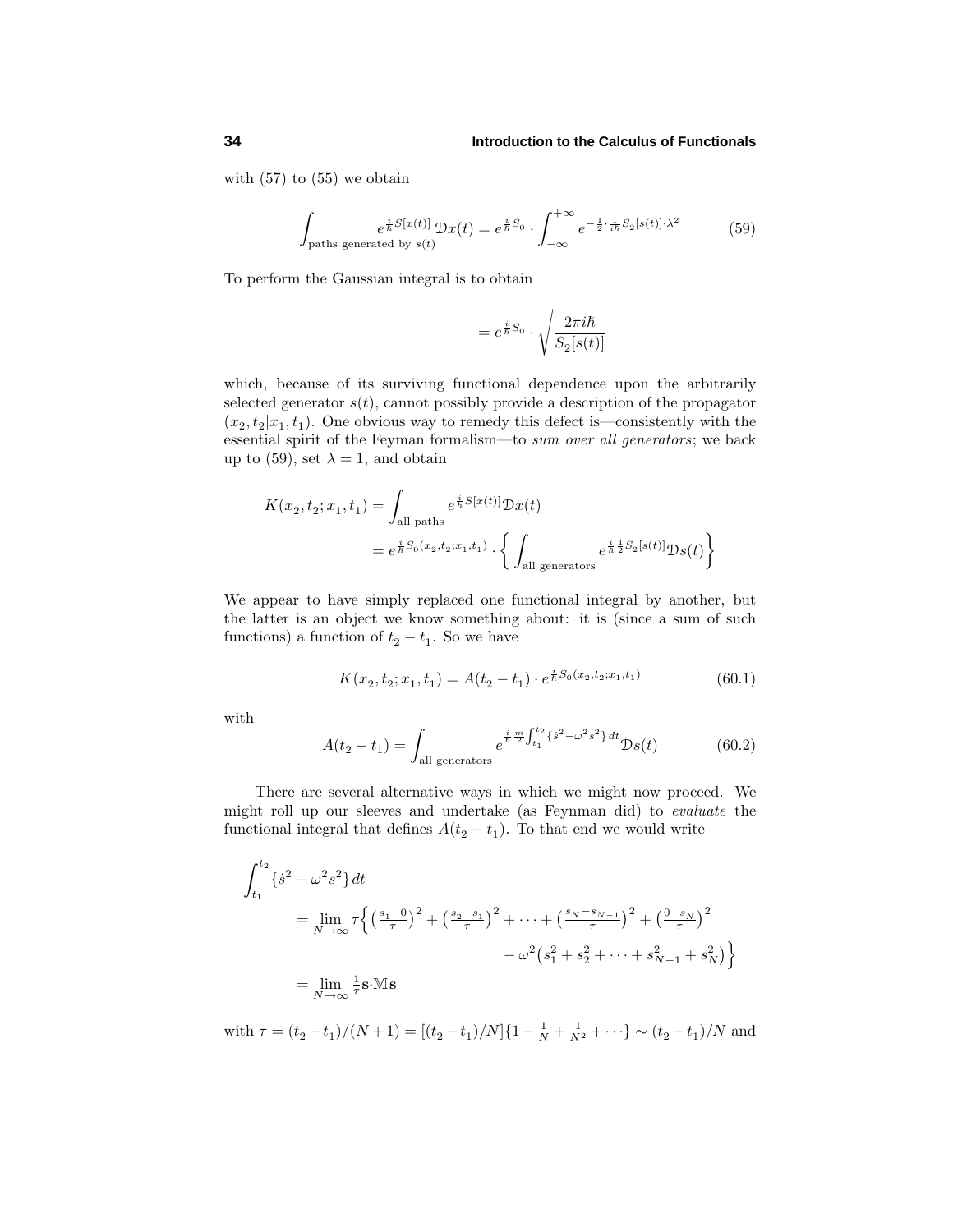$$
\mathbb{M} \equiv \begin{pmatrix} M & -1 & 0 & 0 & 0 \\ -1 & M & -1 & 0 & 0 \\ 0 & -1 & M & -1 & 0 \\ & & \ddots & & \\ 0 & & & -1 & M & -1 \\ 0 & & & 0 & -1 & M \end{pmatrix} \quad \text{where} \quad M \equiv 2 - (\tau \omega)^2
$$

We look to the *N*-fold integral

$$
I_N = \int \cdots \int_{-\infty}^{+\infty} e^{-\frac{1}{2}\mathbf{s} \cdot \mathbb{A} \cdot \mathbf{s}} ds_1 ds_2 \cdots ds_N
$$

where  $A = \beta M$  and  $\beta = m/i\hslash\tau$  and draw upon the multi-dimensional Gaussian integral formula to obtain

$$
I_N = \sqrt{\frac{(2\pi)^N}{\det \mathbf{A}}} = \sqrt{\frac{(2\pi/\beta)^N}{\det \mathbf{M}}}
$$
(61)

To evaluate  $D_N=\det \mathbb{M}$  when  $\mathbb{M}$  is  $N\times N,$  we look to the sequence of

$$
D_1 = (M), \quad D_2 = \begin{pmatrix} M & -1 \\ -1 & M \end{pmatrix}, \quad D_3 = \begin{pmatrix} M & -1 & 0 \\ -1 & M & -1 \\ 0 & -1 & M \end{pmatrix}, \quad \dots
$$

of sub-determinants and obtain

$$
D_1 = M
$$
  
\n
$$
D_2 = M^2 - 1
$$
  
\n
$$
D_3 = M^3 - 2M
$$
  
\n:  
\n
$$
D_n = M D_{n-1} - D_{n-2}
$$

We introduce the "tempered" numbers  $\mathcal{D}_n \equiv \omega \tau D_n$  to facilitate passage to the limit. They obviously satisfy an identical recursion relation, and upon recalling the definition of *M* we observe that the recursion relation in question can be expressed

$$
\frac{1}{\tau} \left\{ \frac{\mathcal{D}_n(N) - \mathcal{D}_{n-1}(N)}{\tau} - \frac{\mathcal{D}_{n-1}(N) - \mathcal{D}_{n-2}(N)}{\tau} \right\} = -\omega^2 \mathcal{D}_{n-1}(N)
$$

This in the limit becomes a differential equation

$$
\frac{d^2\mathcal{D}(t)}{dt^2} = -\omega^2 \mathcal{D}(t) \tag{62.1}
$$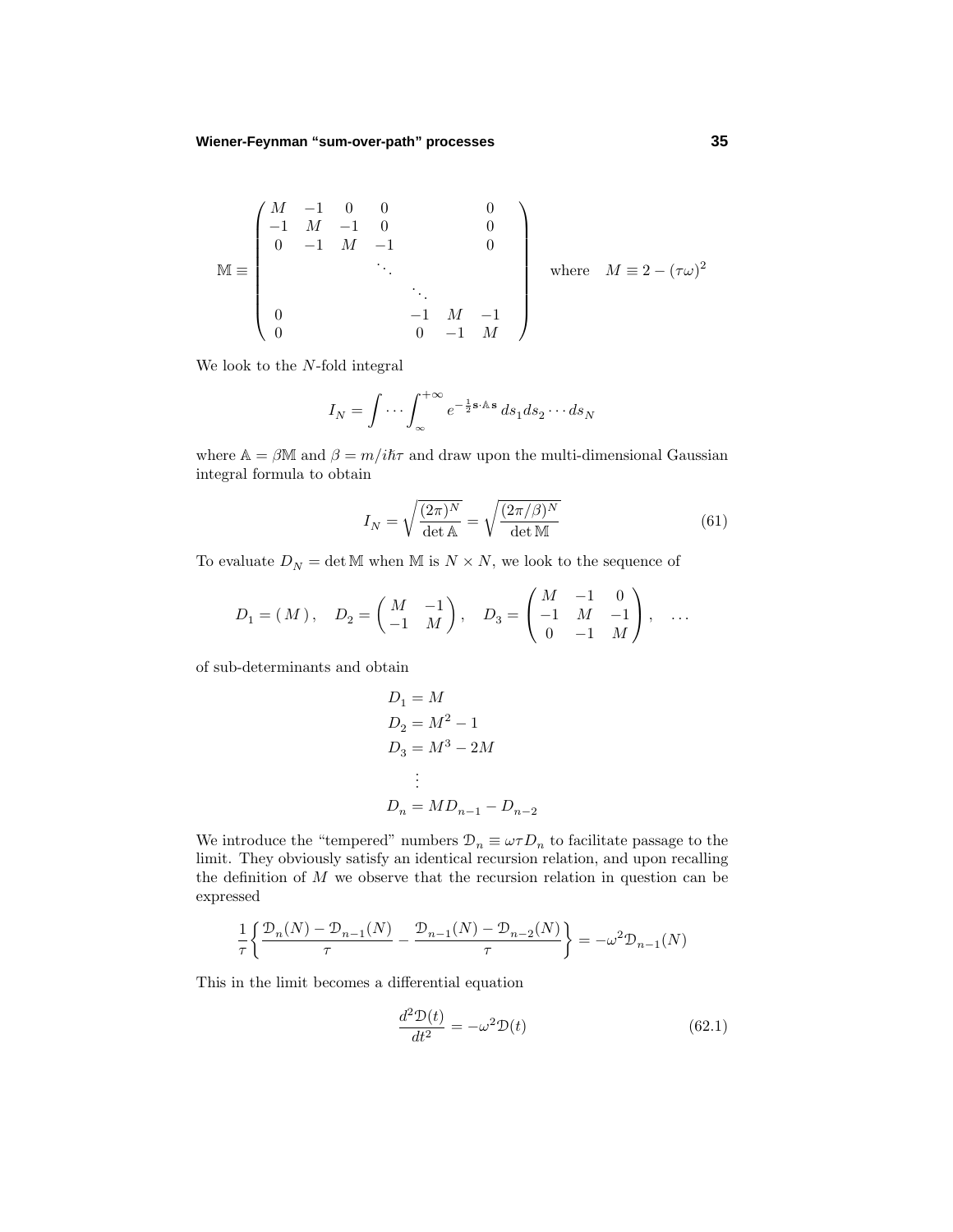descriptive of a function  $D(t)$  for which we seek the value at  $t = N\tau = t_2 - t_1$ . To start the recursive construction off we need initial data; we have

$$
\mathcal{D}_1 = \omega \tau [2 - (\omega \tau)^2] \quad \text{giving} \quad \mathcal{D}(0) = 0 \tag{62.2}
$$

and

$$
\frac{\mathcal{D}_2 - \mathcal{D}_1}{\tau} = \frac{\omega \tau}{\tau} \left\{ [2 - (\omega \tau)^2]^2 - 1 - [2 - (\omega \tau)^2] \right\}
$$

$$
= \omega \left\{ 1 - 3(\omega \tau)^2 + (\omega \tau)^4 \right\} \text{ giving } \mathcal{D}'(0) = \omega \qquad (62.3)
$$

It follows from (62) that  $D(t) = \sin \omega t$ . Returning with this information to (61) we obtain

$$
I_N = \left(\frac{2\pi i\hbar\tau}{m}\right)^{\frac{N}{2}} \sqrt{\frac{\omega\tau}{\sin\omega(t_2 - t_1)}}
$$
  
=  $R^{N+1} \cdot \sqrt{\frac{m\omega}{2\pi i\hbar \sin\omega(t_2 - t_1)}}$  with  $R(\tau) \equiv \sqrt{\frac{2\pi i\hbar\tau}{m}}$ 

To obtain a non-trivial result in the limit  $\tau \downarrow 0$  we must abandon the prefactor. To that end we make the replacement

$$
ds_1 d_2 \cdots d_N \longrightarrow R \cdot ds_1 \cdot R \cdot ds_2 \cdot R \cdots R \cdot ds_N \cdot R
$$

which is, in effect, to assign a "measure" to path space. Thus—following a cleaned-up version of the path blazed by Feynman—do we assign direct meaning to the statement

$$
A(t_2 - t_1) = \int_{\text{all generators}} e^{\frac{i}{\hbar} \frac{m}{2} \int_{t_1}^{t_2} \{s^2 - \omega^2 s^2\} dt} \mathcal{D}s(t) = \sqrt{\frac{m\omega}{2\pi i \hbar \sin \omega (t_2 - t_1)}} \tag{63}
$$

Our success, it will be noted, was entirely Gaussian in origin. And hard won!

There is, however, a "softer" way to proceed. We might consider that the functional integral concept had already told us what it had to say when at  $(60.1)$  it ascribed a certain non-obvious *structure* to the propagator, and that it is to conditions (51) that we should look for more particular information about the left side  $A(t_2 - t_1)$ . To illustrate with minimal clutter the kind of analysis I have in mind, consider the case of a free particle. For such a system it is a familiar fact that the classical action can be described

$$
S_0(x_2, t_2; x_1, t_1) = \frac{m}{2} \frac{(x_2 - x_1)^2}{t_2 - t_1}
$$

What condition on  $A(t_2 - t_1)$  is forced by the requirement that, consistently with (51.2),

$$
K(x_2, t_2; x_1, t_1) = A(t_2 - t_1) \cdot e^{\frac{i}{\hbar} \frac{m}{2} (x_2 - x_1)^2 / (t_2 - t_1)} \longrightarrow \delta(x_2 - x_1)
$$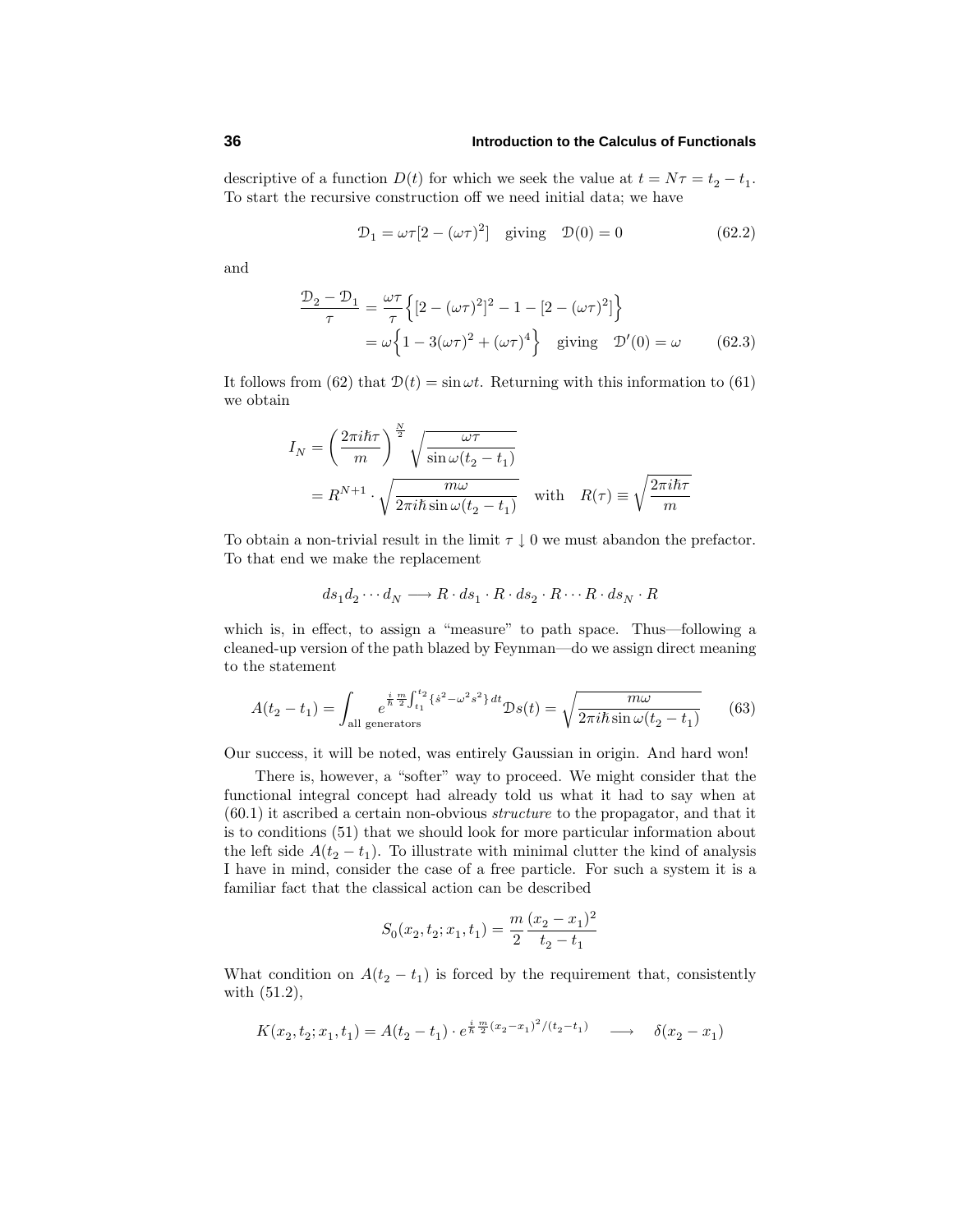### **Wiener-Feynman "sum-over-path" processes 37**

as  $(t_2 - t_1) \downarrow 0$ ? Familiarly

$$
\delta(x-a) = \lim_{\sigma \to 0} \frac{1}{\sigma \sqrt{2\pi}} \exp\left\{-\frac{1}{2} \left[\frac{x-a}{\sigma}\right]^2\right\}
$$

so we write

$$
e^{\frac{i}{\hbar}\frac{m}{2}(x_2 - x_1)^2/(t_2 - t_1)} = \exp\bigg\{-\frac{1}{2}\bigg[\frac{x_2 - x_1}{\sqrt{i\hbar(t_2 - t_1)/m}}\bigg]^2\bigg\}
$$

and conclude that  $A(t_{2}-t_{1})$  has necessarily the form

$$
A(t_2 - t_1) = \sqrt{\frac{m}{2\pi\hbar(t_2 - t_1)}} \cdot \{1 + \text{arbitrary power series in } (t_2 - t_1)\}
$$

This result is consistent with the result obtained from (63) in the free particle limit  $\omega \downarrow 0$ . Much sharper conclusions can be drawn from (51.3); one wants

$$
A(t_2 - t_1) \cdot e^{\frac{i}{\hbar} \frac{m}{2}(x_2 - x_1)^2 / (t_2 - t_1)}
$$
  
=  $A(t_2 - t)A(t - t_1) \int_{-\infty}^{+\infty} e^{\frac{i}{\hbar} \frac{m}{2}(x_2 - x)^2 / (t_2 - t)} e^{\frac{i}{\hbar} \frac{m}{2}(x - x_1)^2 / (t - t_1)} dx$ 

which after performance of the Gaussian integral is found to entail

$$
A(t_2 - t_1) = A(t_2 - t)A(t - t_1)\sqrt{\frac{2\pi i\hbar}{m}\frac{(t_2 - t)(t - t_1)}{(t_2 - t_1)}}
$$

It implication is that  $A(\bullet)$  satisfies a functional equation of the form

$$
A(x + y) = A(x)A(y)\sqrt{\frac{\alpha x \cdot \alpha y}{\alpha(x + y)}} \quad \text{with} \quad \alpha \equiv \sqrt{\frac{2\pi i\hbar}{m}}
$$

This can be written  $G(x + y) = G(x)G(y)$  with  $G(x) \equiv A(x)\sqrt{\alpha x}$ , and if  $\Gamma(x) \equiv \log G(x)$  we have  $\Gamma(x + y) = \Gamma(x) + \Gamma(y)$ . Therefore

$$
\frac{\Gamma(x+y) - \Gamma(x)}{y} = \frac{\Gamma(y)}{y} \quad \text{for all } x
$$

from which (taking *Y* to the limit  $y \downarrow 0$ ) we obtain

$$
\frac{d\Gamma(x)}{dx} = k \quad \text{whence} \quad \Gamma(x) = kx + c
$$

But the functional condition satisfied by  $\Gamma(x)$  enforces  $c = 0$ , so we have  $G(x) = e^{kx}$  giving  $A(x) = \sqrt{\frac{1}{\alpha x}} e^{kx}$ . Thus do we obtain

$$
K_{\text{free particle}} = \sqrt{\frac{m}{2\pi i\hbar (t_2 - t_1)}} \cdot e^{k(t_2 - t_1)} \exp\left\{\frac{i}{\hbar} S_{\text{free particle}}\right\}
$$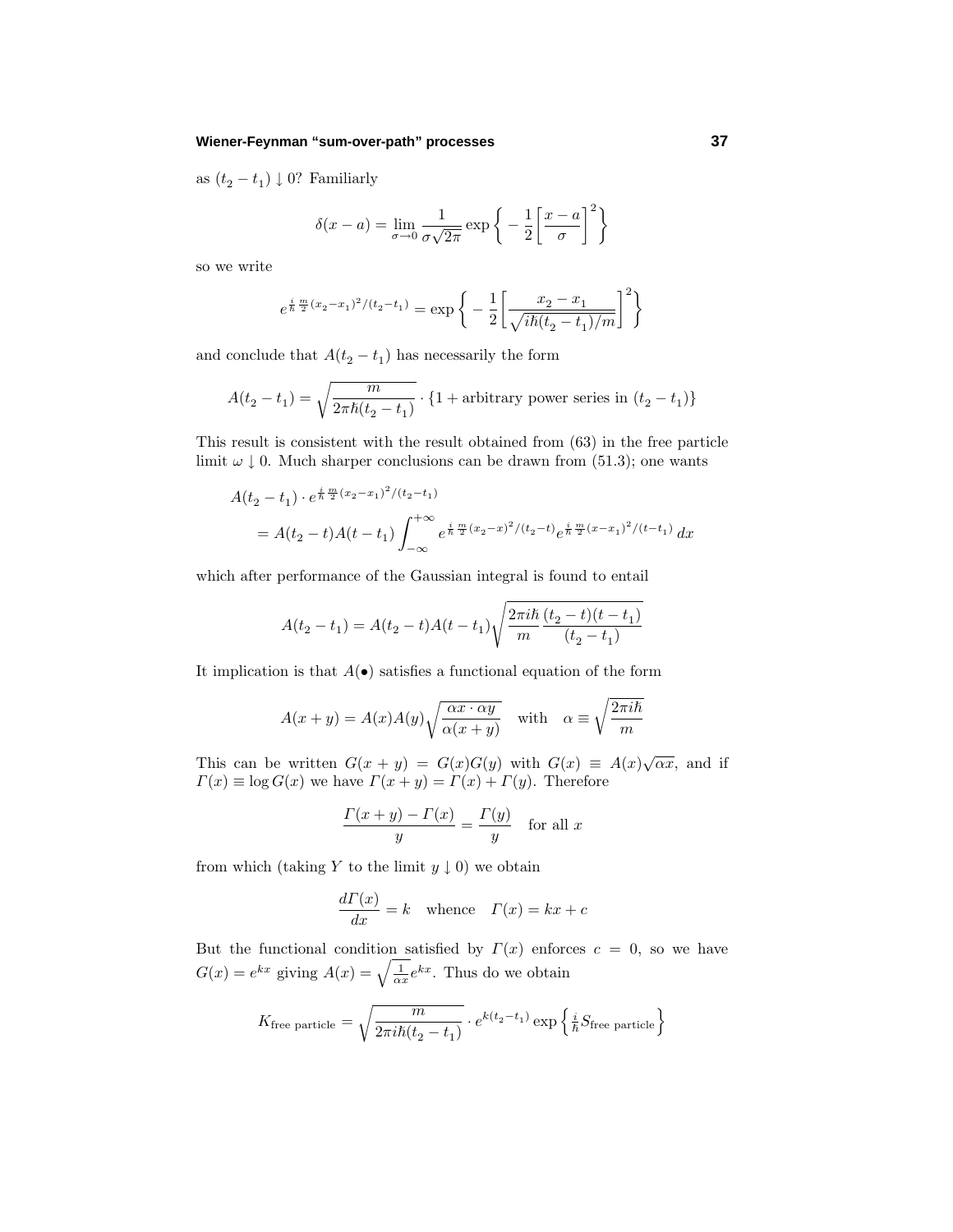The central exponential can be gauged away by adjustment of the energy scale, since  $V(x) \longrightarrow V(x) + k$  induces  $S \longrightarrow S - k(t_2 - t_1)$ . This result is not only consistent with, but actually reproduces, the result implicit in (63). What information could, alternatively, have been gleaned from the requirement (51.1)that  $K(x,t; \bullet, \bullet) = A(t) \exp\{\frac{i}{\hbar} S(x,t; \bullet, \bullet)\}$  satisfy the Schrödinger equation? The first of the equations (68) reduces (by  $A_{xx} = 0$ ) to precisely the Hamilton-Jacobi equation, which *S* by construction satisfies exactly. The second of equations (68) in Chapter I reads

$$
(A^2)_t + (\tfrac{x-x_1}{t-t_1}A^2)_x = 0
$$

giving

$$
A(t - t_1) = A(t_0) \cdot \sqrt{\frac{t_0}{t - t_1}}
$$

which is again consistent with but much weaker than the result implicit in (63). The evidence of this discussion suggests that after-the-fact constructions of  $A(t_2 - t_1)$  proceed most effectively from the composition rule (51.3).

And there is, in fact, a still "softer" line of argument which is sufficient to the needs of some applications. Looking back again to (60.1), we note that ratios of propagators are described by a formula

$$
\frac{K(x_2, t_2; x_1, t_1)}{K(\tilde{x}_2, t_2; \tilde{x}_1, t_1)} = e^{\frac{i}{\hbar} \{S(x_2, t_2; x_1, t_1) - S(\tilde{x}_2, t_2; \tilde{x}_1, t_1)\}}
$$

from which all reference to  $A(t_2 - t_1)$  has dropped away. This result becomes most vivid when  $\tilde{x}_1$  is a "vacuum point"—a point at which the particle can be at rest with zero energy; we have

$$
S(\tilde{x}, t_2; \tilde{x}, t_1) = \begin{cases} -E_0(t_2 - t_1) & \text{when } \tilde{x} \text{ is an equilibrium point} \\ 0 & \text{when } \tilde{x} \text{ is a "vacuum point"} \end{cases}
$$

and in the latter case

$$
K(x_2, t_2; x_1, t_1) = K(\tilde{x}, t_2; \tilde{x}, t_1) \cdot e^{\frac{i}{\hbar}S(x_2, t_2; x_1, t_1)}\tag{64}
$$

For a free particle

$$
S_{\text{free particle}}(x_2, t_2; x_1, t_1) = \frac{m}{2} \frac{(x_2 - x_1)^2}{t_2 - t_1}
$$

shows that *every* point is a "vacuum point":

$$
S_{\text{free particle}}(x, t_2; x, t_1) = 0 \quad \text{for all } x
$$

For an oscillator

$$
S_{\text{oscillator}}(x, t_2; x, t_1) = \frac{m\omega}{2\sin\omega(t_2 - t_1)} \bigg[ (x_2^2 + x_1^2) \cos\omega(t_2 - t_1) - 2x_2 x_1 \bigg]
$$